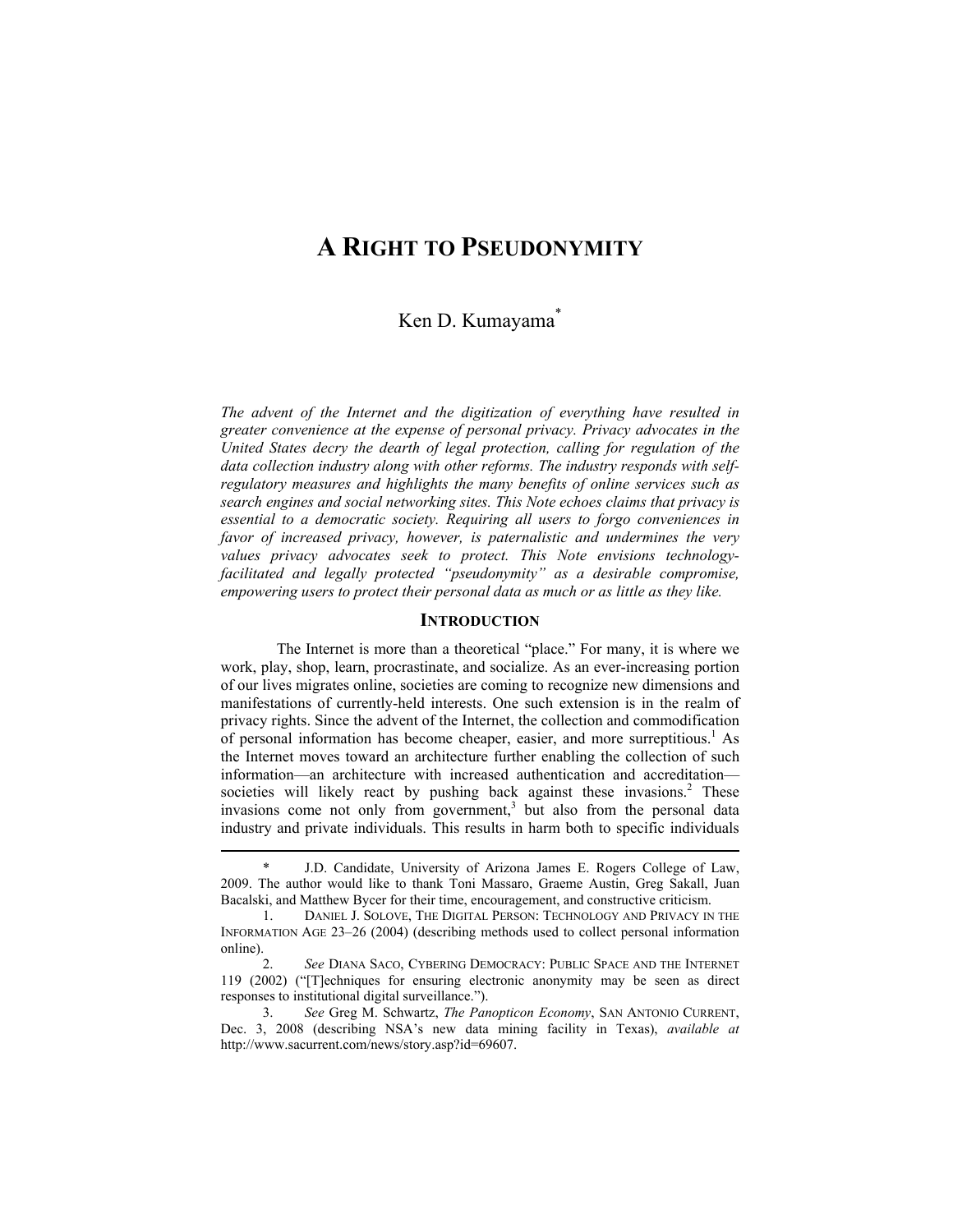whose personal information is abused, $4$  as well as to those generally subjected to pervasive collection of personal information.<sup>5</sup> This Note proposes a solution to this erosion of privacy—a right to pseudonymity.<sup>6</sup>

The goals of this Note are twofold. First, this Note calls for individuals and policymakers to recognize a limited right to pseudonymity as an intuitive and practicable extension of privacy onto the Internet. While the exact scope of this bundle of rights—i.e., pseudonymity—cannot be determined and will likely change to keep pace with technology and culture, this Note offers some comments regarding the minimum amount of legal protection which must be afforded for such a right to be meaningful.

Second, this Note proposes a roadmap to effectuate robust protection of information privacy, which this author believes will culminate in recognition of a right to pseudonymity. Due to the global nature of the Internet, any comprehensive protection of Internet privacy must be international in scope. To that end, this Note concludes by proposing an international treaty that would address many of the current difficulties regarding harmonization and enforcement.

The subject of online privacy is enormous. Currently, both public and private actors engage in massive amounts of data collection both on- and offline. From credit card transactions and political affiliation to search engine queries and comprehensive consumer profiles, these actors compile, aggregate, analyze, and sell these data, often without the knowledge or consent of the individuals from whom the information is gathered. As a result, any comprehensive discussion of online privacy includes such issues as the roles of government, national security, free speech, and federalism. This Note only addresses the data collection practices of private actors, largely sidestepping many of these issues. Governmental interests are discussed only from the perspective of prescription and enforcement of laws, which are necessary for any meaningful protection of privacy online.

Part I explains the central role that information privacy plays in our lives and in society. As more of our lives become centered around computers and computer networks, so too do our lives become more quantifiable, indexable, and searchable. This Part seeks to impress upon readers the dangers inherent in such a system, if left unchecked.

Given the United States' preference for market self-regulation over government intervention generally, with the data collection industry as no exception, readers may question whether any government intervention is wise, let alone necessary. Part I addresses these concerns by exploring the overlap between information privacy and decisional privacy, and explores how the two merge in the

 <sup>4.</sup> SOLOVE, *supra* note 1, at 115 ("The underlying cause of identity theft is an architecture . . . where personal information is not protected with adequate security, where identity thieves have easy access to data and the ability to use it in detrimental ways.").

 <sup>5</sup>*. Id.* at 22–23.

 <sup>6.</sup> A "pseudonym" is a "name that [refers] to an entity without using any of its directly identifiable characteristics, such as name, location, etc." *See* Definitions, OpenPrivacy Initiative, http://www.openprivacy.org/opd.shtml (last visited Jan. 13, 2008). "Pseudonymity," then, is the state of disguised identity resulting from the use of a pseudonym.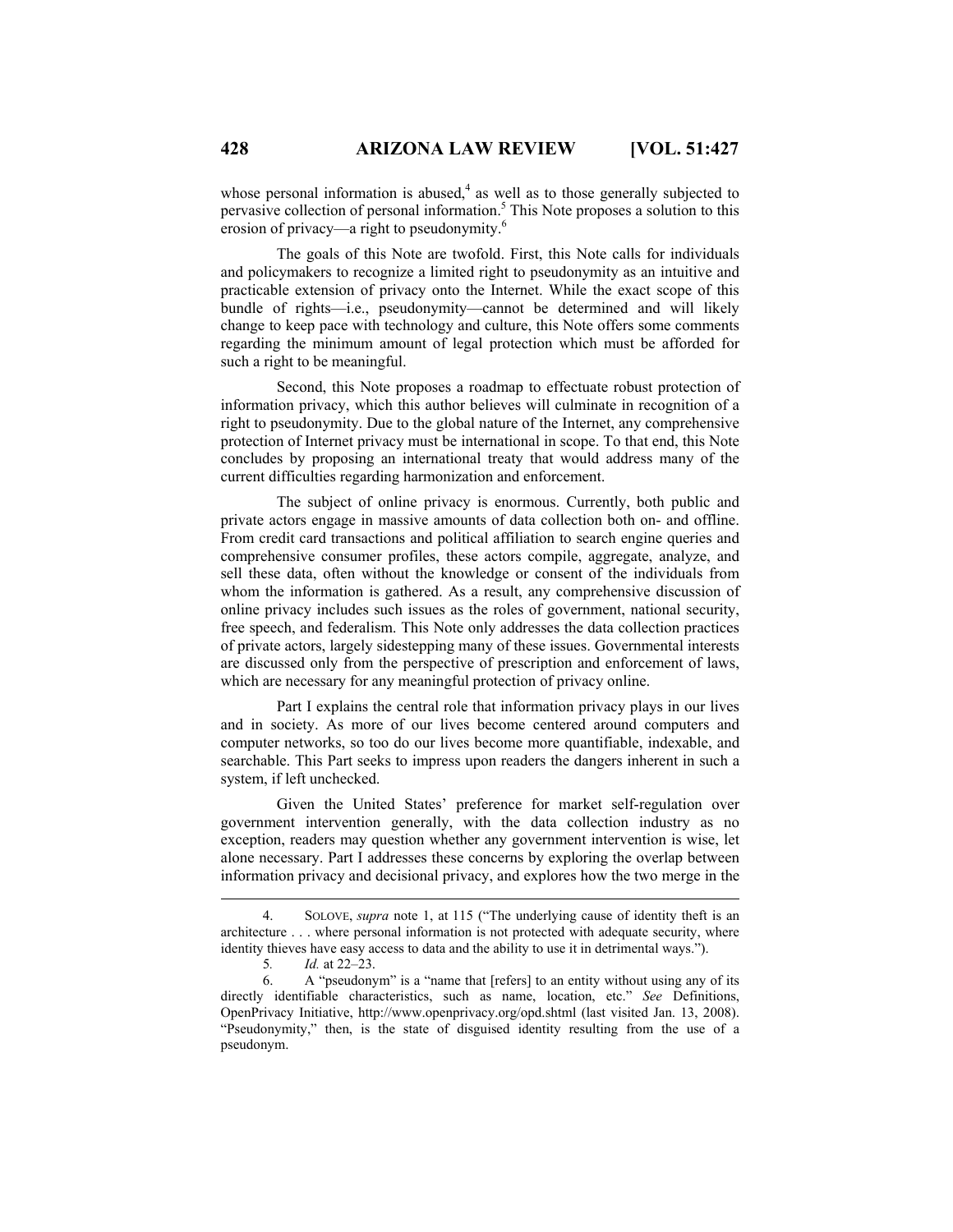present context. While lawmakers in the United States have generally taken a hands-off approach to the former, the U.S. Supreme Court has evoked the protections of the U.S. Constitution on numerous occasions to safeguard the latter. This Part argues that, with the merging of information and decisional privacy, a hands-off approach to information privacy is no longer a viable option.

Part II focuses on anonymity and pseudonymity, both in "real space" and in cyberspace. The discussion begins with an overview of anonymity generally, then provides a brief overview of several characteristics of the Internet before delving into anonymity and pseudonymity in the online context. This Part concludes with a description, in general terms, of this author's conception of the nature, scope, and limitations of an online right to pseudonymity.

Part III tackles the legal difficulties inherent in any global privacy protection scheme. First, this Part describes the problems that arise when jurisdictional and choice-of-law rules are applied to activities in cyberspace. A privacy tort hypothetical illustrates and highlights these problems. This Part concludes with a set of treaty-based jurisdictional and choice-of-law rules which, this author believes, will facilitate meaningful enforcement of privacy-related and other torts that take place in the online context.

Finally, Part IV maps out the steps that domestic and international bodies must take to secure online user privacy. First, the United States must recognize that new laws and regulations governing the data collection industry are necessary, and enact laws protecting privacy on the Internet. Next, steps must be taken to educate users regarding online privacy, and technology must be developed to facilitate Internet use without sacrificing user privacy. Lastly, the international community must ratify a multilateral treaty on Internet privacy that incorporates the procedural and substantive legal rules suggested in Part III. Once these legal protections are in place, life on the Internet will flourish and an enforceable right to pseudonymity will be realized.

# **I. INFORMATION PRIMACY AND INFORMATION PRIVACY**

Privacy is a continuously evolving concept, which scholars have long struggled to define.<sup>7</sup> While most agree that "individual privacy is at the core of personal identity and personal freedom,"8 opinions vary widely regarding its exact nature and scope.<sup>9</sup> One common formulation, resulting from the observation that privacy is somehow intertwined with identity and autonomy, is to separate privacy broadly into two categories: "information privacy" and "decisional privacy." Information privacy is an individual's right to limit and control "the ability of others to gain, disseminate, or use information about oneself."10 Decisional privacy

 <sup>7.</sup> JON L. MILLS, PRIVACY: THE LOST RIGHT 21 (2008) ("As society changes, so too does its reasonable expectation of privacy . . . .").

 <sup>8.</sup> *Id.* at 13.

 <sup>9.</sup> *See id.* at 14 & n.40. *See generally* Daniel J. Solove, *A Taxonomy of Privacy*, 154 U. PA. L. REV. 477 (2006).

 <sup>10.</sup> Jed Rubenfeld, *The Right of Privacy*, 102 HARV. L. REV. 737, 740 (1989). *But see* Paul M. Schwartz, *Internet Privacy and the State*, 32 CONN. L. REV. 815, 816 (2000) (criticizing this "privacy-control" paradigm which "conceives of privacy as a personal right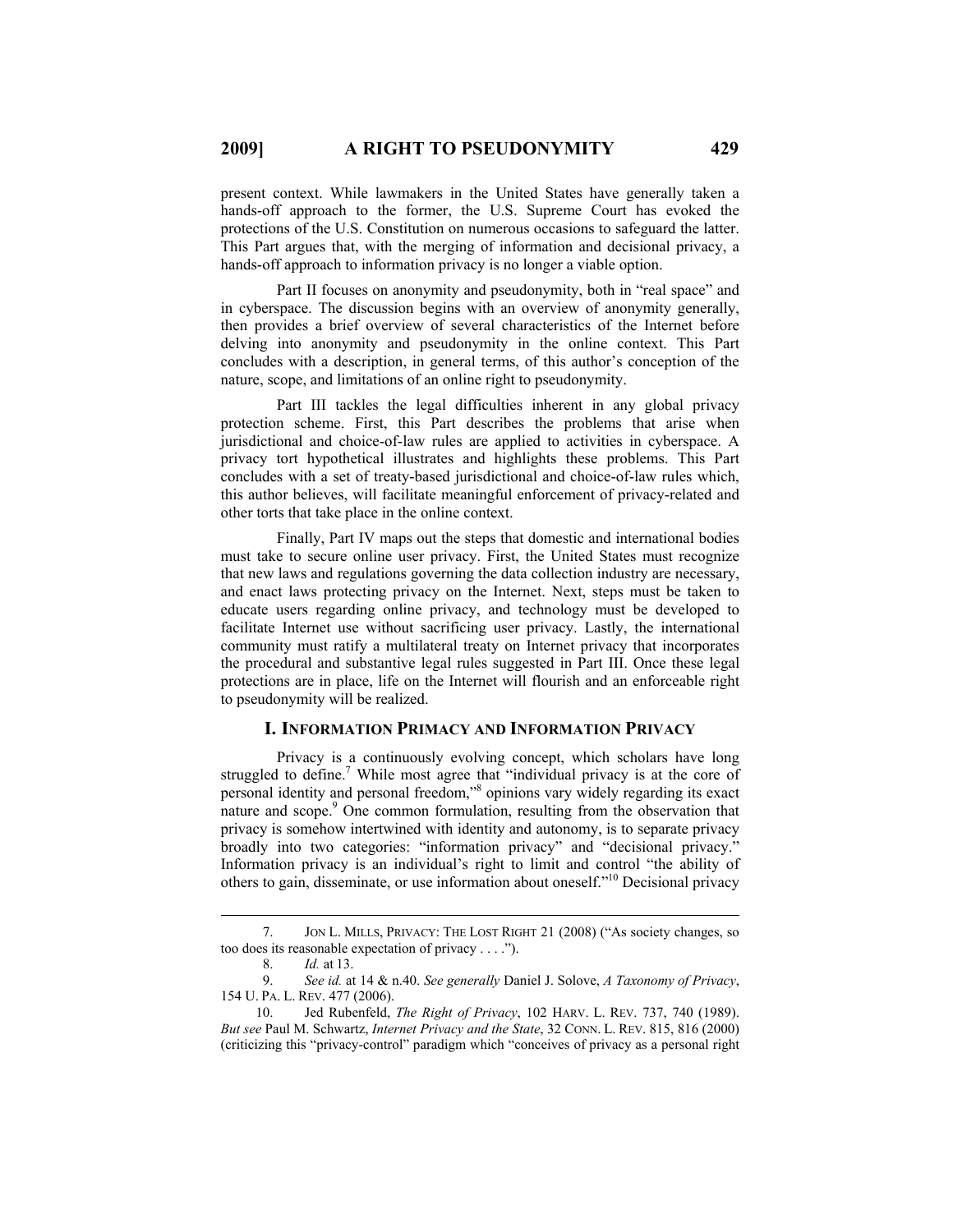involves an individual's right to make decisions regarding family, intimate relations, and other private affairs.<sup>11</sup> While the two certainly overlap in many situations, U.S. jurisprudence offers much greater protection for the latter than the former, only deeming decisional privacy to be a "fundamental right."<sup>12</sup>

This Part begins with a description of the common practices of data collection and processing. It then explores the nature and function of information privacy by comparing it to decisional privacy. This Part concludes by examining the harms that result from the collection and use of personal information, if left unchecked.

# *A. Data Collection and Data Mining*

The collection and analysis of personal data has many important uses. For example, personal data analysis is used by private and government entities to: assess customer creditworthiness; detect fraud, abuse, and waste; improve services; promote research; manage personnel; detect criminal activities; and gather and analyze intelligence.<sup>13</sup>

Data mining $14$  can be generally divided into two categories: descriptive and predictive tasks. People can be categorized by organizing seemingly chaotic piles of information about them into useful data sets.<sup>15</sup> By combing through these data sets with sophisticated, automated data mining programs, data collectors discover patterns that allow them to make educated guesses about individuals' future actions.16 These data mining programs may reveal patterns that both users

13. *Id.* at 14–15.

 $\overline{a}$ 

to control the use of one's data"); DANIEL J. SOLOVE & MARC ROTENBERG, INFORMATION PRIVACY LAW 1 (2d ed. 2006) ("Information privacy concerns the collection, use, and disclosure of personal information.").

 <sup>11.</sup> Neil M. Richards, *The Information Privacy Law Project*, 94 GEO. L.J. 1087, 1105 (2006) (book review) ("Decisional privacy involves matters such as contraception, procreation, abortion, and child rearing, and is at the center of a series of Supreme Court cases often referred to as substantive due process or the constitutional right to privacy." (quoting DANIEL J. SOLOVE ET AL., INFORMATION PRIVACY LAW 1 (2d ed. 2005))).

 <sup>12.</sup> MILLS, *supra* note 7, at 122–24 (describing the scope of privacy as a fundamental right).

 <sup>14. &</sup>quot;Data mining" is used here to refer generally to both data matching and data mining. "Data matching" is "the computerized comparison of two or more systems of records." Daniel J. Steinbock, *Data Matching, Data Mining, and Due Process*, 40 GA. L. REV. 1, 10 (2005). "Data mining," on the other hand, is "the application of database technology and techniques—such as statistical analysis and modeling—to uncover hidden patterns and subtle relationships in data and to infer rules that allow for the prediction of future results." *Id.* at 13 (quoting U.S. GEN. ACCOUNTING OFFICE, DATA MINING: FEDERAL EFFORTS COVER A WIDE RANGE OF USES 4 (2004)).

 <sup>15.</sup> *See* GREG CONTI, GOOGLING SECURITY: HOW MUCH DOES GOOGLE KNOW ABOUT YOU? 88–89 (2009).

 <sup>16.</sup> Tal Z. Zarsky, *Online Privacy, Tailoring, and Persuasion*, *in* PRIVACY AND TECHNOLOGIES OF IDENTITY: A CROSS-DISCIPLINARY CONVERSATION 209, 215 (Katherine Strandburg & Daniela Stan Raicu eds., 2006).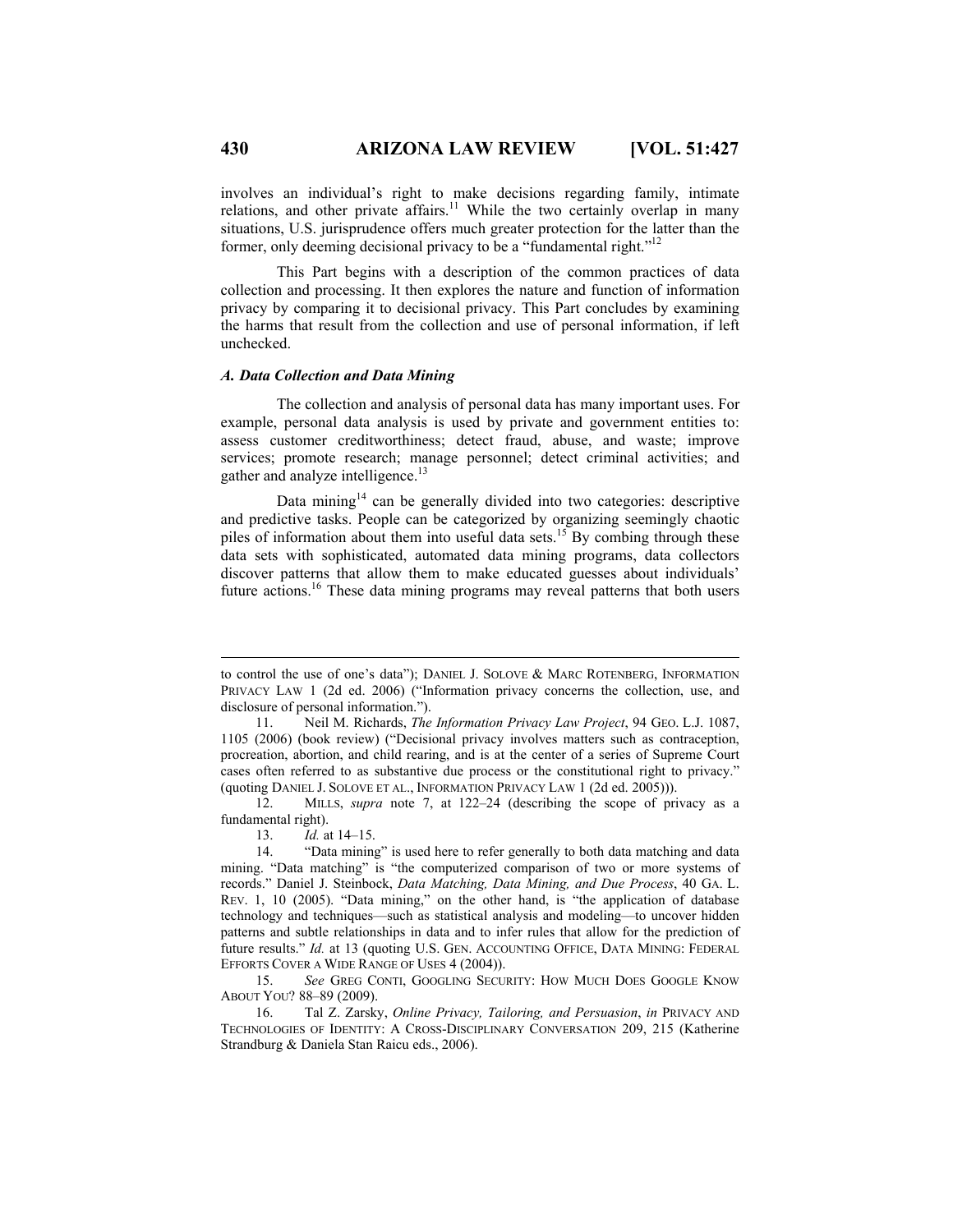and collectors were previously unaware of—making them powerful tools for businesses and law enforcement alike.<sup>17</sup>

Privacy advocates often point to the online search engine Google as the prototypical example of how the massive collection of data creates a serious threat to privacy.18 Given the immensity of its operations, breadth of services offered, and rate of growth, there seems to be legitimate reason to worry.<sup>19</sup> A few examples of Google's data collection practices<sup>20</sup> suffice to underscore these concerns.

Google compiles a list of your searches, the web pages you view, the videos you watch, the products you purchase, and much more.<sup>21</sup> While the only transaction recorded in a "real space" in-store purchase is the actual sale, thanks to the digital nature of computers and the Internet, online observers are able to examine and record a consumer's every act—akin to someone looking over your shoulder as you browse the merchandise.<sup>22</sup> Google analyzes the data and characterizes users to create consumer profiles based on browsing behavior labeling a user as, for example, an "Active Gamer" or a "Business Decision Maker."<sup>23</sup> Even without a complete set of data, data mining programs are able to predict a user's tastes and preferences—by focusing on patterns that even the keenest observer or the individual herself would overlook.<sup>24</sup>

Browsing the Internet while logged into Google's e-mail or other services guarantees unique identification.25 However, once Google has acquired a critical mass of information on a particular user, Google is able to uniquely identify that individual even if he has never used Google's e-mail or other services requiring

- 21. *See id.* at 9–12.
- 22. Zarsky, *supra* note 16, at 213.<br>23. CONTL *supra* note 15, at 88–89
- 23. CONTI, *supra* note 15, at 88–89.
- 24. Zarsky, *supra* note 16, at 215.
- 25. CONTI, *supra* note 15, at 89.

 <sup>17.</sup> *Cf. id. See generally* Ira S. Rubinstein et al., *Data Mining and Internet Profiling: Emerging Regulatory and Technological Approaches*, 75 U. CHI. L. REV. 261 (2008).

 <sup>18.</sup> *See, e.g.*, PRIVACY INTERNATIONAL, A RACE TO THE BOTTOM: PRIVACY RANKING OF INTERNET SERVICE COMPANIES (2007), http://www.privacyinternational.org/ article.shtml?cmd[347]=x-347-553961 (explaining why Google received the lowest privacy ranking in the survey).

 <sup>19.</sup> As of October 2008, Google cornered over 63% of the domestic search engine market share. Bambi Francisco, Google Increases Market Share in October, Nov. 25, 2008, http://www.vator.tv/news/show/2008-11-25-google-increases-market-share-inoctober. This translates to over 4.1 billion search queries and 117 million unique users in the U.S. alone every month. CONTI, *supra* note 15, at 3; *see also id.* at 10–11 (noncomprehensive list of forty tools and services offered by Google); Miguel Helft, *Google, from Stirrer to Spoiler, Ends Microsoft's Yahoo Search*, N.Y. TIMES, May 6, 2008, at A1 (describing Google's acquisition of DoubleClick and YouTube, as well as its relationship with Yahoo!).

 <sup>20.</sup> For a comprehensive overview of what types of information are collected by Google and how the information is collected, see CONTI, *supra* note 15, at 59–94 (Internet generally), 97–121 (search), 139–60 (e-mail, instant messaging, Google Groups, and mobile applications), 177–200 (maps), 205–17 (advertising), and 220–30 (embedded content).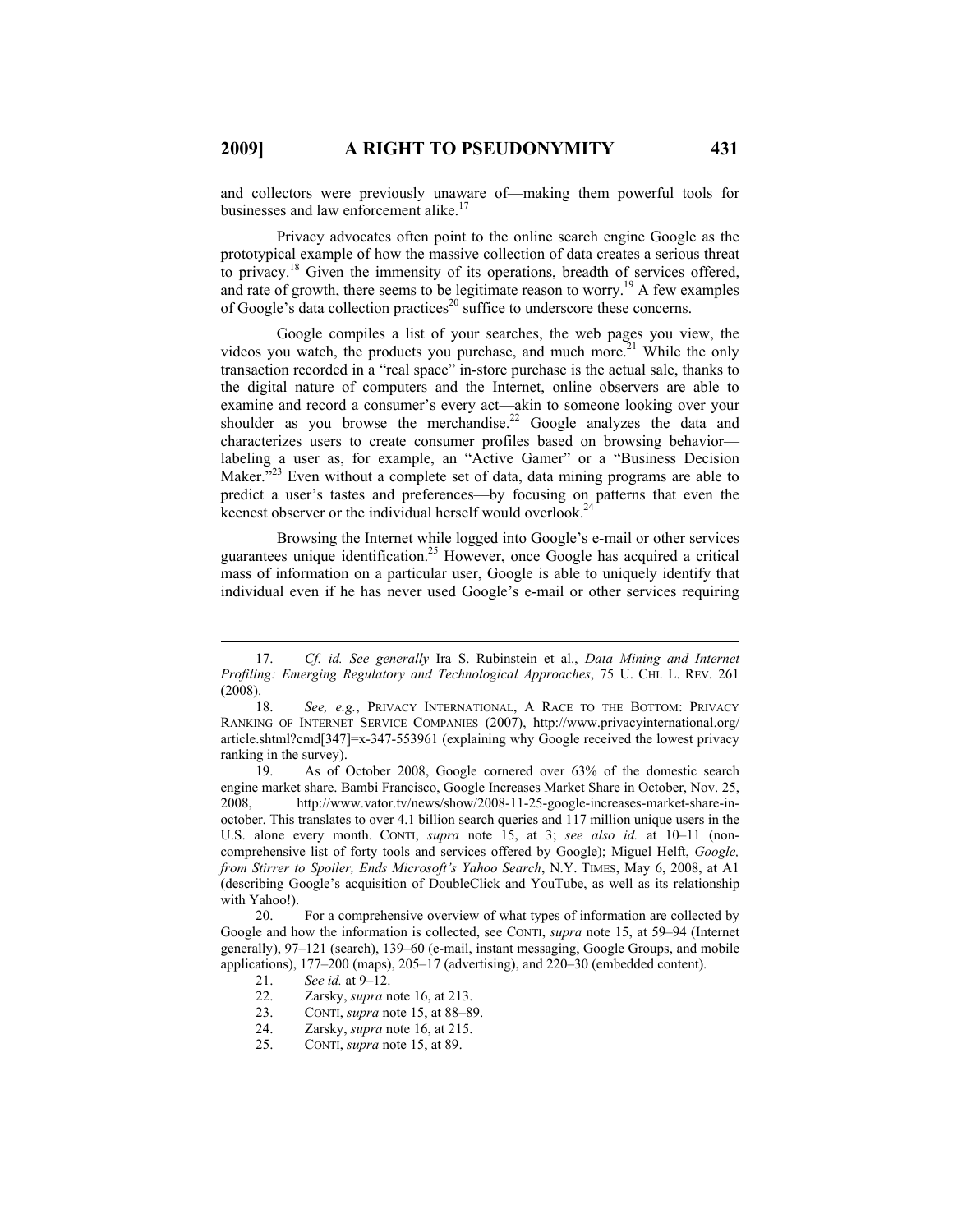one to log in.26 Unique identification allows Google to most effectively target that individual and personalize his or her Internet experience—maximizing convenience, data collection, and use of information gleaned from analysis of personal information.27 This cycle of collection, analysis, and use of personal data is ongoing, with new information added as it is gathered, and its analysis and use refined and reassessed accordingly.28

Once collected, data collectors often buy and sell personal information,<sup>29</sup> and Google is no exception. Google reserves the right to process personal information from third parties.30 Google also reserves the right to sell "[a]ggregated non-personal information," which is "information [] recorded about users and collected into groups so that it no longer reflects or references an individually identifiable user $x^{31}$ —a practice called "anonymization," which is discussed below.

While Google may currently possess the largest collection of personal data in the world, $32$  it is hardly alone in the market for personal information. Data collection occurs offline just as it does online, the only difference being that online data collection is more seamless and pervasive.<sup>33</sup> Some examples of offline information available for purchase include: "college students sorted by major, class year, and tuition payment; millionaires and their neighbors; people who have lost loved ones; . . . and tenants who have sued landlords. There are lists based on ethnicity, political opinions, and sexual orientation."34

In addition to the sale of sets of personal data and knowledge gained from its analysis, personal information is also "leaked" to third parties via legal compulsion, security breaches, and accidental disclosure. Internet service providers (ISPs) and online companies may be compelled to disclose personal information, including the real-world identity of users.<sup>35</sup> Unfortunately, data collectors have all too often inadequately protected or inadvertently disclosed data

 33. *See* Catherine Price, *The Anonymity Experiment*, POPSCI.COM, Feb. 8, 2008, http://www.popsci.com/scitech/article/2008-02/anonymity-experiment# (describing both real-space and cyberspace data collection practices that the author encountered while "trying to be as anonymous as possible while still living a normal life" for one week).

 34. Jeff Sovern, *Opting In, Opting Out, or No Options at All: The Fight for Control of Personal Information*, 74 WASH. L. REV. 1033, 1034 (1999) (footnote omitted).

35. CONTI, *supra* note 15, at 21.

 <sup>26.</sup> Computer security expert and West Point professor Greg Conti argues that, given enough disclosures, Google is potentially able to uniquely identify every user. *See id.*

 <sup>27.</sup> *See id.* at 80; Zarsky, *supra* note 16, at 215.

<sup>28.</sup> Zarsky, *supra* note 16, at 215.<br>29. MILLS, *supra* note 7, at 32.

MILLS, *supra* note 7, at 32.

 <sup>30.</sup> Google, Google Privacy Policy, http://www.google.com/privacypolicy.html (last visited Nov. 29, 2008).

 <sup>31.</sup> Google, Google Privacy Glossary, http://www.google.com/ privacy glossary.html (last visited Feb. 26, 2009).

 <sup>32.</sup> Hal Roberts Watching Technology, Google Privacy Videos, http://blogs.law.harvard.edu/hroberts/2008/03/06/google-watching-personal-data-collection/ (Mar. 6, 2008, 15:21) (describing Google's store of personal data as "represent[ing] perhaps the largest, most sensitive single collection of data extant, on- or offline").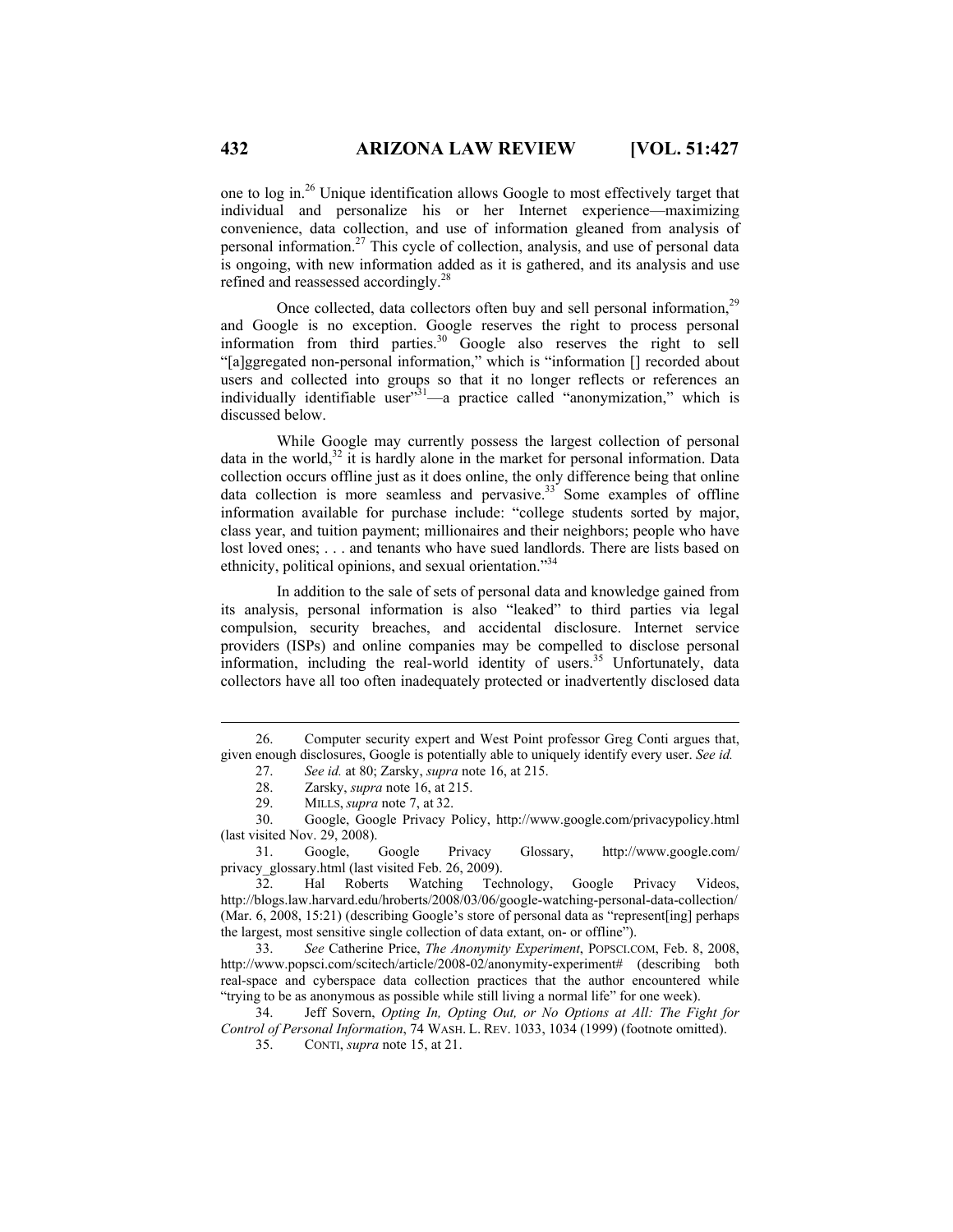sets containing huge amounts of personal information.<sup>36</sup> According to one privacy watchdog, over 252 million records containing sensitive personal information have been exposed in the United States alone since January 2005.<sup>37</sup>

One way in which data collectors attempt to mitigate the privacy concerns inherent in these uses of personal information is through the process of "anonymization," or the removal of identifying information from data so as to safeguard anonymity while still providing useful insights.<sup>38</sup> For example, Google disguises the identity of the users associated with the information it harvests by only retaining IP addresses for a limited period of time.<sup>39</sup> While this voluntary practice, which several data collectors engage in, decreases the threats to user privacy, "anonymizing" personal information is not as meaningful as it sounds for a couple of reasons. First, data collectors who anonymize information have an interest in retaining as much of the data as possible, because stripping personal information of its unique details decreases the value of that information—a clear conflict of interest.<sup>40</sup> Second, removing a portion of IP addresses from search query logs—Google's current practice—is referred to as "partial anonymization."<sup>41</sup> While some of the identifying information is removed from the data set, there is no guarantee that the partially anonymized data cannot be recombined with other data to reveal individual identities.<sup>42</sup> Current research in the area of anonymization demonstrates that it is extremely difficult to determine how generalized data must become in order to avoid "de-anonymization" via combination with other data sets. $43$ 

At present, the U.S. federal government does not regulate the collection, use, or sale of personal information collected from online activities.<sup>44</sup> Compare this to the governmental regulation of the offline counterparts to the aforementioned data collection practices of companies like Google. Video rental records and cable TV subscription records are protected by state and federal

 <sup>36.</sup> *Id.* at 18.

 <sup>37.</sup> PrivacyRights Clearinghouse, A Chronology of Data Breaches, http://www.privacyrights.org/ar/ChronDataBreaches.htm (last visited Feb. 18, 2009).

 <sup>38.</sup> CONTI, *supra* note 15, at 292.

 <sup>39.</sup> Google currently anonymizes IP addresses after nine months and cookies after eighteen months. Google, Google Privacy FAQ, http://www.google.com/ privacy faq.html (last visited Mar. 30, 2009).

 <sup>40.</sup> CONTI, *supra* note 15, at 292.

 <sup>41.</sup> *See* Declan McCullagh & Elinor Mills, *How Search Engines Rate on Privacy*, CNET NEWS, Aug. 13, 2007, http://news.cnet.com/2100-1029\_3-6202068.html.

 <sup>42.</sup> *Id.* at 293.

 <sup>43.</sup> *See* Bradley Malin, *Betrayed by My Shadow: Learning Data Identity via Trail Matching*, J. PRIVACY TECH., June 9, 2005, at 1–2, *available at* http://www.jopt.org/publications/20050609001\_malin.pdf; *see, e.g.*, Bruce Schneier, *Why 'Anonymous' Data Sometimes Isn't*, WIRED.COM, Dec. 13, 2007, http://www.wired.com/politics/security/commentary/securitymatters/2007/12/securitymatter s 1213 (describing researchers' successful "de-anonymization" of some data taken from anonymized movie rankings by Netflix customers, via combination with other publicly available information).

 <sup>44.</sup> *See* SOLOVE, *supra* note 1, at 67–72 (listing privacy-protecting laws in the United States).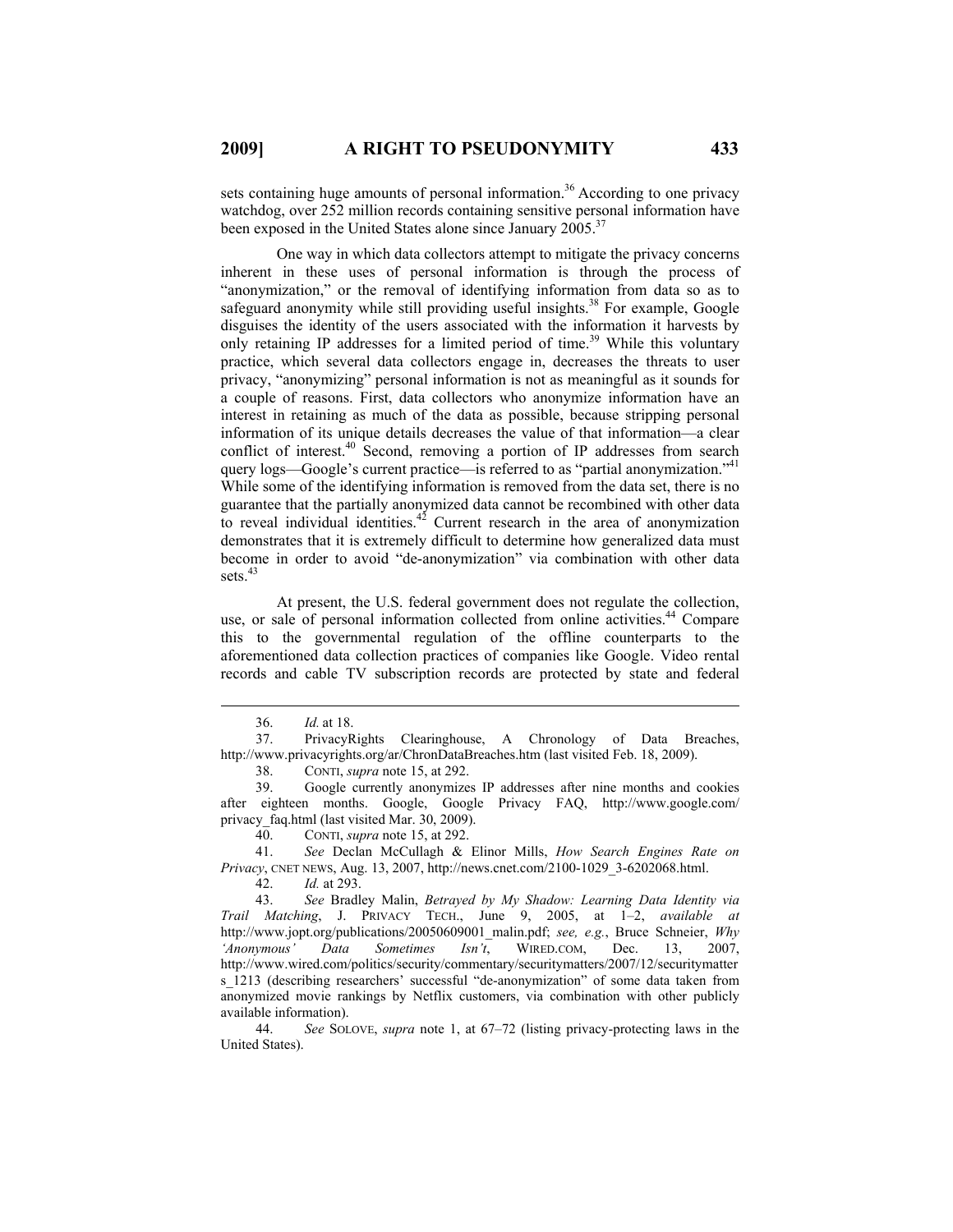legislation.45 Additionally, nearly all states have enacted legislation protecting the identity of library patrons.<sup>46</sup> These laws are based upon the underlying recognition of an individual's "right to read or observe what he pleases—the right to satisfy his intellectual and emotional needs in the privacy of his own home."<sup>47</sup>

The dearth of regulation of the online (and, as we will see, offline) data collection industry in the United States is a consequence of deliberate policy decisions. The patchwork nature of the regulations that comprise the U.S. regulatory framework and the policy decisions behind them come into focus when contrasted with the comprehensive regulations adopted by the European Union. Perhaps the primary source of this difference is U.S. policymakers' steadfast faith in the ability of markets generally to self-regulate.<sup>48</sup> While the European Union has enacted broad proactive measures to safeguard personal information, the United States has consistently opted to enact laws protecting only discrete categories of personal information in reaction to actual instances where affirmative steps were deemed necessary to protect people's privacy.<sup>49</sup> Furthermore, narrowly drafted data protection laws allow lawmakers to minimize conflict with countervailing values such as free speech and national security, as well as with the data collection industry.50 Where the U.S. legal system values free speech over protection of personal information, the European Union has chosen to strike a different balance, favoring greater protection of information privacy.<sup>51</sup> The following section will discuss the nature of privacy generally and compare in greater detail the conceptions of privacy in the United States and European Union.

 48. Joel R. Reidenberg, *Privacy in the Information Economy: A Fortress or Frontier for Individual Rights*, 44 FED. COMM. L.J. 195, 209 (1992) (describing domestic government's approach to privacy laws as "deriv[ing] from the traditional American fear of government intervention in private activities and the reluctance to broadly regulate industry").

 49. *See, e.g.*, *supra* notes 45–46 and accompanying text. For a comprehensive overview of the patchwork of privacy-protecting statutes in the United States, *see* SOLOVE, *supra* note 1, at 69 (explaining that the Video Privacy Protection Act, which "prohibits videotape service providers from disclosing the titles of the videos a person rents or buys," was enacted "[a]fter reporters obtained Supreme Court nominee Robert Bork's videocassette rental data"); MILLS, *supra* note 7, at 130–70.

50. MILLS, *supra* note 7, at 130–31.

 51. James Q. Whitman, *The Two Western Cultures of Privacy: Dignity Versus Liberty*, 113 YALE L.J. 1151, 1208 (2004) ("[T]he American resistance to Warren and Brandeis has always been a resistance founded on two values in particular: the value of the free press, and the value of the free market."); *see also* MILLS, *supra* note 7, at 228 ("A major reason for the failures of privacy remedies are our First Amendment protections.").

 <sup>45.</sup> Julie E. Cohen, *A Right to Read Anonymously: A Closer Look at "Copyright Management" in Cyberspace*, 28 CONN. L. REV. 981, 1031 & n.211 (1996) (videotape rentals); *id.* at 1031 & n.212 (cable TV records).

 <sup>46.</sup> *Id.* at 1031 & n.213.

 <sup>47.</sup> Stanley v. Georgia, 394 U.S. 557, 565 (1969) (striking down state law criminalizing private possession of "obscene"materials). *See* Neil M. Richards, *Intellectual Privacy*, 87 TEX. L. REV. 387, 389 (2009) (discussing the importance of "the ability . . . to develop ideas and beliefs away from the unwanted gaze or interference of others" to the rights guaranteed by the First Amendment and, ultimately, to democracy).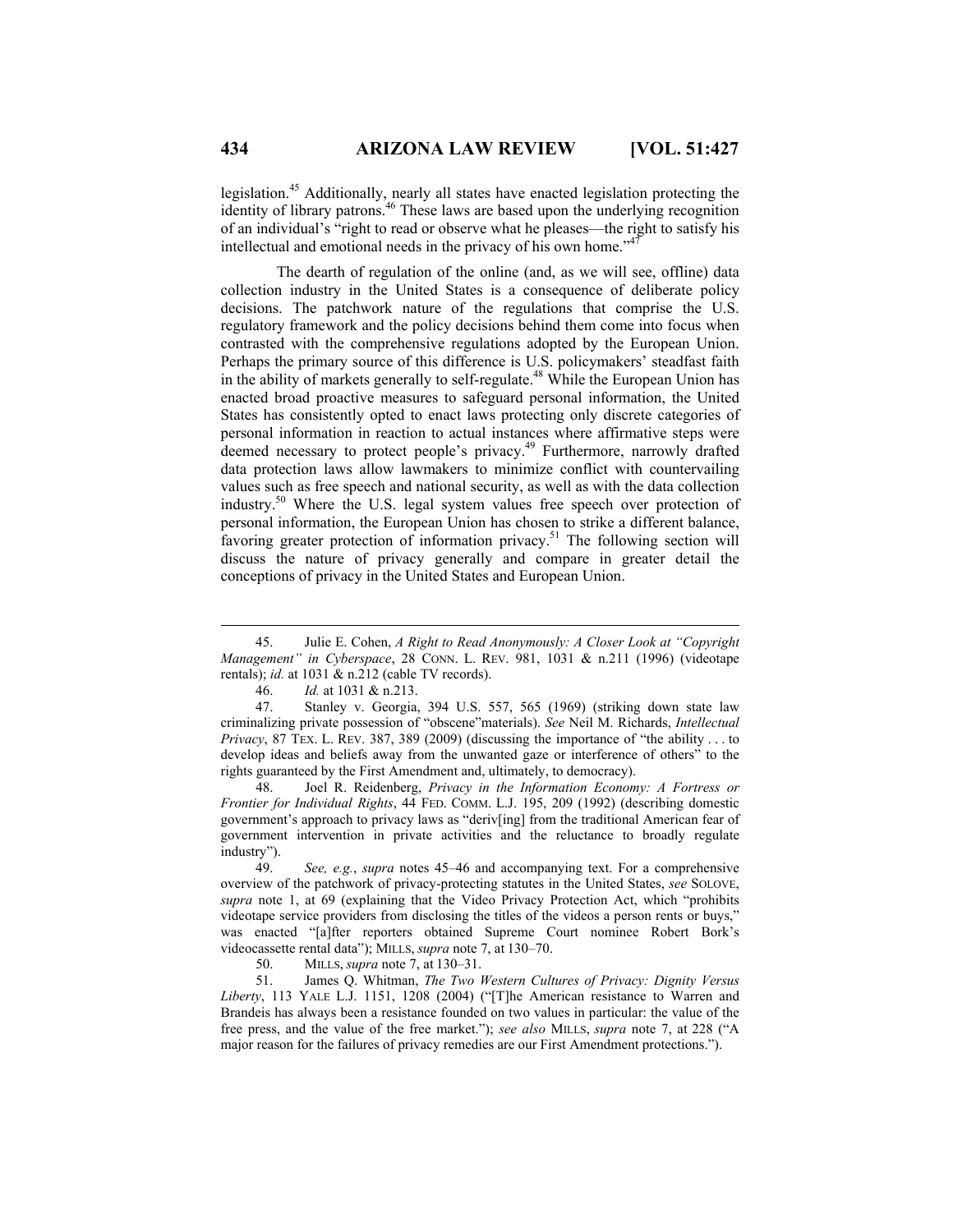#### *B. Information Privacy and Decisional Privacy*

In the United States, Samuel Warren and Louis Brandeis first conceived of the right to privacy in 1890 as "the right to be let alone."<sup>52</sup> In setting out their vision of the right to privacy, Warren and Brandeis sought to provide a legal basis for preventing intrusive reporters from publishing photographs and information pertaining to the activities that take place within the confines of one's own home.<sup>53</sup> Seventy years later, Dean William Prosser sought to quantify the various privacy interests at stake by analyzing the case law that emerged from Warren and Brandeis' seminal work.<sup>54</sup> He categorized harms to privacy as falling into one of four types: (1) intrusion upon a plaintiff's seclusion or solitude, or into her private affairs; (2) public disclosure of embarrassing private facts about the plaintiff; (3) publicity that places the plaintiff in a false light in the public eye; and (4) appropriation, for the defendant's advantage, of the plaintiff's name or likeness.<sup>5</sup>

The Supreme Court first recognized the constitutional protections of privacy in *Griswold v. Connecticut*, envisioning the right to privacy as emanating from the "penumbras" of the Bill of Rights.<sup>56</sup> The *Griswold* Court struck down a state law that forbade the use of contraceptives, holding that the law impermissibly intruded upon "the right of marital privacy."57 More recently, the Court in *Lawrence v. Texas* discarded the penumbral theory, looking instead to the substantive due process rights guaranteed by the Fourteenth Amendment for the constitutional basis of the right to privacy.<sup>58</sup> The Court struck down a Texas statute outlawing homosexual relations, finding the Texas statute's "intrusion into the personal and private life of the individual" to be an unjustified violation of privacy.59

Often juxtaposed with this sphere of personal autonomy free from government interference is "information privacy."60 Although the idea of information privacy has been around in the United States for some time, <sup>61</sup> most U.S. case law relating to the right to privacy deals with decisional privacy.<sup>62</sup>

 56. Griswold v. Connecticut, 381 U.S. 479, 484 (1965) (deriving the constitutional basis for the right to privacy as "eminat[ing]" from the "penumbras" of the First, Third, Fourth, Fifth, and Ninth Amendments).

57. *Id.* at 486 (Goldberg, J., concurring).

58. *See* Lawrence v. Texas, 539 U.S. 558, 578 (2003).

59. *Id.*

60. *See* sources cited *supra* note 10.

 61. *See* Whalen v. Roe, 429 U.S. 589, 598–600 (1977) (acknowledging that the Court's privacy jurisprudence "involve[s] at least two different kinds of interests"—"the individual interest in avoiding disclosure of personal matters" and "the interest in independence in making certain kinds of important decisions").

 62. *See* Roe v. Wade, 410 U.S. 113, 152–53 (1973) (noting that "the right of personal privacy" includes "only personal rights that can be deemed 'fundamental,'" such as

 <sup>52.</sup> Samuel D. Warren & Louis D. Brandeis, *The Right to Privacy*, 4 HARV. L. REV. 193, 195 (1891) (quoting THOMAS M. COOLEY, A TREATISE ON THE LAW OF TORTS 29 (2d ed. 1888)).<br>53.

 <sup>53.</sup> *Id.* at 206.

 <sup>54.</sup> William L. Prosser, *Privacy*, 48 CAL. L. REV. 383, 384–410 (1960).

 <sup>55.</sup> *Id.* at 389.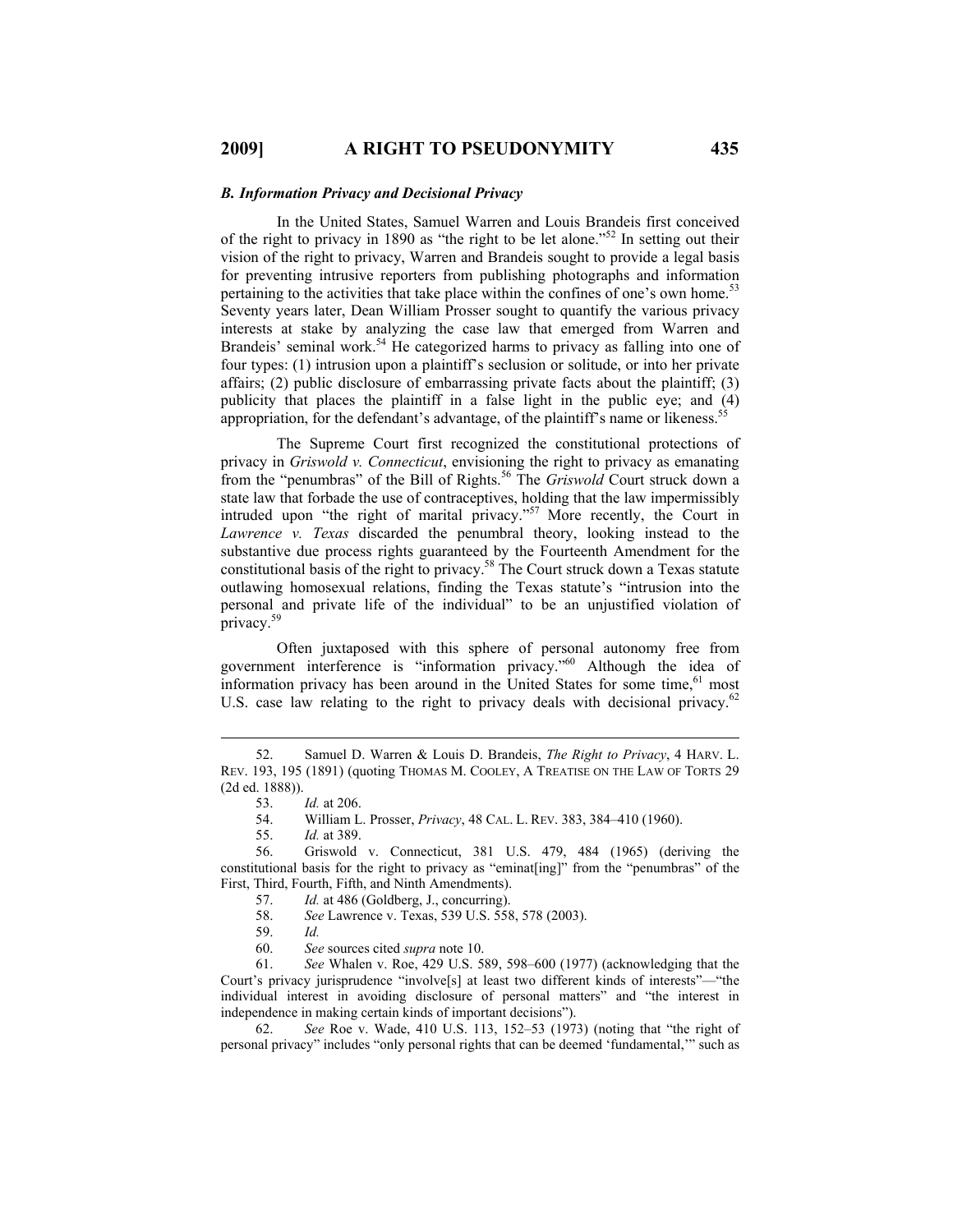Information privacy has generally received governmental protections only in limited scenarios, in response to specific abuses of personal information.<sup>6</sup>

In Europe, the concept of privacy has evolved quite differently from the United States.<sup>64</sup> Placing less emphasis on privacy-as-liberty, the Europeans view privacy as essential to personal dignity.<sup>65</sup> Although this dignity-centric paradigm is by no means absolute, its influence is felt throughout the European legal systems.<sup>66</sup> For example, the Federal Constitutional Court of (then) West Germany held in 1983 that an individual's "informational self-determination" was an essential personal right protected by the German Constitution.<sup>67</sup> This recognition has been adopted and expressed in the European Union's Charter of Fundamental Rights, which contains language expressly recognizing the right of individuals to protect their personal information.68 This paradigmatic difference helps account for the formation of the largely self-regulating personal information market in the United States, as contrasted with the much more active regulatory role that the EU government has taken.<sup>69</sup>

When juxtaposed, the American and European conceptions of privacy the former championing freedom and liberty, the latter defending honor and dignity—seem quite different. Yet at a fundamental level, information and decisional privacy both secure individuals' right to self-identity.70 This allows for the self-development and, ultimately, the self-actualization of individuals, thus benefiting both society and its members.<sup>71</sup> To further explore the intersection

63. *See* sources cited *supra* note 49.

64. *See generally* Whitman, *supra* note 51.

65. *Id.* at 1160–64.

 66. *See, e.g.*, Brian T. McCartney, *"Creepings" and "Glimmers" of the Moral Rights of Artists in American Copyright Law*, 6 UCLA ENT. L. REV. 35, 71–72 (1998) (describing EU copyright laws as having strong protections for authors' moral rights while "America is still a long way from recognizing the moral right").

 67. Bundesverfassungsgericht [BVerfG] [Federal Constitutional Court] Dec. 15, 1983, 65 Entscheidungen des Bundesverfassungsgerichts [BVerfGE] 1 (F.R.G.), *available at* http://www.servat.unibe.ch/dfr/bv065001.html.

 68. Charter of Fundamental Rights of the European Union, arts. 7–8, 2000 O.J. (C 364) 1, 10.

 69. Joel R. Reidenberg, *Resolving Conflicting International Data Privacy Rules in Cyberspace*, 52 STAN. L. REV. 1315, 1330–31 (2000) (comparing "comprehensive data protection law" predominantly found outside United States with treatment of data privacy as "market issue rather than a basic political question" in United States).

 70. JUDITH WAGNER DECEW, IN PURSUIT OF PRIVACY 63 (1997) (asserting that all forms of privacy are at root concerned with "the right to shape the 'self' that one presents to the world, and on the basis of which the world in turn shapes one's existence"); *see id.* at 113 (noting that dominant theme in constitutional privacy is "whether a decision or action is fundamental to one's self-identity"). Recognition of the close relationship between action and identity goes back at least to Dogen Zenji's philosophy in the thirteenth century. DOGEN ZENJI, *The Time-Being*, *in* MOON IN A DEWDROP: WRITINGS OF ZEN MASTER DOGEN 76–83 (Kazuaki Tanahashi ed., Robert Aitken et al. trans., 1985).

 71. ANTHONY GIDDENS & CHRISTOPHER PIERSON, CONVERSATIONS WITH ANTHONY GIDDENS 23 (1998) (describing self-actualization as "realizing one's own identity

 $\overline{a}$ 

<sup>&</sup>quot;procreation, contraception, family relationships, . . . child rearing and education" (citations omitted)).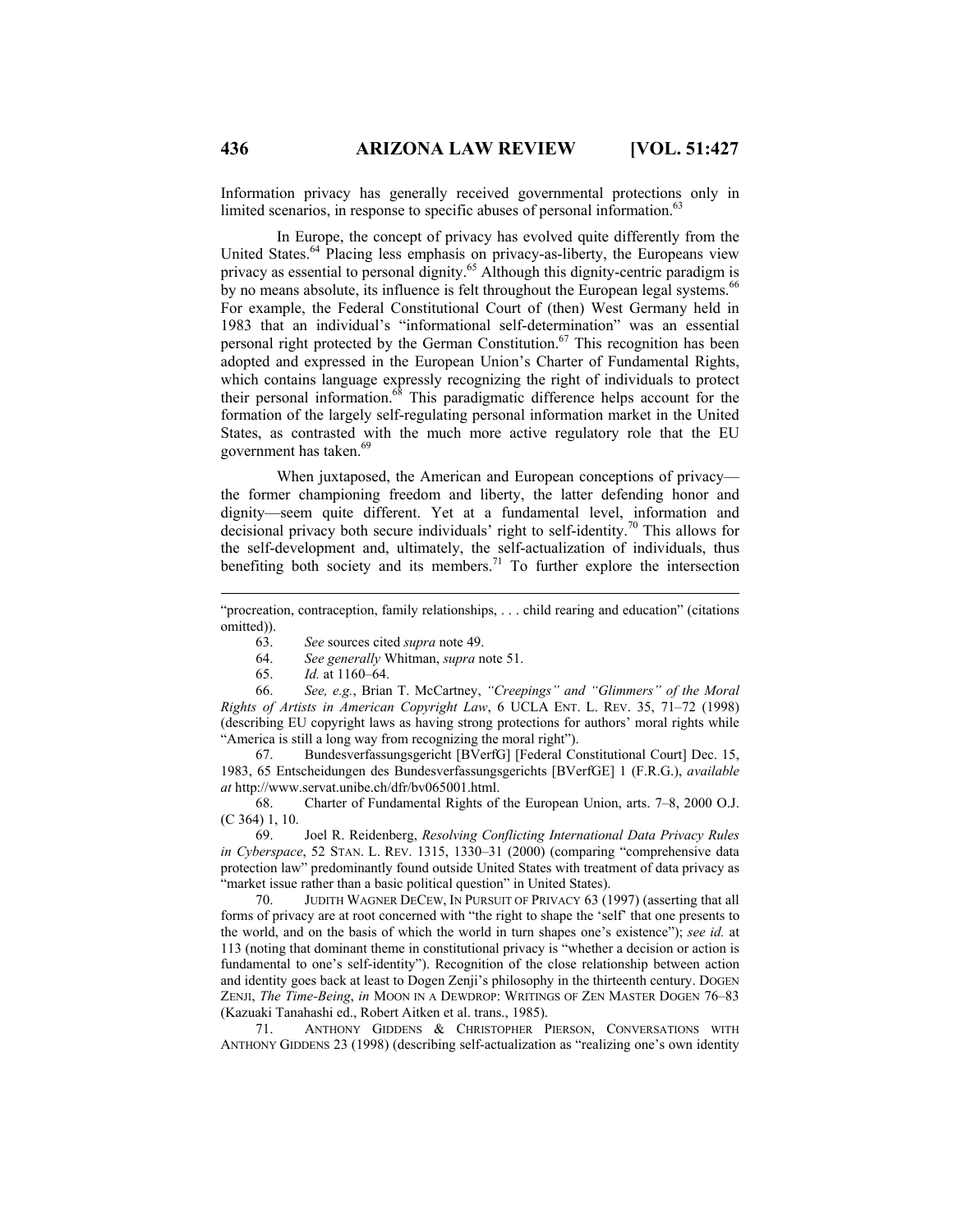between these two components of the right to privacy, this author borrows from the works of sociologist Anthony Giddens, who has written extensively on the nature of identity in modern societies.

In exploring the importance of "identity" to individuals and society, Giddens noted that identity requires self-awareness.<sup>72</sup> Rejecting the idea that identity does not exist but merely seems to manifest through individuals' relationships in society, he instead posited that identity was something "routinely created and sustained in the reflexive activities of the individual."73 Identity was not to be located in one's actions nor one's interactions with others.74 Instead, identity is "*the self as reflexively understood by the person in terms of her or his biography*."75 Identity, then, is a self-authored "ongoing 'story' about the self"—a narrative about "how we have become and  $\lceil \cdot \rceil$  where we are going."<sup>76</sup>

While decisional privacy clearly protects an individual's most intimate decisions from government intrusion, implicit in the protection of this most private area of one's life is the recognition that these are the types of decisions many individuals consider central to their personal narrative, and thus to their identity. Information privacy, on the other hand, does not play as direct a role in the creation of the self—much as a third party's knowledge or opinion of someone may influence, but generally does not redefine, how she conceives of herself.<sup>78</sup> That is, if autonomy and identity are neighbors, then dignity lives up the street.

 72. ANTHONY GIDDENS, MODERNITY AND SELF-IDENTITY: SELF AND SOCIETY IN THE LATE MODERN AGE 52 (1991) ("The 'identity' of the self . . . presumes reflexive awareness."); *see also* MILLS, *supra* note 7, at 20–21 & n.64 (noting the importance of selfawareness).

73. GIDDENS, *supra* note 72, at 52.

 74. *Id.* at 54 ("A person's identity is not to be found in behaviour, nor important though this is—in the reactions of others . . . .").

75. *Id.* at 53.

 77. *See* Roe v. Wade, 410 U.S. 113, 152–53 (1973) (noting that "the right of personal privacy" includes "only personal rights that can be deemed 'fundamental,'" such as "procreation, contraception, family relationships, . . . child rearing and education" (internal citations omitted)).

 78. *But see* Ann Branaman, *Introduction* to ERVING GOFFMAN, THE GOFFMAN READER xlv, xlviii (Charles Lemert & Ann Branaman eds., 1997) (summarizing Goffman's conception of the self as "the mask the individual wears in social situations, but it is also the human being behind the mask who decides which mask to wear").

 $\overline{a}$ 

through personal and social encounters[, which is] . . . a basic condition of modern social life"); Antoinette Rouvroy & Yves Poullet, *The Right to Informational Self-Determination and the Value of Self-Development: Reassessing the Importance of Privacy for Democracy*, *in* REINVENTING DATA PROTECTION 8 (Serge Gutwirth et al. eds., forthcoming 2009), *available at* http://works.bepress.com/cgi/viewcontent.cgi?article=1006&context= antoinette rouvroy (describing "informational self-determination" as "an individual's control over the data and information produced about him[, which] is a . . . pre-condition for him to live an existence that may be said 'self determined'").

 <sup>76.</sup> *Id.* at 54 (quoting CHARLES TAYLOR, SOURCES OF THE SELF: THE MAKING OF THE MODERN IDENTITY 47 (1992)). What one is doing is of primary importance to the autobiography, as are the reasons for the doing—yet Giddens focuses less on the doing and more on the "'going on' in the variegated settings of our lives." *Id.* at 35.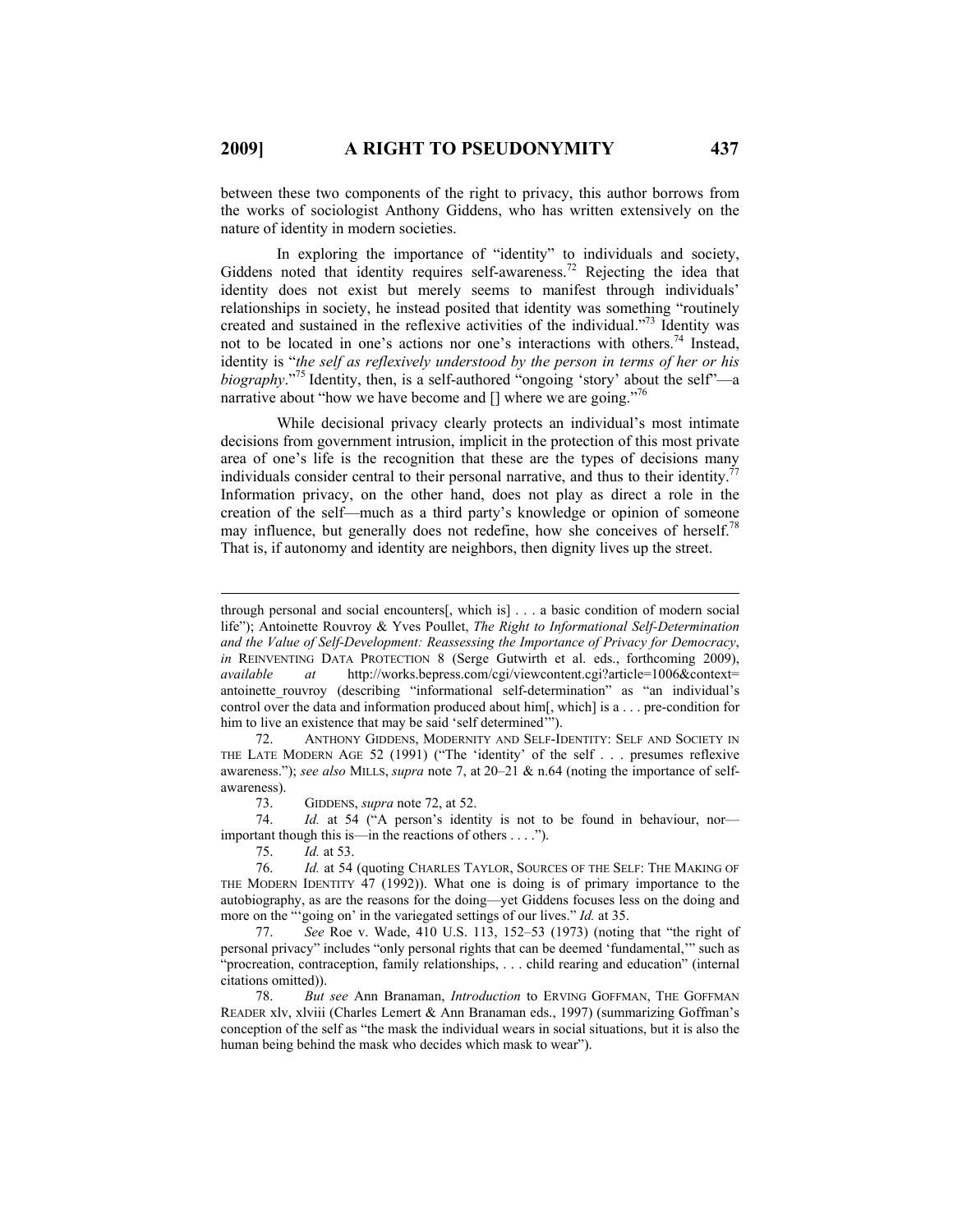Information privacy is a necessary precondition for the formation of one's identity.<sup>79</sup> That being said, its primary function is not the creation of identity but its maintenance.<sup>80</sup> Information privacy allows for greater freedom of action and interaction by protecting individuals from "being misdefined and judged out of context in a world . . . in which information can easily be confused with knowledge."81 Only by protecting the creation and maintenance of identity—which derives from an individual's actions and interactions—can individuals selfactualize and participate fully in a democratic society.<sup>82</sup>

In summary, while the information-decisional dichotomy can be useful, dogmatic adherence to the distinction can undermine the core values that "decisional privacy" is intended to protect.

## *C. Why Protect Information Privacy?*

Thus far in the United States, the line drawn between the fundamental right of decisional privacy and the lesser right of information privacy has been in keeping with our society's balance of many competing values.<sup>83</sup> This section explores how technological progress has shifted the calculus, such that information privacy should be granted increased protection in certain circumstances.<sup>84</sup> The ubiquity of the Internet and our entrance into a new, digital age allows for unprecedented collection of personal information on a mind-boggling scale.<sup>85</sup> How these changes affect society is cause for great concern.

The privacy concerns surrounding the collection and use of personal information largely depend upon whether that information can be traced back to the individual from whom it came. Many privacy concerns may be alleviated if

 81. JEFFREY ROSEN, THE UNWANTED GAZE: THE DESTRUCTION OF PRIVACY IN AMERICA 8 (2000).

 82. *See* sources cited *supra* note 70; MILLS, *supra* note 7, at 26 ("Privacy is an integral part of the amalgamation of values that define a healthy society.").

 83. *See* MILLS, *supra* note 7, at 124–30 (discussing court cases involving information privacy).

 85*. See* CONTI, *supra* note 15, at 3 (describing the amount of digital information produced and in existence on the Internet); Zarsky, *supra* note 16, at 212–13; *see also* John Markoff, *You're Leaving a Digital Trail. What About Privacy?*, N.Y. TIMES, Nov. 30, 2008, *available at* http://www.nytimes.com/2008/11/30/business/30privacy.html?scp=3&sq= markoff%20privacy&st=cse (describing use of digital technology to collect real-space personal information and conduct "reality-mining").

 <sup>79.</sup> Rouvroy & Poullet, *supra* note 71, at 18 ("[T]otal transparency would impair the possibility for individuals to freely develop their personality. They need some 'secrecy, anonymity and solitude,' 'withdrawal and concealment' in order to reflect on their own preferences and attitudes, or, in other words, to reflexively make and revise choices in life, as well as to develop meaningful relationships with others." (citation omitted)).

 <sup>80.</sup> *See* Helen Nissenbaum, *Protecting Privacy in an Information Age: The Problem of Privacy in Public*, 17 LAW & PHIL. 559, 583 (1998) ("In having the power to share information discriminately, people are able to define the nature and degree of intimacy of various relationships . . ., an important aspect of personal autonomy.").

 <sup>84.</sup> *See* Elbert Lin, *Prioritizing Privacy: A Constitutional Response to the Internet*, 17 BERKELEY TECH. L.J. 1085, 1118–44 (2002) (advocating for constitutional protections of information privacy at the state level).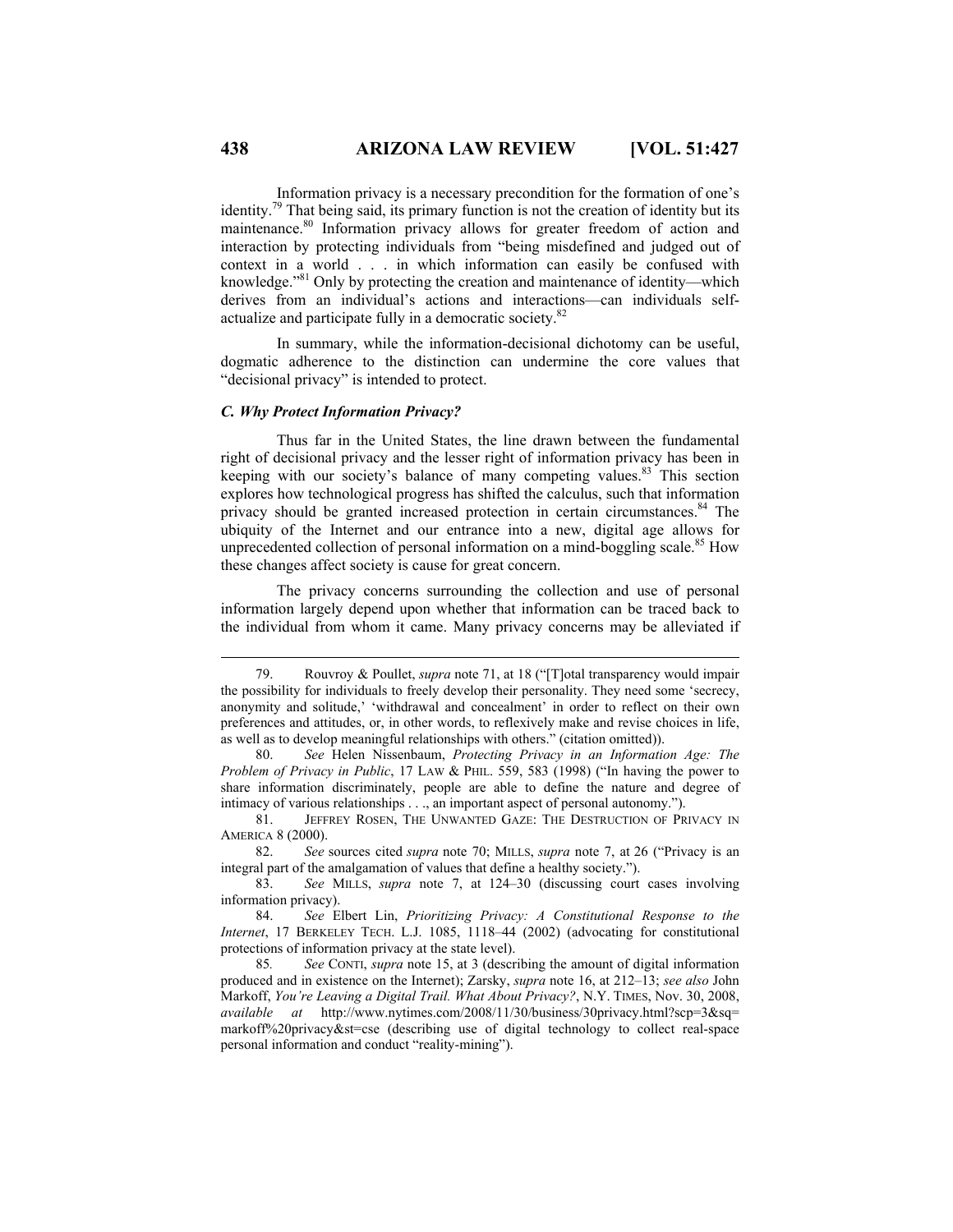data are either collected so as to preserve anonymity or anonymized after collection. Recall, however, that no U.S. laws currently require data collectors to take such privacy-friendly steps, and current research shows that anonymizing data is easier said than done.<sup>86</sup> The resulting harms, described below, illuminate the need for greater protection of information privacy.

#### *1. Self-Censorship and Chilling Free Expression*

If every word someone types can be traced back to that person, people will likely choose their words with greater care. While more thoughtful communication may not be a bad thing, knowledge of ongoing surveillance will inevitably result in self-censorship.<sup>87</sup> The fact that an individual's words, once uttered, may be chiseled onto the Internet's memory—perhaps for all time—will likely give some individuals added pause.<sup>88</sup> This propensity to self-censor further increases in countries where free speech is more thinly protected, such as India and  $China.<sup>89</sup>$ 

The danger of self-censorship applies equally to expressive activities as it does to expression through words. For example, knowledge of an individual's affiliations or "social network" could harm her right of expressive association, especially when that individual is a minority (e.g., McCarthyism and racism).<sup>90</sup>

#### *2. Hindering Free Thought*

The right to access information without being monitored has profound First Amendment implications. Most fundamentally, the American "tradition of anonymous exploration and inquiry" is a prerequisite to freedom of thought.<sup>91</sup> Knowledge that one is being monitored may have a chilling effect on access to that information.92 Considering the wealth of information on the Internet and the

 89. Michael Arrington, *Hit Pause on the Evil Button: Google Assists in Arrest of Indian Man*, TECHCRUNCH.COM, May 18, 2008, http://www.techcrunch.com/2008/05/18/hitpause-on-the-evil-button-google-assists-in-arrest-of-indian-man/ (Google provided information to Indian authorities about individual who posted "vulgar language about Sonia Gandhi," resulting in his identification and punishment.); *Yahoo "Helped Jail China Writer*,*"* BBC NEWS, Sept. 7, 2005, http://news.bbc.co.uk/2/hi/asia-pacific/4221538.stm.

 90. *See* NAACP v. Alabama, 357 U.S. 449, 462 (1958) (prohibiting Alabama from forcing NAACP to disclose identities of its members, as such action would violate members' right to expressive association).

 91. *See* Cohen, *supra* note 45, at 1010–13; Richards, *supra* note 47 at pt. II (offering a "broad [normative] theory of why and how we should protect privacy in intellectual explorations").

 <sup>86.</sup> *See supra* notes 38–43 and accompanying text.

 <sup>87.</sup> Jerry Kang, *Information Privacy in Cyberspace Transactions*, 50 STAN. L. REV. 1193, 1260 (1998) ("surveillance leads to self-censorship").

 <sup>88.</sup> Bruce Schneier, *The Tech Lab: Bruce Schneier*, BBC NEWS, Feb. 26, 2009, http://news.bbc.co.uk/1/hi/technology/7897892.stm ("Welcome to the future, where everything about you is saved."); J.D. Lasica, *Digital Footsteps*, SALON, Nov. 1998, http://www.jdlasica.com/ articles/digital.html ("Today, our pasts have become etched like a tattoo [sic] into our digital skins."); *see also* SOLOVE, *supra* note 1, at 26.

 <sup>92.</sup> Cohen, *supra* note 45, at 1008.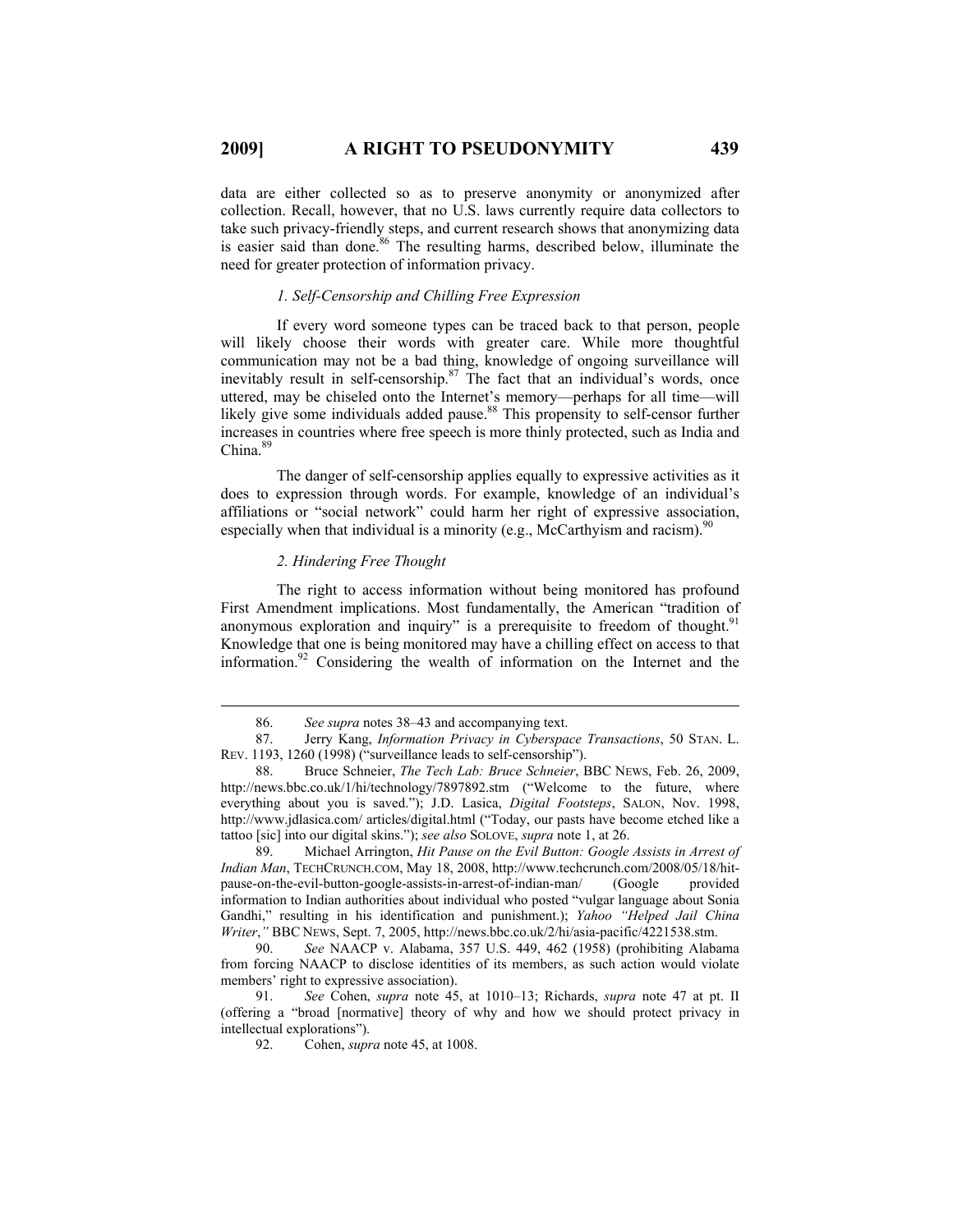potential for pervasive surveillance, the chill on individuals' intellectual inquiry may be substantial.

Free thought may also potentially be actively hindered by those who control access to information. With enough power, one could conceivably censor, control, or alter content on the Internet. An entity such as Google, which can monitor users' activities and alter the content served accordingly, may also act as a gatekeeper and censor.<sup>93</sup> For example, China uses Google's technology to censor information it deems dangerous.<sup>94</sup> As societies come to rely ever increasingly on the Internet for information, those who control our access to information may also be able to influence the popularity of ideas—a frightening thought for any democracy.

# *3. Abuse of Personal Data*

Personal information can be intentionally or negligently abused to cause emotional, financial, or further instances of privacy-related harms.<sup>95</sup> While this has always been the case, the current state of pervasive data collection combined with the lack of incentives to properly secure this wealth of information has exacerbated the potential for misuse.<sup>96</sup> Recall also that sensitive data are often sold or leaked to third parties.<sup>97</sup> In one extreme case, a data broker sold a woman's work address to a stalker, resulting in the woman's death.<sup>98</sup>

#### *4. Data Collection and Autonomy*

George Orwell's book *1984* is an oft used example of how pervasive surveillance can undermine one's autonomy.<sup>99</sup> In this grim view of one possible future, the government—known as "Big Brother"—tirelessly observes its citizens, controlling all aspects of their lives to the point of controlling their very thoughts.100 The extreme oppression conceived in Orwell's fictional world is largely due to human, rather than technological, observation of citizens' private lives, a crucial distinction between that world and ours.<sup>101</sup> Although computer

97. *See supra* notes 29–37 and accompanying text.<br>98. SOLOVE, *supra* note 1, at 54 (discussing *Remsi* 

 98. SOLOVE, *supra* note 1, at 54 (discussing *Remsburg v. Docusearch, Inc.*, 816 A.2d 1001 (N.H. 2003)).

99. *See, e.g.*, *id.* at 29–35 (citing GEORGE ORWELL, 1984 (1949)).

100. *Id.* at 29.

 <sup>93.</sup> *See* Jeffrey Rosen, *Google's Gatekeepers*, N.Y. TIMES, Nov. 30, 2008, at MM50, *available at* http://www.nytimes.com/2008/11/30/magazine/30googlet.html? $r=2\&$ pagewanted=1 $&$ ref=magazine.

 <sup>94.</sup> Elinor Mills, *Google to Censor China Web Searches*, CNET NEWS, Jan. 24, 2006, http://news.cnet.com/Google-to-censor-China-Web-searches/2100-1028\_3-6030784. html.

 <sup>95.</sup> MILLS, *supra* note 7, at 33.

 <sup>96.</sup> While some states have enacted additional privacy protections, such as the California security-breach notification statute, there are currently no other penalties nor liabilities for such incidents. *See* MILLS, *supra* note 7, at 167–68 (citing CAL. CIV. CODE § 1798.29 (2003); §§ 1798.82–.84 (2005)).

<sup>101.</sup> Daniel J. Solove, *Privacy and Power: Computer Databases and Metaphors for Information Privacy*, 53 STAN. L. REV. 1393, 1417–18 (2001).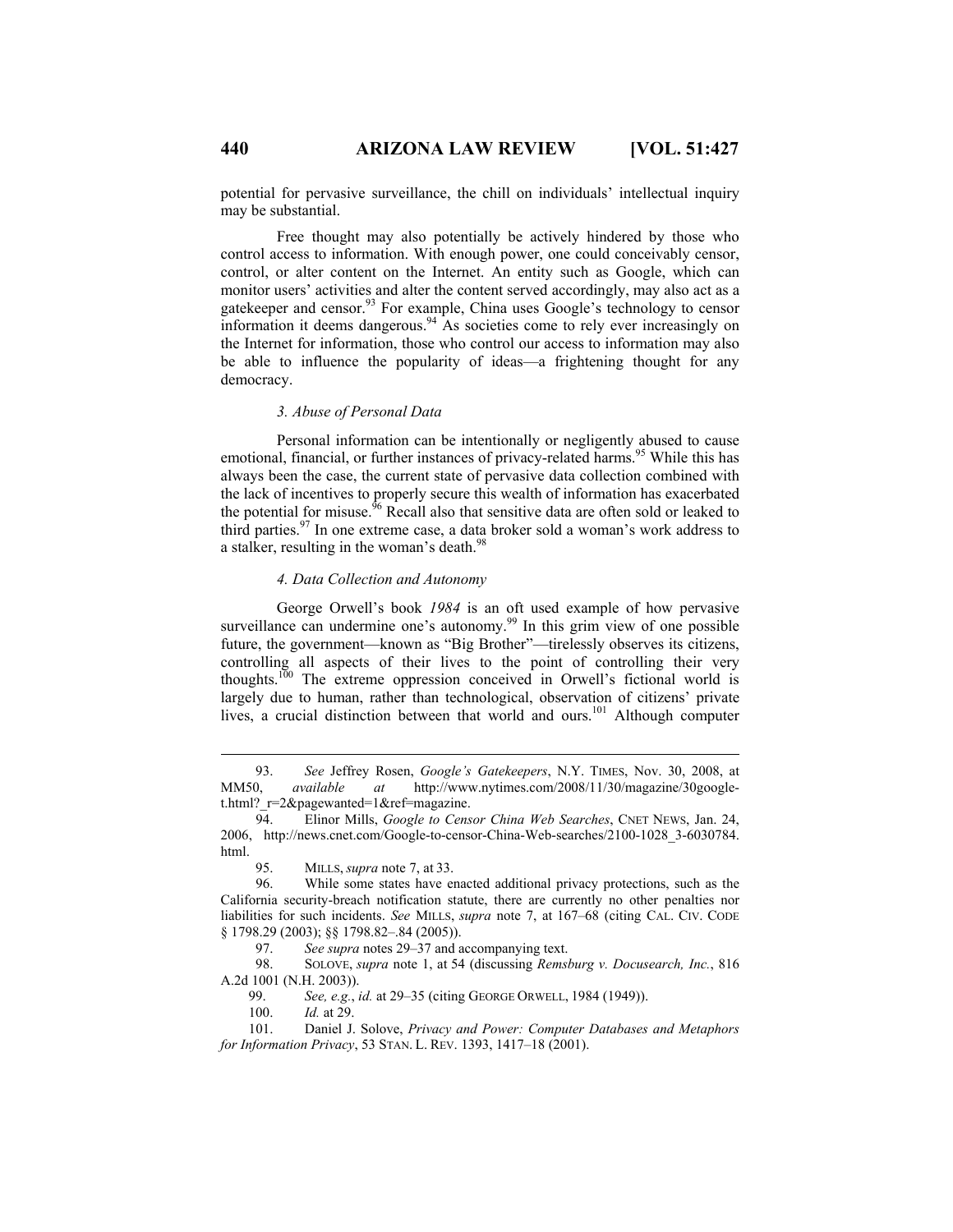monitoring is much less invasive, it arguably poses significant threats to privacy for two reasons. First, much of the data being collected may be uniquely identifiable and traceable to the individual described by that data.<sup>102</sup> Second, as artificial intelligence becomes increasingly sophisticated, so too does the invasiveness of computerized surveillance.<sup>1</sup>

Additionally, the present use of our personal information threatens to undermine how we react in more subtle ways. For example, data collection and analysis could result in an effective tool for manipulation by pushing a user's emotional buttons. Professor Tal Zarsky explains:

> [S]hame, guilt, and panic are emotions that are effectively invoked by today's advertisers to persuade consumers to take particular actions. Specific knowledge as to the preferences and personality traits of every specific user can inform advertisers as to which specific *emotional* responses they must try to invoke [] to move a consumer to act. Knowledge as to what stimuli will likely induce a desired response may now be available to today's content providers as a result of constantly tracking consumers' ongoing conduct.<sup>10</sup>

The worry is that, as information about each consumer increases along with the efficacy of the technologies, marketers will develop increasingly powerful tools of persuasion, such as "specially tailored marketing pitches and advertisements that will capitalize on [individuals'] vulnerabilities and take advantage of their weaknesses," such that the consumer is convinced to take an action that, if given the opportunity to think things over in solitude, she would not have taken.<sup>105</sup> While this form of manipulation is primarily employed by commercial marketers, political engines have also begun exploring possible ways to use data mining to their advantage.<sup>106</sup> While the empirical evidence regarding the efficacy of these tools of persuasion remains inconclusive, many scholars and privacy advocates fear that the threat is genuine.<sup>107</sup>

#### *5. Data Collection and Identity*

Although the primary function of information privacy is not the creation of an individual's identity, it is a necessary ingredient for the maintenance of identity and the attainment of self-actualization.<sup>108</sup> Formation of identity as a reflexive exercise requires that individuals have solitude, a chance to withdraw and "reflect on their own preferences and attitudes, . . . as well as to develop

107. Zarsky, *supra* note 16, at 219. On a related note, it may also be possible for analysis of personal data to turn up names of those who are more easily fooled by deceptive campaigns. *Id.* at 219 n.18.

 <sup>102.</sup> *See supra* notes 25–26 and accompanying text.

<sup>103.</sup> *Cf.* CONTI, *supra* note 15, at 141 (noting that "Google is able to [detect] ... 'catastrophic events or tragedies'").

<sup>104.</sup> Zarsky, *supra* note 16, at 218.

<sup>105.</sup> *Id.* at 219.

<sup>106.</sup> *See* Thomas B. Edsall, *Democrats' Data Mining Stirs an Intraparty Battle*, WASH. POST, Mar. 8, 2006, at A01, *available at* http://www.washingtonpost.com/wpdyn/content/article/2006/03/07/AR2006030701860\_pf.html.

<sup>108.</sup> Rouvroy & Poullet, *supra* note 71, at 18.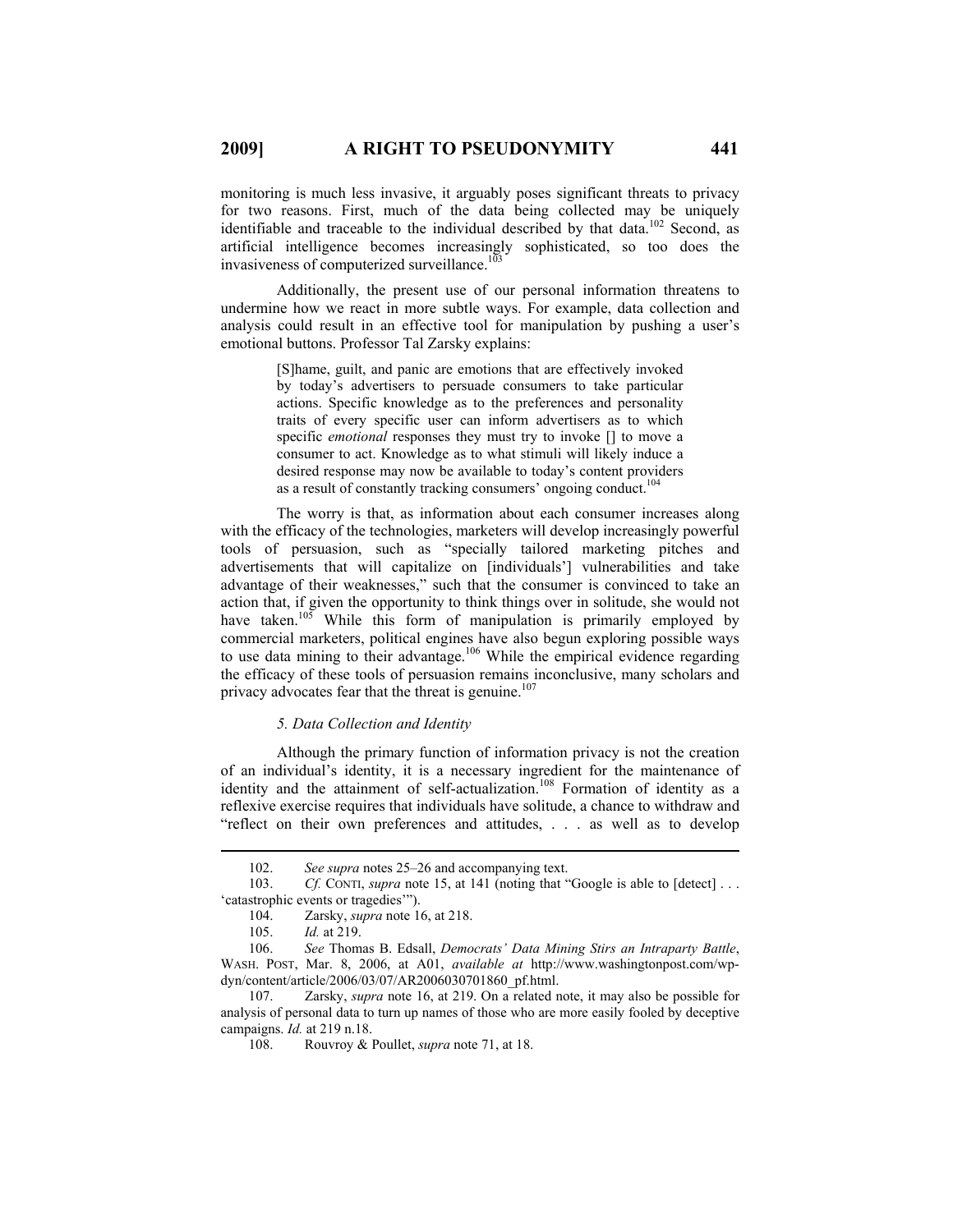meaningful relationships with others."109 If too much erosion of information privacy is permitted, the result would be equivalent to a loss of decisional privacy: a society lacking in free thought, free expression, and free will. This undesirable result is most correctly characterized not as a separate harm resulting from pervasive data collection, but as the culmination of the many harms described above.

In addition to impeding individuals' creation of their own identities, the systematic labeling and categorizing of individuals may result in increased similarity of interests among individuals who are similarly grouped.<sup>110</sup> While this result may be a marketer's dream, it seems hardly desirable in a pluralistic democracy such as the United States. As databases are populated with greater amounts of personal data, perhaps allowing for a more nuanced analysis of our personalities, the dangers of stereotyping may decrease, but at the expense of our privacy. While the above examples indicate the harms resulting from the current state of the Internet and the data industry, these intrusions are only likely to increase as the technology improves and our reliance on the Internet increases.

Ultimately, how much value one ascribes to her privacy is a matter for each individual to decide. Some people prefer the convenience of receiving targeted advertisements and are unfazed by the prospect of having their e-mails and web browsing habits collected. Others would gladly give up some convenience for increased privacy protection. Part II explains how pseudonymity gives users the tools they need to decide what balance of privacy and convenience best meets their needs.

# **II. ANONYMITY AND PSEUDONYMITY**

Anonymity and pseudonymity describe limitations on information that an actor discloses when participating in a particular transaction.<sup>111</sup> The two concepts are often conflated, particularly in the context of the Internet. Before delving into the roles that anonymity and pseudonymity play in the Internet context, brief descriptions of the two concepts are provided.

#### *A. General Contours of Anonymity and Pseudonymity*

By withholding all information extrinsic to a transaction, anonymity provides protection for an actor in two ways. First, it shields the actor from the prejudices and biases of others while also permitting the actor to hide her own bias or self-interest.<sup>112</sup> Second, anonymity protects the actor from any negative

 <sup>109.</sup> *Id.* (footnote omitted).

<sup>110.</sup> *See* Solove, *supra* note 101, at 1425 ("Rather than provide a nuanced portrait of our personalities, [databases] capture the stereotypes and the brute facts of what we do without the reasons.").

<sup>111.</sup> Tal Z. Zarsky, *Thinking Outside the Box: Considering Transparency, Anonymity, and Pseudonymity as Overall Solutions to the Problems of Information Privacy in the Internet Society*, 58 U. MIAMI L. REV. 991, 1024 (2004) (describing anonymity as bringing the flow of personal information "to an immediate halt").

<sup>112.</sup> A. Michael Froomkin, *Flood Control on the Information Ocean: Living with Anonymity, Digital Cash, and Distributed Databases*, 15 J.L. & COM. 395, 403, 409 (1996)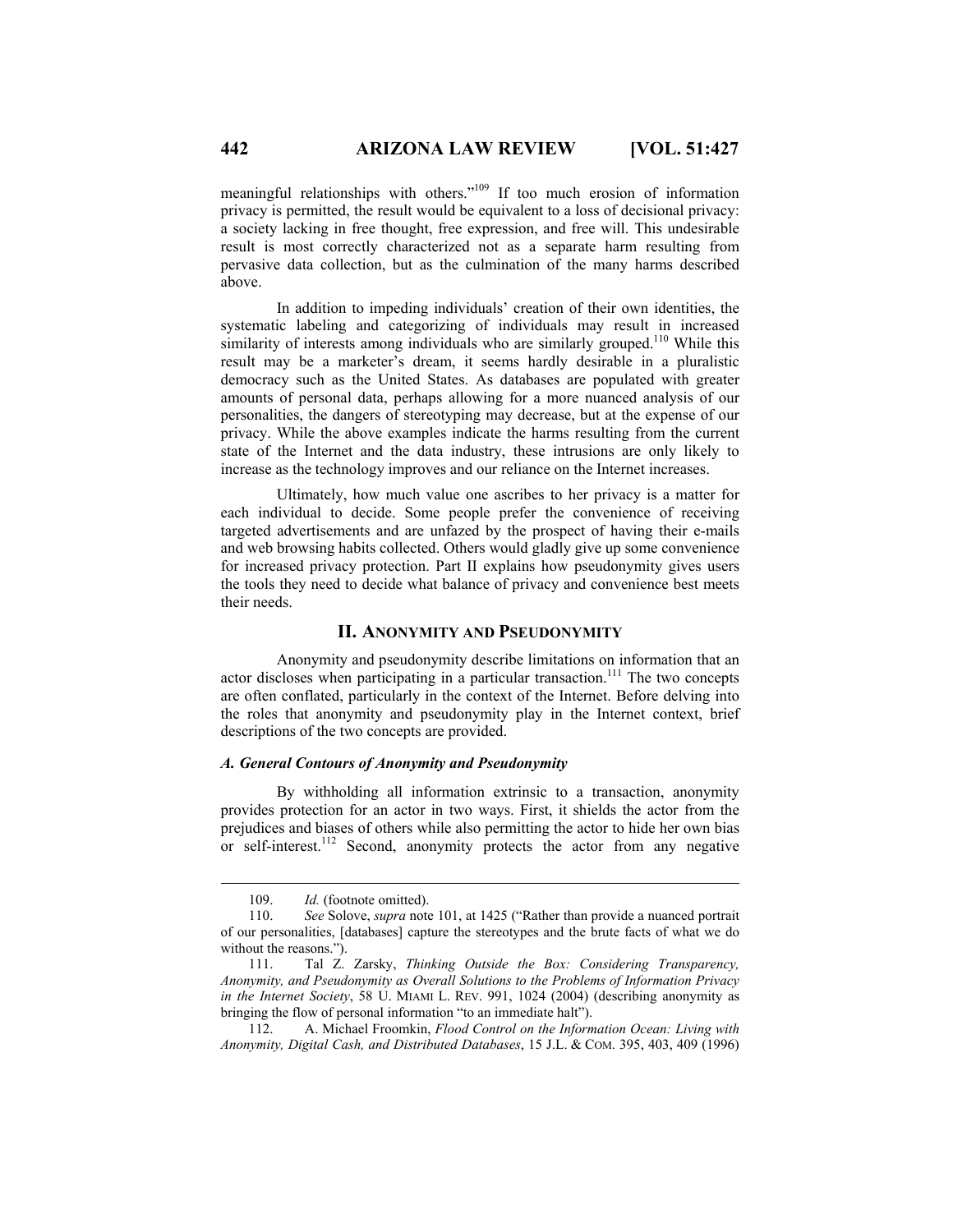repercussions flowing from the transaction, shielding the actor both from accountability for her unlawful acts and from any unwarranted reprisals.<sup>113</sup> Due to these protections, anonymity offers peace of mind, while a lack thereof can have a chilling effect upon speech and activities.<sup>114</sup>

Anonymity in the United States has a long history. *The Federalist Papers*, authored jointly by James Madison, Alexander Hamilton, and John Jay, and published between 1787 and 1788, were written under the pseudonym "Publius."<sup>115</sup> The Supreme Court has recognized anonymous political speech as an essential building block of a free, democratic society, declaring it "an honorable tradition of advocacy and dissent" protected by the First Amendment.116 The Court also recognized anonymity as essential to the constitutionally protected right to freedom of association, noting that "[i]nviolability of privacy in group association may . . . be indispensable to preservation of freedom of association, particularly where a group espouses dissident beliefs."<sup>117</sup> In the same vein, for those who fight against government oppression, both domestically and abroad, the cloak of anonymity permits free speech where otherwise there would be none.<sup>118</sup>

114. ALAN F. WESTIN, PRIVACY AND FREEDOM 31 (1967) ("Knowledge or fear that one is under systematic observation in public places destroys the sense of relaxation and freedom that men seek in open spaces and public arenas."); *see also* U.S. v. White, 401 U.S. 745, 787–88 (1971) (Harlan, J., dissenting).<br>115. McIntyre, 514 U.S. at 343 n.

*McIntyre*, 514 U.S. at 343 n.6.

117. NAACP v. Alabama, 357 U.S. 449, 462 (1958) (prohibiting Alabama from forcing NAACP to disclose identities of its members, as such action would violate members' right to expressive association).

 $\overline{a}$ 

<sup>(&</sup>quot;[A]nonym[ity] . . . makes it more difficult to identify the self interest or bias underlying an argument. . . . [T]he writer must be judged solely on their content as there is literally nothing else to go by." (internal quotation marks omitted)); *see, e.g.*, Andrew Martin, *Whole Foods Executive Used Alias*, N.Y. TIMES, July 12, 2007, at C1 (describing Whole Foods CEO's pseudonymous online disparaging comments regarding Wild Oats, presumably to lower acquisition cost).

<sup>113.</sup> *See* McIntyre v. Ohio Elections Comm'n, 514 U.S. 334, 343 (1995) ("[T]he secret ballot [permits the exercise of] the hard-won right to vote one's conscience without fear of retaliation."); *id.* at 385 (Scalia, J., dissenting) ("[Anonymity] facilitates wrong by eliminating accountability . . . .").

<sup>116.</sup> *Id.* at 357 (dealing specifically with anonymous political pamphleteering); *see also* Buckley v. Am. Constitutional Law Found., Inc., 525 U.S. 182, 200 (1999) (holding, *inter alia*, state statute requiring petitioners to wear identification badges bearing petition circulator's name violated First Amendment); Watchtower Bible & Tract Soc'y, Inc. v. Vill. of Stratton, 536 U.S. 150, 169 (2002) (finding that ordinance requiring solicitors to obtain permit prior to engaging in door-to-door activities and to display the permit upon demand unconstitutionally abridged solicitors' right to free *religious* speech).

<sup>118.</sup> *McIntyre*, 514 U.S. at 357 (citing JOHN STEWART MILL, ON LIBERTY AND CONSIDERATIONS ON REPRESENTATIVE GOVERNMENT 3–4 (Ronald Buchanan McCallum ed., 1947)) ("Anonymity is a shield from the tyranny of the majority."); *see, e.g.*, *id.* at 360–67 (Thomas, J., concurring) (describing "practices and beliefs held by the Founders concerning anonymous political articles and pamphlets").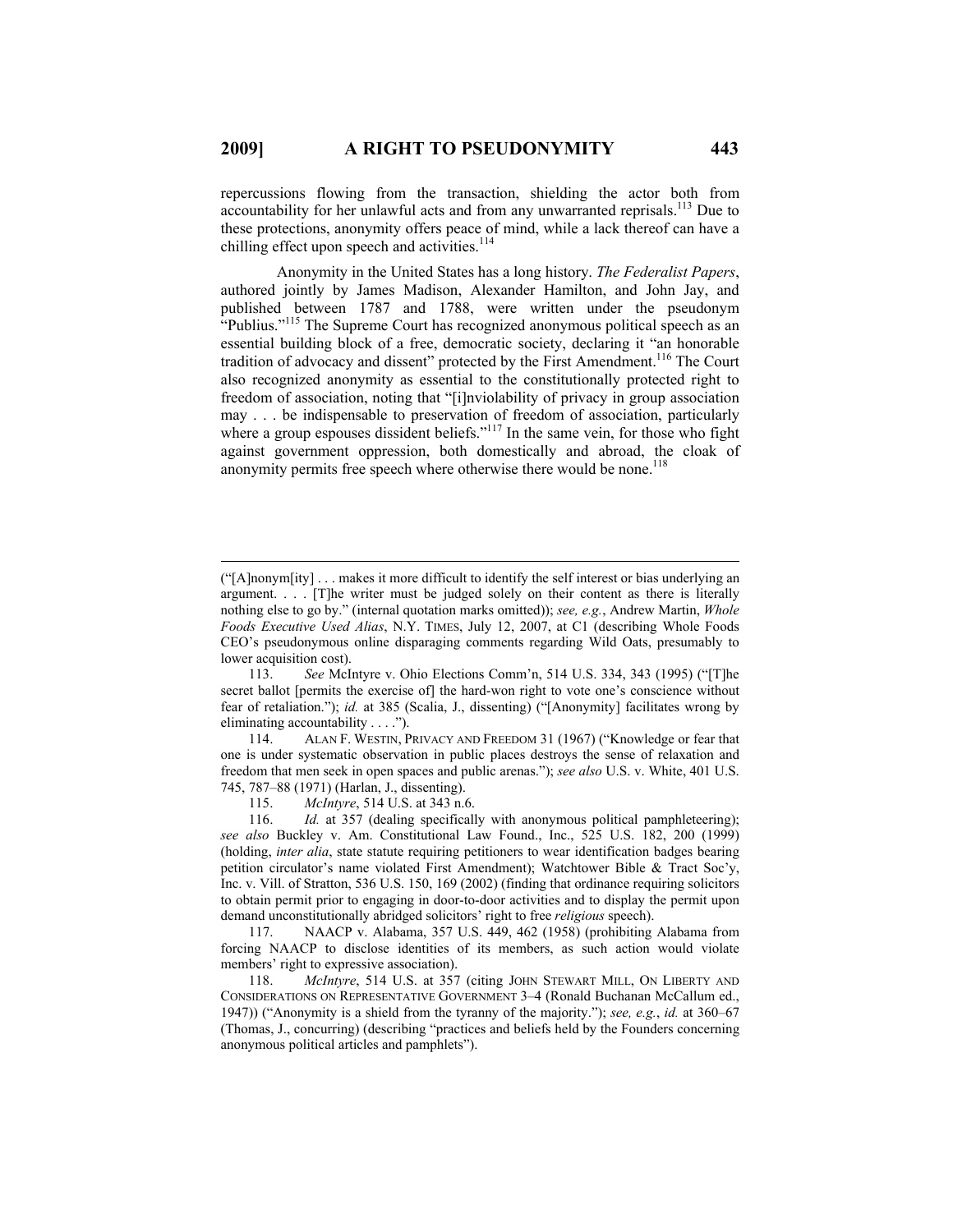Pseudonymity gives a name to an otherwise nameless, faceless actor. With a name comes the ability to accrue reputational capital.<sup>119</sup> This permits the actor to receive the same protections afforded by anonymity, but with the additional benefits that come with reputation—most notably, the ability to form enduring relationships.<sup>120</sup> The actor is still permitted to hide her self-interest if she so chooses, and she remains protected from the prejudices of others, excepting any prejudices toward the reputation of the pseudonymous persona.121 Additionally, the actor remains unaccountable for her actions, thus being equally protected from oppression.122

The reputational dimension of pseudonymity allows the actor to reap the benefits of the goodwill sown by previous actions.<sup>123</sup> As the reputation gains more value, the actor will have greater incentive to avoid taking actions harmful to the persona's good name.124 Therefore, a pseudonymous persona that fails to abide by the norms that govern a relationship does so at risk to the reputational capital it has accrued.<sup>125</sup> Due to this characteristic limitation of the repercussions of an act to the pseudonymous persona, Professor David G. Post has likened pseudonymity to the limited liability enjoyed by corporate entities.<sup>126</sup> Despite the differences between anonymity and pseudonymity, the law in the United States has not differentiated between the two, as both retain the characteristic shield against oppression that the Supreme Court has deemed worthy of constitutional protection in limited situations.<sup>127</sup>

#### *B. Characteristics of the Internet*

Before discussing the nature of anonymity and pseudonymity in cyberspace, it is necessary to first review four key characteristics that distinguish cyberspace from real-space. First, the Internet is borderless—it transmits information without regard to geographical boundaries.128 As a result, information

123. *See id. Cf.* LAWRENCE LESSIG, CODE VERSION 2.0 88–111 (2006) (describing various online communities, most of which facilitate pseudonymous interactions).

124. LESSIG, *supra* note 123, at 102 ("Where community is thick, norms can regulate.").

125. *See* Post, *supra* note 119, at 166.

126. *See id.* at 160–61.

127. *See, e.g.*, McIntyre v. Ohio Elections Comm'n, 514 U.S. 334, 341 (1995) (conflating anonymous speech with "authors writing under assumed names").

128. *See* ACLU v. Reno, 521 U.S. 844, 851 (1997) ("Taken together, these tools constitute a unique medium— known to its users as 'cyberspace'—located in no particular geographical location but available to anyone, anywhere in the world, with access to the Internet."). However, China is attempting, with some success, to regulate the information that passes within its borders. *See generally* REPORTERS WITHOUT BORDERS, CHINA:

 <sup>119.</sup> David G. Post, *Pooling Intellectual Capital: Thoughts on Anonymity, Pseudonymity, and Limited Liability in Cyberspace*, 1996 U. CHI. LEGAL F. 139, 160 (1996) ("[B]y serving as storehouses of reputational capital, pseudonymous entities add value to social interaction in a way that anonymous speech does not.").

<sup>120.</sup> *Id.*

See id.

<sup>122.</sup> *Id.* at 166 (pseudonymity protects both reputation and assets of actor); *see id.* at 160 (noting that pseudonymity enjoys the same lack of accountability as anonymity).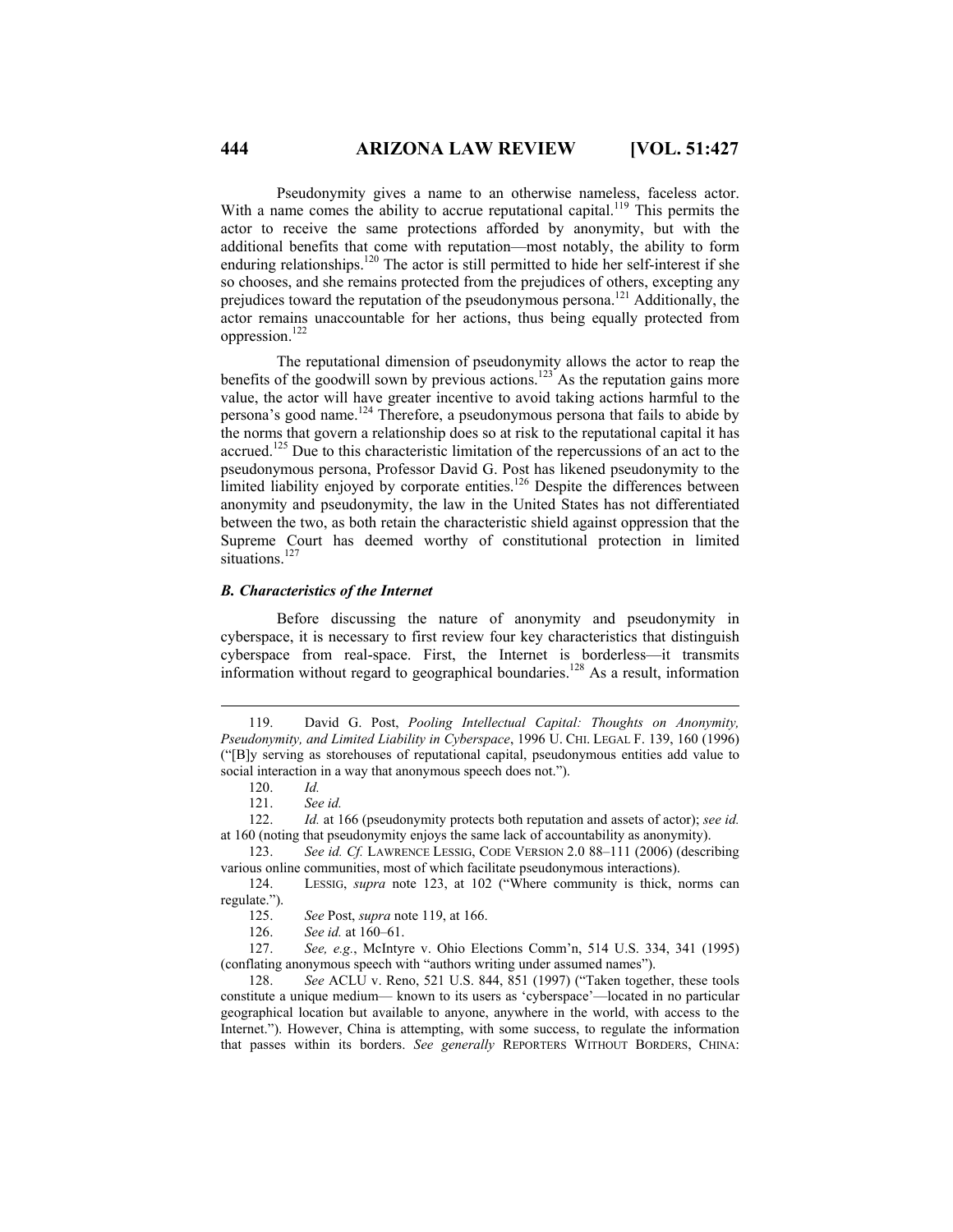and online activities that are perfectly legal in one jurisdiction may be banned in other jurisdictions, leading to complex jurisdictional and choice-of-law issues.<sup>12</sup>

Second, the Internet has the potential to become the most *regulable* space ever created.<sup>130</sup> Although the Internet remains largely unregulated, the technology upon which the Internet and its constituent computers rely can be modified, for example, to record every keystroke and mouse-click you make, every webpage you read, and every search you enter.<sup>131</sup> As mentioned in Part I, this is already happening to some degree, though it has yet to reach its maximum potential.<sup>132</sup>

Third is the Internet's potential for user anonymity. While the average user is no longer able to access the Internet's wealth of information anonymously,<sup>133</sup> anonymous Internet usage is still possible for the most sophisticated users.<sup>134</sup> Much like the degree of regulation on the Internet, the amount of anonymity or pseudonymity afforded to Internet users is ultimately a question of architecture and, thus, a matter of policy.<sup>135</sup>

Fourth, and finally, is the concept of traceability.136 Traceability is the ability of someone, most often a government, to trace an action back to its source.<sup>137</sup> The concept of traceability applies to both anonymous and pseudonymous activities.<sup>138</sup> Thus, while traceable pseudonymity would permit the government to hold a user accountable, an untraceable pseudonymous user

 $\overline{a}$ 

JOURNEY TO THE HEART OF INTERNET CENSORSHIP (2007), http://www.rsf.org/IMG/pdf/ Voyage\_au\_coeur\_de\_la\_censure\_GB.pdf.

<sup>129.</sup> For example, online gambling is currently illegal in the United States. 31 U.S.C. § 5363 (2006). *But see* JACK GOLDSMITH & TIM WU, WHO CONTROLS THE INTERNET? ILLUSIONS OF A BORDERLESS WORLD 49–125 (2006) (describing how the Internet is becoming more bordered).

<sup>130.</sup> LESSIG, *supra* note 123, at 38 ("[I]f it were so designed, then the Net could become . . . the most regulable space that man has ever known.").

<sup>131.</sup> *See* Peter Whoriskey, *Every Click You Make*, WASH. POST, Apr. 4, 2008, at D01, *available at* http://www.washingtonpost.com/wp-dyn/content/article/2008/04/03/ AR2008040304052.html*.*

<sup>132.</sup> *See, e.g.*, sources cited *supra* note 20.

<sup>133.</sup> *But see* LESSIG, *supra* note 123, at 43–45.

See *id.* at 224 ("If implemented properly, there is absolutely no technical way to trace [a] message [sent using privacy enhancing tools].").

<sup>135.</sup> John Markoff, *A New Internet?*, N.Y. TIMES, Feb. 15, 2009, at WK1 ("A more secure network is one that would almost certainly offer less anonymity and privacy."); *see* GOLDSMITH & WU, *supra* note 129, at 156–57 (explaining that the "First Amendment['s] . . . values . . . are certainly not written into the Internet's architecture").

<sup>136.</sup> In the field of identity management, this is often referred to as "linkability."

<sup>137.</sup> *See* Post, *supra* note 119, at 150 (defining traceability as "the ease with which additional information . . . about the identity of the sender can be obtained"); Zarsky, *supra* note 111, at 1031 (describing untraceable pseudonymity as the use of aliases "which cannot be traced back to his or her physical persona by anyone or in any way").

<sup>138.</sup> *See* Froomkin, *supra* note 112, at 417–24 (describing traceable and untraceable pseudonymity and anonymity).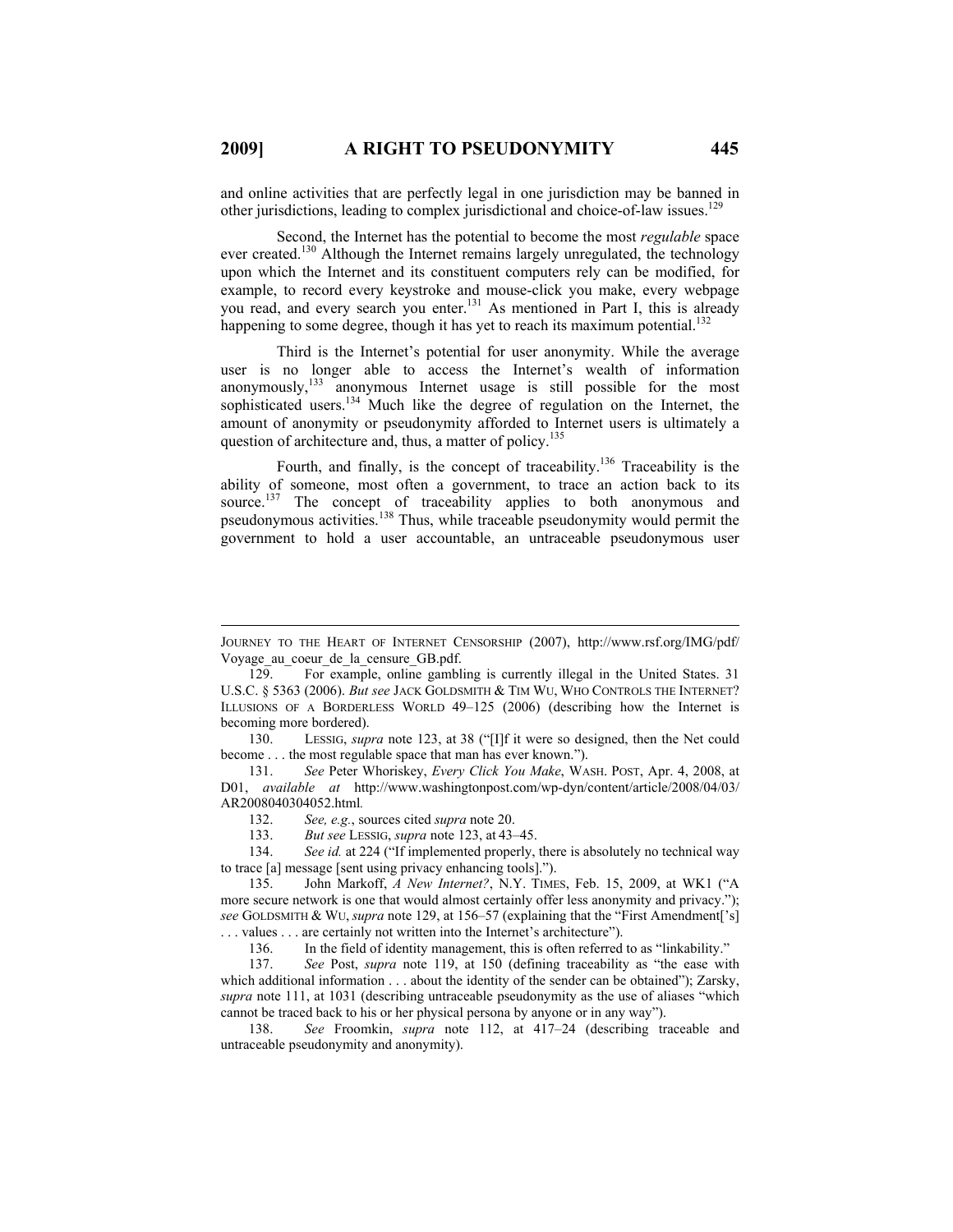remains untouchable. Presumably, either type of pseudonymity could be incorporated into the architecture of the Internet.<sup>1</sup>

#### *C. Anonymity and Pseudonymity on the Internet*

On the Internet, the only difference between an anonymous and pseudonymous persona is whether the user chooses to use the persona more than once.140 The more often a persona is used and the more relationships it creates, the more reputational capital it can accrue.<sup>141</sup> The lack of context surrounding communications over the Internet allows users to easily adopt pseudonymous personas, thus amplifying the attributes of anonymity and pseudonymity described above.142 For instance, an anonymous pamphleteer must take great care to avoid revealing his identity, while an anonymous e-mail can be sent with the push of a button.

Untraceable online pseudonymity provides two types of benefits to users. First, it protects privacy by mitigating many of the negative effects of personal data collection. As described in Part I, the data collection industry presents several threats to the individual: (1) self-censorship of expression; (2) hindrance of free thought; (3) misuse of personal information; (4) interference with autonomy; and  $(5)$  interference with identity.<sup>143</sup> An Internet architecture permitting untraceable pseudonymity mitigates or eliminates all of these threats. Selfcensorship of expression and intellectual inquiry does not occur if online activities are untraceable.<sup>144</sup> Personal information collected from a pseudonymous persona can be misused to harm the persona but never the persona's real-space counterpart.145 Also, the possibility of information being made unavailable to select individuals is decreased, as anyone targeted can simply create a new persona to access the information.

141. *See id.* at 1033.

142. *See* Froomkin, *supra* note 112, at 414–17 (comparing traditional and online forms of pseudonymous communication).

143. *See supra* notes 87–110 and accompanying text. The use of personal information to help determine college admissions or to aid in a company's hiring process is common.

144. *See supra* notes 87–94 and accompanying text.

145. Zarsky, *supra* note 111, at 1036 ("With pseudonymity, there will be fewer opportunities to abuse personal information, as a user can control the availability of potentially abusive information by ensuring that such information can be linked only to one dimension of his or her persona."). While murder resulting from misused personal information is thankfully rare, see *supra* note 98 and accompanying text, undisclosed personal information is used (and abused) to help inform decisions regarding college admissions, employee hiring, and even jury selection. *See* Amy Hockert, *Employers Use "Facebook" and "MySpace" to Weed Out Applicants*, FIRSTCOASTNEWS.COM, Sept. 8, 2006, http://www.wtlv.com/tech/news/news-article.aspx?storyid=64453; Jamila A. Johnson, *Voir Dire: To Google or Not to Google*, LAW TRENDS & NEWS, Fall 2008, http://www.abanet.org/genpractice/newsletter/lawtrends/08\_fall/litigation\_johnson.html.

 <sup>139.</sup> *See* Markoff, *supra* note 135 (describing researchers' efforts in creating an improved version of the Internet).

<sup>140.</sup> Zarsky, *supra* note 111, at 1026 (describing pure anonymity as use of "disposable, one-time identities that cannot be traced back to [one's] actual [self]").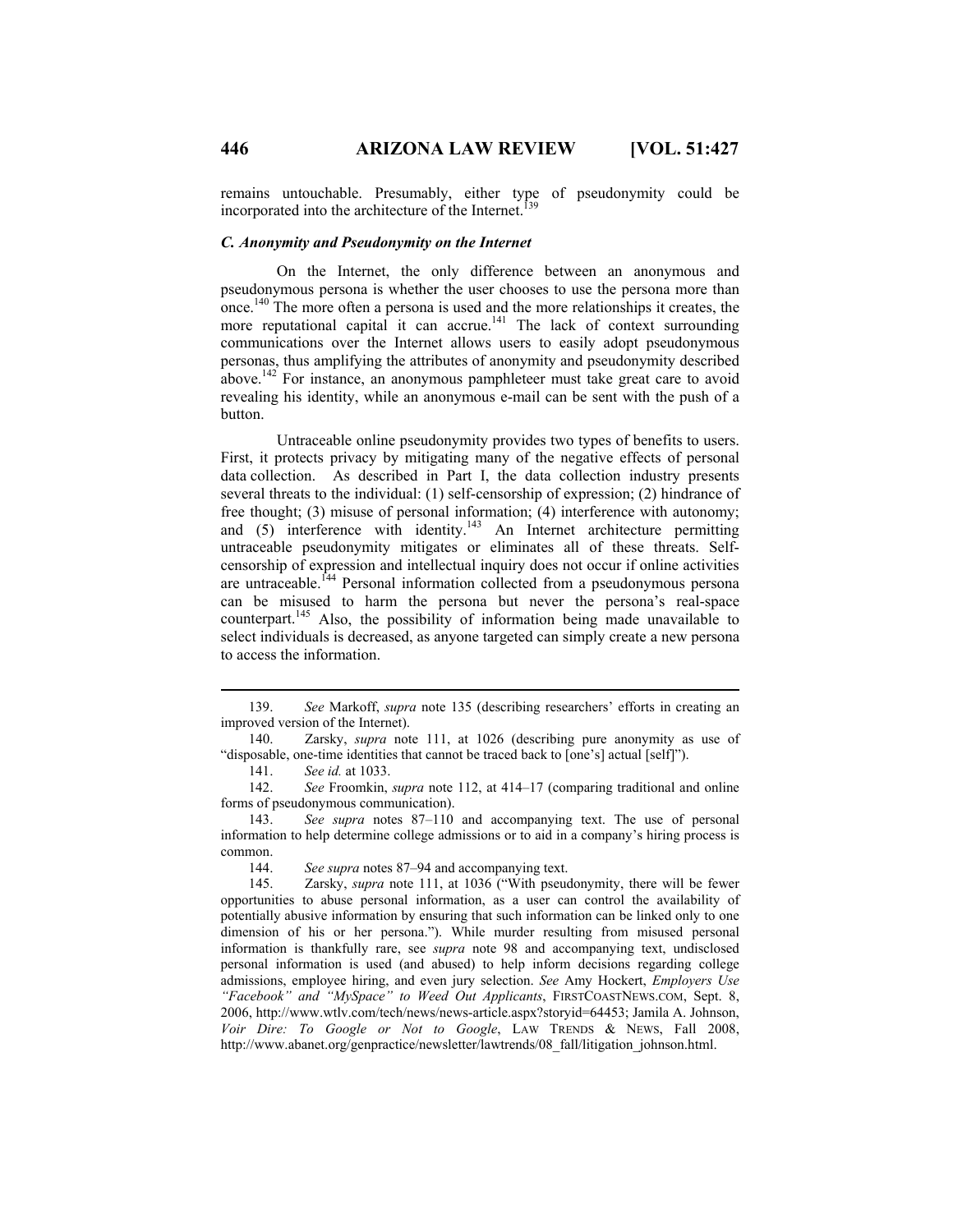The degree to which pseudonymity mitigates interference with autonomy depends upon each user's preference. Users who opt to only use one online pseudonym would not mitigate the harm at all.146 At the other extreme, individuals who choose to use a persona only a few times before discarding it may completely eliminate these harms, but in doing so they necessarily forgo all online relationships.<sup>147</sup> Other users would fall somewhere in the middle, using one persona for professional activities, another for friends and family, and a handful of others for shopping, online games, and blogging. By separating out different aspects of one's life in this fashion, each user can choose the correct balance between privacy and the benefits afforded by the data collection industry conveniences such as improved search engine results and pertinent advertisements.<sup>148</sup> If a user determines that the persuasive power of targeted advertising is too great, she can always begin again with a clean slate by abandoning one pseudonym in favor of another. $149$ 

Not only does pseudonymity serve to protect individual autonomy, it also allows one to seek out her identity.<sup>150</sup> Robust information privacy protection in the form of pseudonymity allows an individual to decide what aspects of her identity she wishes to disclose when forming online relationships. In this manner, the user becomes free to present herself—and view herself—however she chooses.<sup>151</sup> In terms of Giddens's "biographies," pseudonymity gives an individual the freedom to explore particular aspects of her identity, and possibly rewrite her biography, without negatively affecting her real-space or other online relationships.<sup>1</sup>

149. With respect to personal data collection, anonymity prevents the aggregation of personal information, whereas pseudonymity would permit controlled aggregation of private data. Zarsky, *supra* note 111, at 1038 ("[W]hen a user grows tired of a specific virtual personality, or is unhappy with the feedback it generates, he or she can simply set it aside.").

150. *See* SACO, *supra* note 2, at 120 (describing "cyberspace as a different kind of social space: one for the exploration and development of new and different senses of self"); Jerry Kang, *Cyber-Race*, 113 HARV. L. REV. 1130, 1206 (2000) (arguing that the Internet's promise of "liberation and equality" is naïve, but that through "racial pseudonymity" the lines that separate races and genders may "slowly dissolve" to provide more freedom).

151. *But see* Jodi O'Brien, *Writing in the Body: Gender (Re)production in Online Interaction*, *in* COMMUNITIES IN CYBERSPACE 76, 99 (Marc A. Smith & Peter Kollock eds., 1999) (noting that although it is possible to "mentally transgender or ungender oneself in one's own imagination," it does not follow that "an institutionalized gender binary—and its consequences—will necessarily cease to exist. Rather the act of transgressing the binary may in fact reinscribe it.").

152. *See* Sarah Nettleton et al., *The Reality of Virtual Social Support*, *in* VIRTUAL SOCIETY?: TECHNOLOGY, CYBERBOLE, REALITY 176, 187 (Stevel Woolgar ed., 2002) (describing how online pseudonymous social support may "contribute to ontological

 <sup>146.</sup> *See* Zarsky, *supra* note 111, at 1037 ("[E]very user . . . will be subject to several feedback loops, depending on the number of aliases he or she uses.").

<sup>147.</sup> *Cf.* Froomkin, *supra* note 112, at 423 (comparing anonymous and pseudonymous personas, and noting that the latter "allow for continuity of identity to be maintained over a period of time").

<sup>148.</sup> *See* Solove, *supra* note 9, at 506–11 (discussing privacy concerns regarding aggregation of personal information).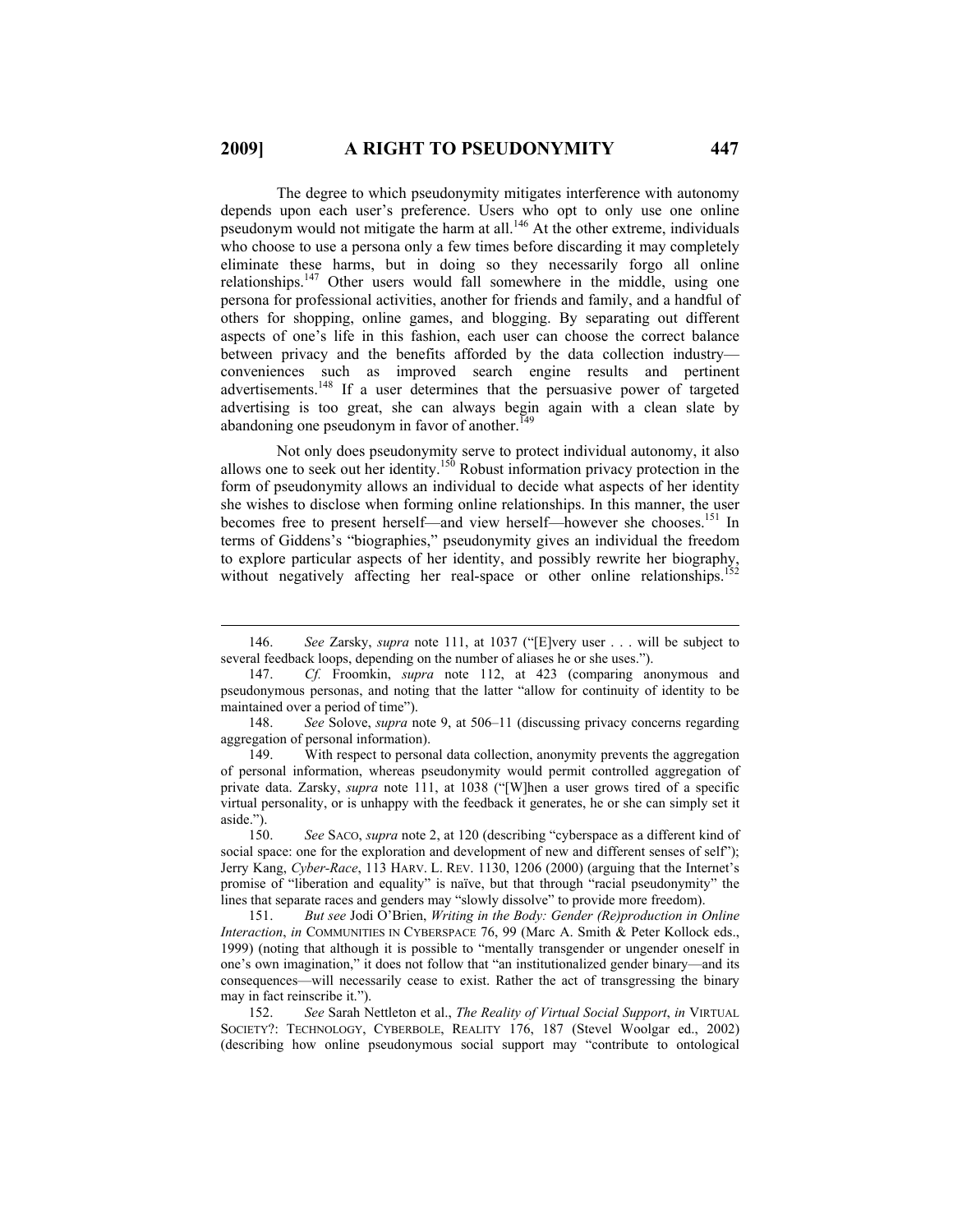Pseudonymity, in tandem with the various methods of interaction available through the Internet, can be extremely valuable to individuals seeking ways to escape any stigmas, prejudices, or real-world reputational baggage—i.e., it provides users with a clean slate and an opportunity to socialize on the individual's own terms.<sup>153</sup>

Online anonymity and pseudonymity can also facilitate antisocial behavior. The lack of accountability enjoyed by anonymous users not only shields expressive speech but gives rise to "trolls"—users who intentionally "antagonize others [online]" through harmful, negative comments and behavior.<sup>154</sup> Pseudonymous users are also freer to express negativity and deceive others, though often at the cost of reputational capital.<sup>155</sup> In one incident that attracted great attention from the press, a thirteen-year-old girl with "a history of depression and suicidal impulses" took her own life after being the target of a cyber-bully on the social networking website MySpace.<sup>156</sup> Ultimately, little can be done to prevent this type of behavior, though traceability, community norms, and code—i.e., the architectures of the Internet and the specific mode of interaction—mitigate its prevalence.<sup>157</sup>

The second type of benefit that online pseudonymity provides is the creation of trusted online communities, often with fundamentally different

155. *See* Mattathias Schwartz, *Malwebolence*, N.Y. TIMES, Aug. 3, 2008, at MM24 (discussing, *inter alia*, a lawsuit filed by two female Yale Law students "against pseudonymous users who posted violent fantasies about them on . . . a college-admissions message board").

156. Jennifer Steinhauer, *Woman Found Guilty in Web Fraud Tied to Suicide*, N.Y. TIMES, Nov. 27, 2008, at A25.

 $\overline{a}$ 

security whereby individuals have to create and recreate their biographies, and can reflect upon them in the light of the reactions and experiences of others").

<sup>153.</sup> LESSIG, *supra* note 123, at 86–87 (describing how "the blind, the deaf, and the 'ugly'"—three classes of people "disabled" in real-life—were made equal through pseudonymous communication).

<sup>154.</sup> Todd Leopold, *#@\*!!! Anonymous Anger Rampant on Internet*, CNN.com, Nov. 3, 2008, http://www.cnn.com/2008/TECH/11/03/angry.internet/index.html; *see also*  Danielle Keats Citron, *Cyber Civil Rights*, 89 B.U. L. REV. 61, 62–65 (2009) (recounting various "civil rights violations" facilitated by online anonymity, as "in practice, [anonymous online mobs] overwhelmingly target members of traditionally subordinated groups, particularly women").

<sup>157.</sup> *Cf.* Kevin Poulsen, *MySpace Predator Caught by Code*, WIRED, Oct. 16, 2006, http://www.wired.com/science/discoveries/news/2006/10/71948 (traceability deters crime); *see* Elizabeth Reid, *Hierarchy and Power: Social Control in Cyberspace*, *in*  COMMUNITIES IN CYBERSPACE, *supra* note 151, at 107, 114 ("The tendency toward disinhibition and the accompanying threat of anti-social behavior can be countered by an encouragement of uninhibited sociality. The apparent safety of anonymity encourages users to be expressive, which enmeshes them into a web of relationships."); *id.* at 107, 114–18 (describing antisocial behavior on MUDs and technological means to counteract such action); *see also* Nettleton et al., *supra* note 152, at 186 (describing the effects of antisocial flamers and noting that members of online communities surveyed considered such antisocial behavior to be the cost of pseudonymity—a cost worth paying, as "[t]he advantages far outweigh the disadvantages").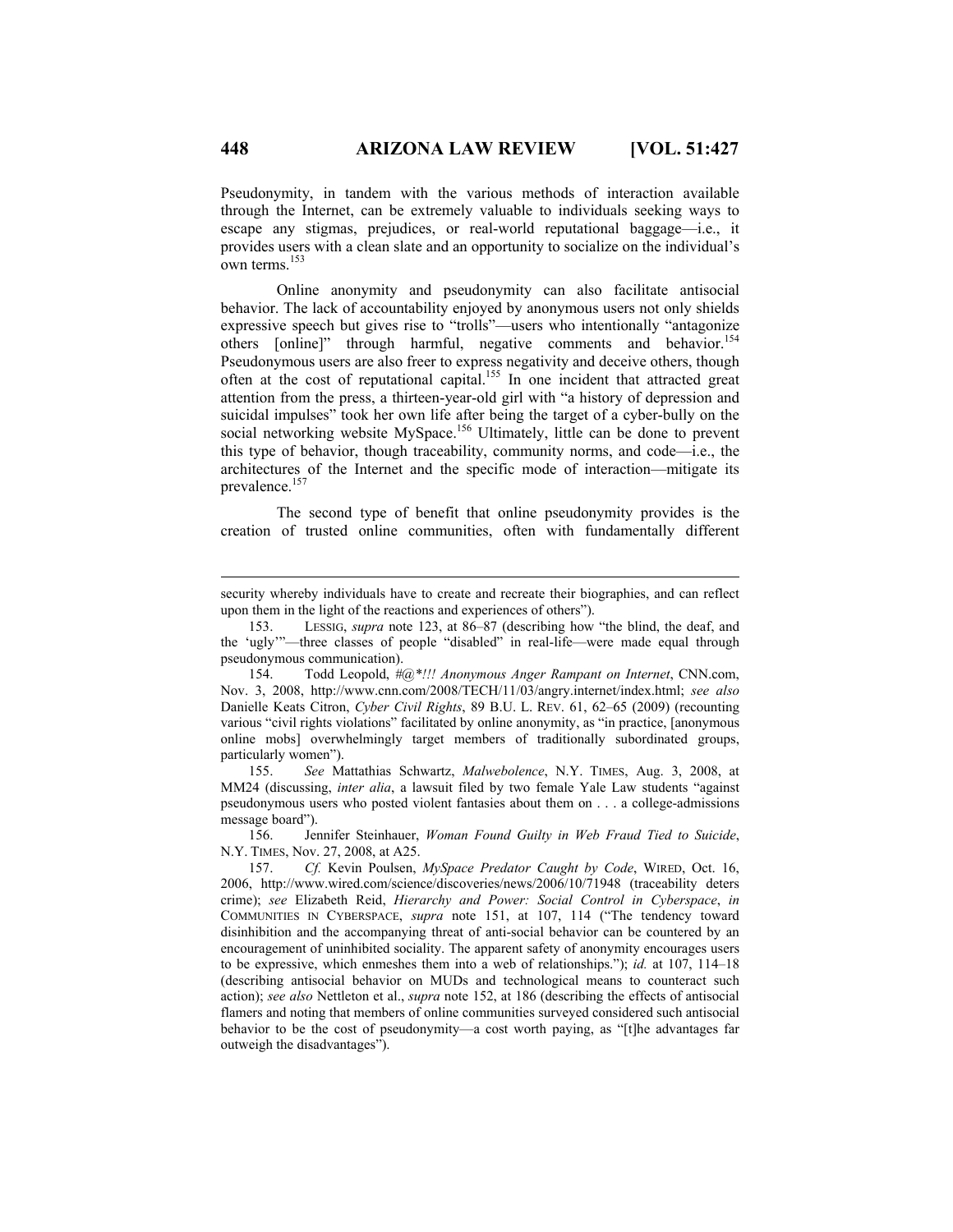norms.<sup>158</sup> Pseudonymous users are able to express themselves freely, without the need for social niceties.<sup>159</sup> The Internet's capability for many-to-many  $interactivity$ —overcoming problems of collective action<sup>160</sup>—while providing everyone with the protections of pseudonymity, creates a unique social environment.<sup>161</sup> When combined with freedom of self-redefinition, the results can be quite remarkable.

Scholars have noted several emergent characteristics of these pseudonymity-facilitated relationships and communities. First, users interacting through pseudonymous personas often exhibit decreased inhibition,<sup>162</sup> which often leads to increased intimacy and strong personal relationships.<sup>163</sup> These relationships may permit individuals to extend their social networks, at times providing invaluable social support.<sup>164</sup> Particularly those with "concealable stigmatized identities," for example, those who do not conform to socially accepted standards of gender or sexuality, benefit from such social support, often attaining a greater sense of self-acceptance.<sup>165</sup> However, even for the average user,

159. Nettleton et al., *supra* note 152, at 185 ("[T]he medium of exchange itself facilitates support—the [pseudonymity] in particular. Unlike other forms of interaction, one can 'dive straight in' . . . .").

162. One scholar suggests that this disinhibition is due, at least in part, to the freedom to discuss negative problems without fearing any repercussions to real-life relationships. Nettleton et al., *supra* note 152, at 184. Since generally such negative talk is limited to close relations—as they reveal "negative aspects of the self"—the norms which permit such talk also foster the creation of close, supportive relationships. *Id.*

163. Reid, *supra* note 157, at 112–13; *see also* Barry Wellman & Milena Gulia, *Virtual Communities as Communities: Net Surfers Don't Ride Alone*, *in* COMMUNITIES IN CYBERSPACE, *supra* note 151, at 167, 178–81 (measuring the strength of online relationships).

164. Nettleton et al., *supra* note 152, at 181 ("[T]he opportunity to extend their social network was invaluable. This was especially so for those who were socially isolated because of their geographical location, disability, or social circumstances."); *see id.* at 178 (defining "social support" and its effects).

165. Watt et al., *supra* note 158, at 61–62 ("[P]eople with concealable stigmatized identities (for example, being gay or holding extreme political beliefs) gain so much support from belonging to Internet groups that their self-acceptance increases, as does their likelihood of 'coming out' or letting other people know about their hidden self." (citations omitted)); Steve Silberman, *We're Teen, We're Queer, and We've Got E-mail*, WIRED.COM, Nov. 1994, http://www.wired.com/wired/archive/2.11/gay.teen\_pr.html.

 <sup>158.</sup> LESSIG, *supra* note 123, at 218 ("We all desire to live in separate communities, or among or within separate normative spaces. Privacy . . . supports this desire. It enables these multiple communities and disables the power of one dominant community to norm others into oblivion."); Susan E. Watt et al., *How Social Is Internet Communication?: A Reappraisal of Bandwidth and Anonymity Effects*, *in* VIRTUAL SOCIETY?: TECHNOLOGY, CYBERBOLE, REALITY, *supra* note 152, at 61, 68 ("[Pseudonymous] conditions in which individuating cues are reduced or eliminated produce *normative* behaviour.").

<sup>160.</sup> *See infra* notes 168–78 and accompanying text.

<sup>161.</sup> *Cf.* Watt et al., *supra* note 158, at 68 (summarizing "two recent metaanalyses of nearly 100 studies of anonymity . . . , which concluded that group performance depends on the interaction between specific social context and relevant social norms and system characteristics such as anonymity").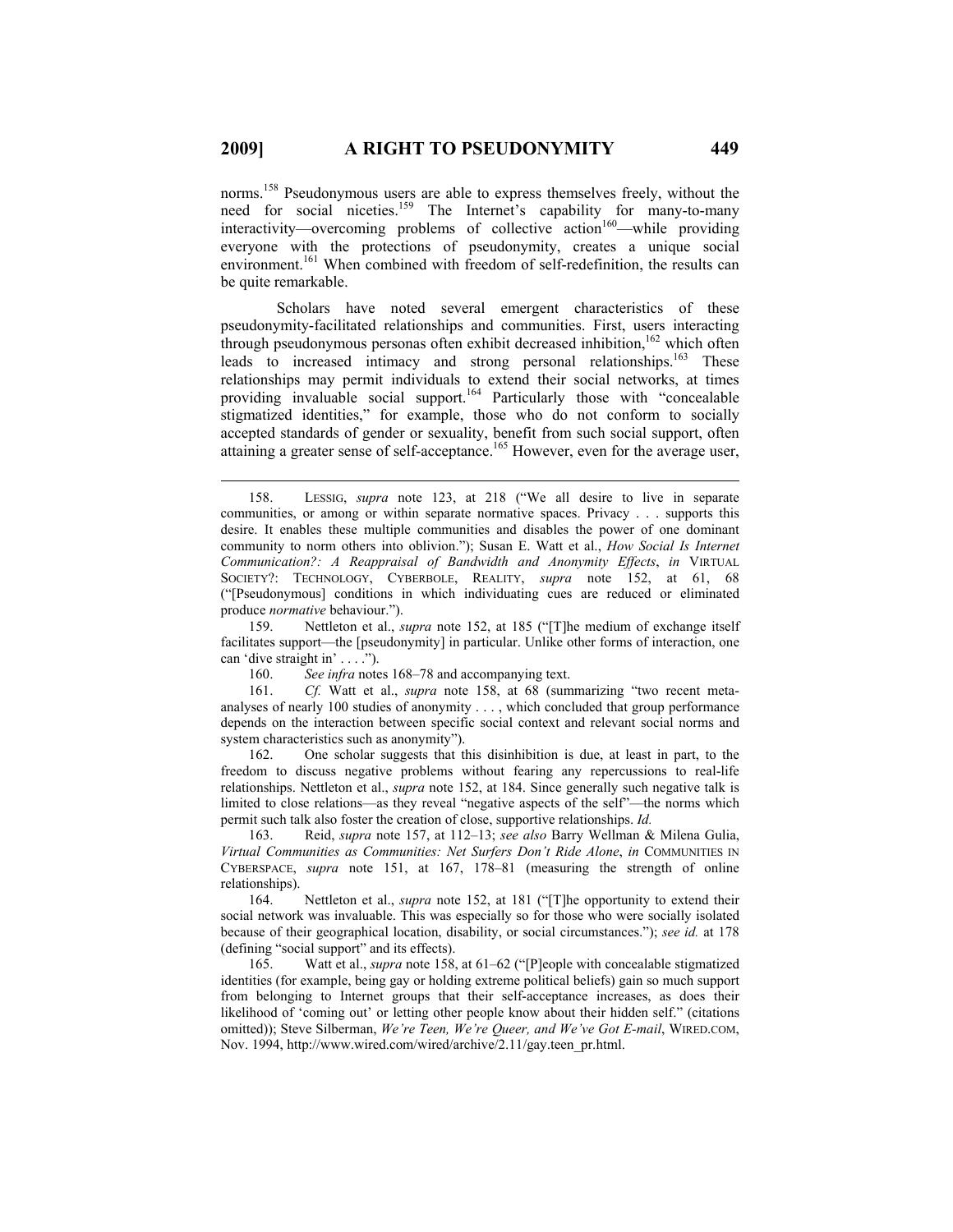online relationships can often be as deep and meaningful as real-space relationships.166 Thus, at least for some individuals, pseudonymity performs the dual function of granting the user the freedom to explore her identity while also facilitating the formation of online communities, providing invaluable social support and further aiding in the search for self. $167$ 

Online communities also provide a means for the efficient pooling of ideas, leading to cooperation on a massive scale.<sup>168</sup> This phenomenon has been the driving force behind the success of the Open Source Movement,<sup>169</sup> Creative Commons,<sup>170</sup> and wiki<sup>171</sup> sites such as Wikipedia.<sup>172</sup> Examples of open source software include the Linux operating system, the Apache Web Server (the most popular web serving software), and the web browser Mozilla Firefox.173 As a rule,

169. *See* Kris Frieswick, *Are Business Method Patents a License to Steal?*, CFO.COM, Sept. 2001, http://www.cfo.com/article.cfm/3000625.

 <sup>166.</sup> *See* Karen A. Cerulo, *Reframing Sociological Concepts for a Brave New (Virtual?) World*, 67 SOC. INQUIRY 48, 50–54 (1997) (explaining that online relationships can be just as "real" as in real-life); *see also* Regina Lynn, *Don't Dismiss Online Relationships as Fantasy*, WIRED, Sept. 7, 2007, http://www.wired.com/culture/lifestyle/ commentary/sexdrive/2007/09/sexdrive\_0907; Nettleton et al., *supra* note 152, at 181.

<sup>167.</sup> *See* Nettleton et al., *supra* note 152, at 187 (noting that one of the benefits of online support is the opportunity it gives to individuals "to create and recreate their biographies, and can reflect on them in the light of the reactions and experience of others").

<sup>168.</sup> HOWARD RHEINGOLD, THE VIRTUAL COMMUNITY: HOMESTEADING ON THE ELECTRONIC FRONTIER 109 (2000) (describing this as a "rediscover[y] [of] the power of cooperation . . . [and] a merger of knowledge capital, social capital, and communion").

<sup>170.</sup> Creative Commons is a nonprofit corporation providing free copyright "licenses and other legal tools to mark creative work with the freedom the creator wants it to carry, so others can share, remix, use commercially, or any combination thereof." About: Creative Commons, http://creativecommons.org/about/ (last visited Jan. 18, 2009). Professor Lessig's book *Code 2.0*, *supra* note 123, is the result of online collaboration and has been released under a Creative Commons license. Codev2: Lawrence Lessig, http://codev2.cc/ (last visited Jan. 19, 2009).

<sup>171. &</sup>quot;A Wiki enables documents to be authored collectively in a simple markup language using a web browser. 'Wiki wiki' means 'super fast' in the Hawaiian language, and it is the speed of creating and updating pages that is one of the defining aspects of wiki technology." AssessNet Glossary, http://www.assessnet.org.uk/mod/glossary/view.php?id =625&mode=&hook=ALL&sortkey=&sortorder=&fullsearch=0&page=18 (last visited Mar. 30, 2009).

<sup>172. &</sup>quot;Wikipedia is a free, multilingual encyclopedia project . . . . Wikipedia's 12 million articles (2.8 million in the English Wikipedia) have been written collaboratively by volunteers around the world, and almost all of its articles can be edited by anyone who can access the Wikipedia website. Launched in January 2001 . . . , it is currently the most popular general reference work on the Internet." Wikipedia, http://en.wikipedia.org/ wiki/Wikipedia (last visited Mar. 30, 2009) (citations omitted). *See* LESSIG, *supra* note 123, at 243 (describing Wikipedia as "most extraordinary collaborative process" which has created "perhaps the most useful encyclopedia ever written").

<sup>173.</sup> *See* The Open Source Definition (Annotated), Open Source Initiative, http://www.opensource.org/docs/definition.php (last visited Nov. 7, 2008).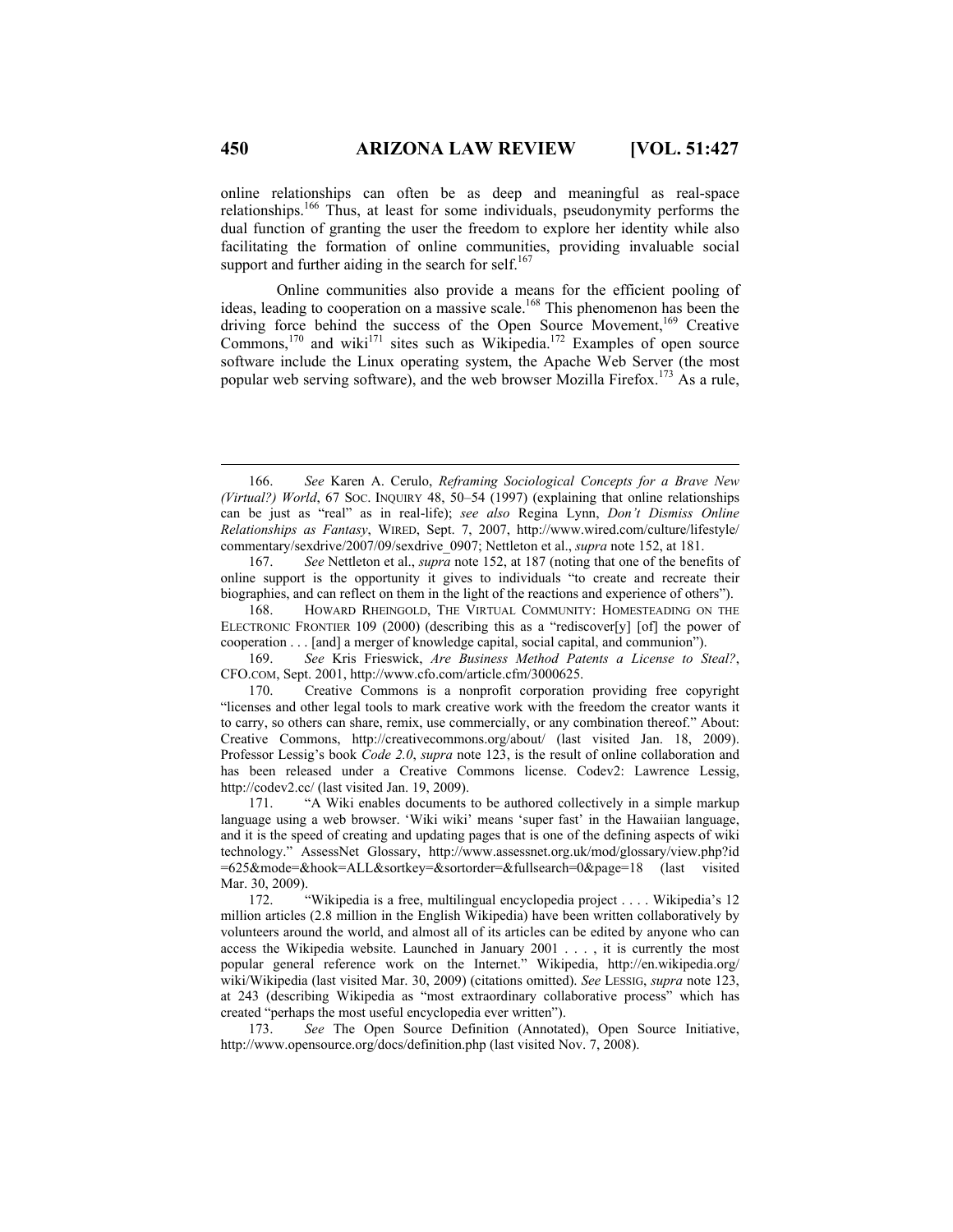open source software is freely distributed, both in terms of alienability and price.<sup>174</sup> Although the collaboration is made possible by the many-to-many communication capabilities of the Internet, pseudonymity is often a key ingredient to foster this collaborative spirit.<sup>175</sup> This is particularly true when unpopular or contentious views are espoused—situations in which "a shield from the tyranny of the majority" is most needed.<sup>176</sup> The combination of collaboration, free-flowing ideas, and unfettered speech create the potential for a more participatory, rich, and direct democracy.177 Pseudonymity provides benefits to individuals and online communities, both of which can have far-reaching effects upon our real-space societies.<sup>178</sup>

# *D. The Scope and Content of a Right to Pseudonymity*

Given the many privacy-related and other benefits of pseudonymity, the Internet should retain and improve its ability to facilitate pseudonymous interactions. This section highlights several of the most important rights and legal protections that this author believes would strike the ideal balance between the competing, albeit at times overlapping, interests, which include: government's interest in enforcing laws; individuals' varied interests, each choosing her own balance of privacy and convenience; individuals' interest in exercising free expression; and data brokers' interest in generating profit. The section concludes with a more theoretical discussion of what a "right to pseudonymity" may entail in the future.

Before continuing, however, it may help to describe the identity management technology likely to be used to facilitate these pseudonymous interactions, known as Identity 2.0.<sup>179</sup> Imagine a single login which allows access to an individual's entire portfolio of anonymous, pseudonymous, and real-space

176. McIntyre v. Ohio Elections Comm'n, 514 U.S. 334, 357 (1995) (citing J. MILL, ON LIBERTY AND CONSIDERATIONS ON REPRESENTATIVE GOVERNMENT 1, 3–4 (R. McCallum ed., 1947)) ("Anonymity is a shield from the tyranny of the majority.").

177. *See, e.g.*, Police Act Review Wiki, http://wiki.policeact.govt.nz/wiki/ (last visited Feb. 20, 2009) (collaborating to draft a new Policing Act for New Zealand in 2007 enacted in 2008). Exactly how much democracy is benefiting and will benefit from the Internet is a highly contentious issue.

178. Nettleton et al., *supra* note 152, at 176 ("[T]here exists a strong relationship between levels of *social capital* and *social support*, on the one hand, and levels of health and well-being on the other."); *id.* at 177 ("[H]ow we both experience and provide social support is changing."); *see* Post, *supra* note 119, at 163.

179. *See* Jeffrey Aresty, *Digital Identity and the Lawyer's Role in Furthering Trusted Online Communities*, 38 U. TOL. L. REV. 137, 153 (2006) (describing Identity 2.0).

 <sup>174.</sup> *See* Allen K. Yu, *Enhancing Legal Aid Access Through an Open Source Commons Model*, 20 HARV. J.L. & TECH. 373, 376–79 (2007) (describing the origins and ethics of the open source movement).

<sup>175.</sup> David Post advocates for the protection of pseudonymous communication specifically to "induce 'investors' to pool their intellectual capital" into these collaborative communities. Post, *supra* note 119, at 160; *see* Nettleton et al., *supra* note 152, at 183–84 (describing "informational support" in the context of pseudonymous support groups as the "most readily obvious source of social support on the internet").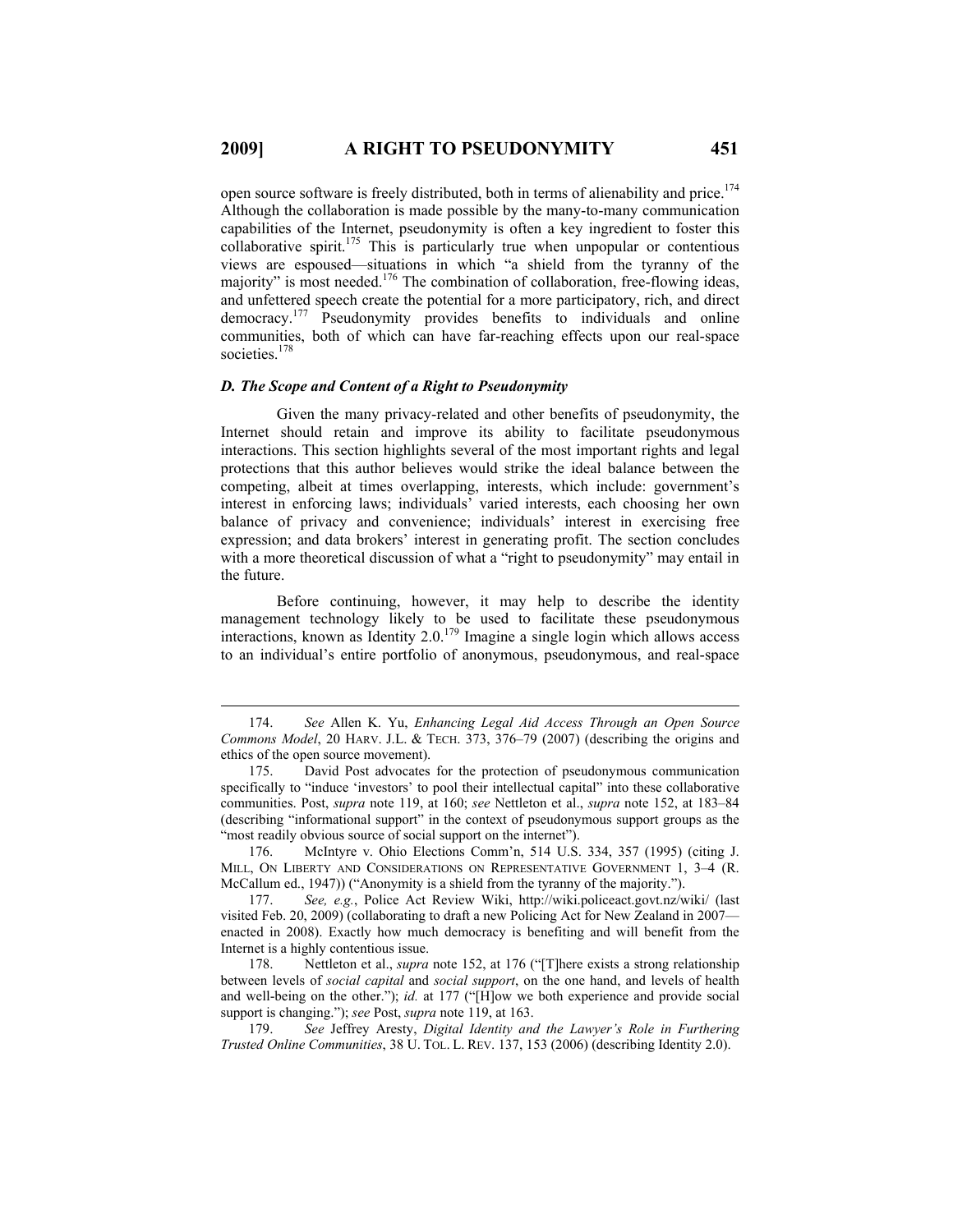identity profiles.<sup>180</sup> Once a user proves who she is, authenticated by an "identity" provider," the user is able to create and manage various identity profiles—e.g., single-use anonymous profiles, enduring pseudonymous profiles, and a profile based on the user's real-space identity.<sup>181</sup> In this fashion, the user is able to decide what personal information is associated with each profile—information like her age, contact information, and nationality.<sup>182</sup> "Resource providers" like eBay, Amazon, and blogging websites that ask for personal information are thus able to verify that the user is who she says she is, but without ever knowing her real-space identity, unless she chooses to disclose that information.<sup>183</sup> Furthermore, a resource provider cannot combine personal data collected from multiple pseudonymous profiles owned by the same user, giving users maximum control over their information privacy.<sup>184</sup>

#### *1. General Nontraceability*

The online pseudonymity discussed above was "untraceable." However, governments are unlikely to permit untraceable pseudonymity, due to their strong interest in maintaining order and enforcing civil and criminal laws.185 The privacyrelated benefits of online pseudonymity may still be enjoyed to a lesser degree if pseudonyms are made traceable. The benefits decrease, however, as the perceived likelihood of tracing increases. For this reason, a legally enforceable "right to notbe-traced" will minimize the actual and perceived likelihood of tracing, such that individuals stripped of their pseudonymous protections are entitled to some meaningful amount of compensation.

This right not-to-be-traced arises from three distinct relationships and the rights that derive from them. First and foremost, there is the fiduciary relationship

 <sup>180.</sup> The login could include biometrics—such as a retina scan, a passwordprotected portable computer such as an iPhone, or other forms of identification. *See, e.g.*, Thibault Candebat & David Gray, *Secure Pseudonym Management Using Mediated Identity-Based Encryption*, 14 J. COMPUTER SEC. 249, 249 (2006) (discussing an identity management scheme using mobile phones).

<sup>181.</sup> *See* Dick Hardt, *ETech 2006: Who Is the Dick on My Site?*, http://identity20.com/media/ETECH\_2006/ (downloadable video) (last viewed Jan. 17, 2009).

<sup>182.</sup> *Id.*

<sup>183.</sup> *Id.*

<sup>184.</sup> *See* Zarsky, *supra* note 111, at 1034–35 (describing pseudonymity as creating two "walls," separating the real-space identity from its pseudonyms and separating pseudonymous personas from each other); SOLOVE, *supra* note 1, at 44–47 (discussing the "aggregation effect" of personal data collection). *But see* Monica Chew et al., Google, Inc., *(Under)mining Privacy in Social Networks*, at 1, http://w2spconf.com/2008/papers/s3p2.pdf (describing "three distinct areas where the highly-interlinked world of social networking sites can compromise user privacy" as "(1) lack of control over activity streams; (2) unwelcome linkage; and (3) deanonymization through merging of social graphs") (last visited Feb. 19, 2009).

<sup>185.</sup> *See* Privacy International, *The UN Internet Governance Forum and Privacy*, Dec. 18, 2007, http://www.privacyinternational.org/article.shtml?cmd[347]%3C/a%3E=x-347-559087&als[theme]=Privacy%20and%20Human%20Rights (discussing U.N. Internet Governance Forum summits' overall emphasis on "cyber-security" and "war on terrorism").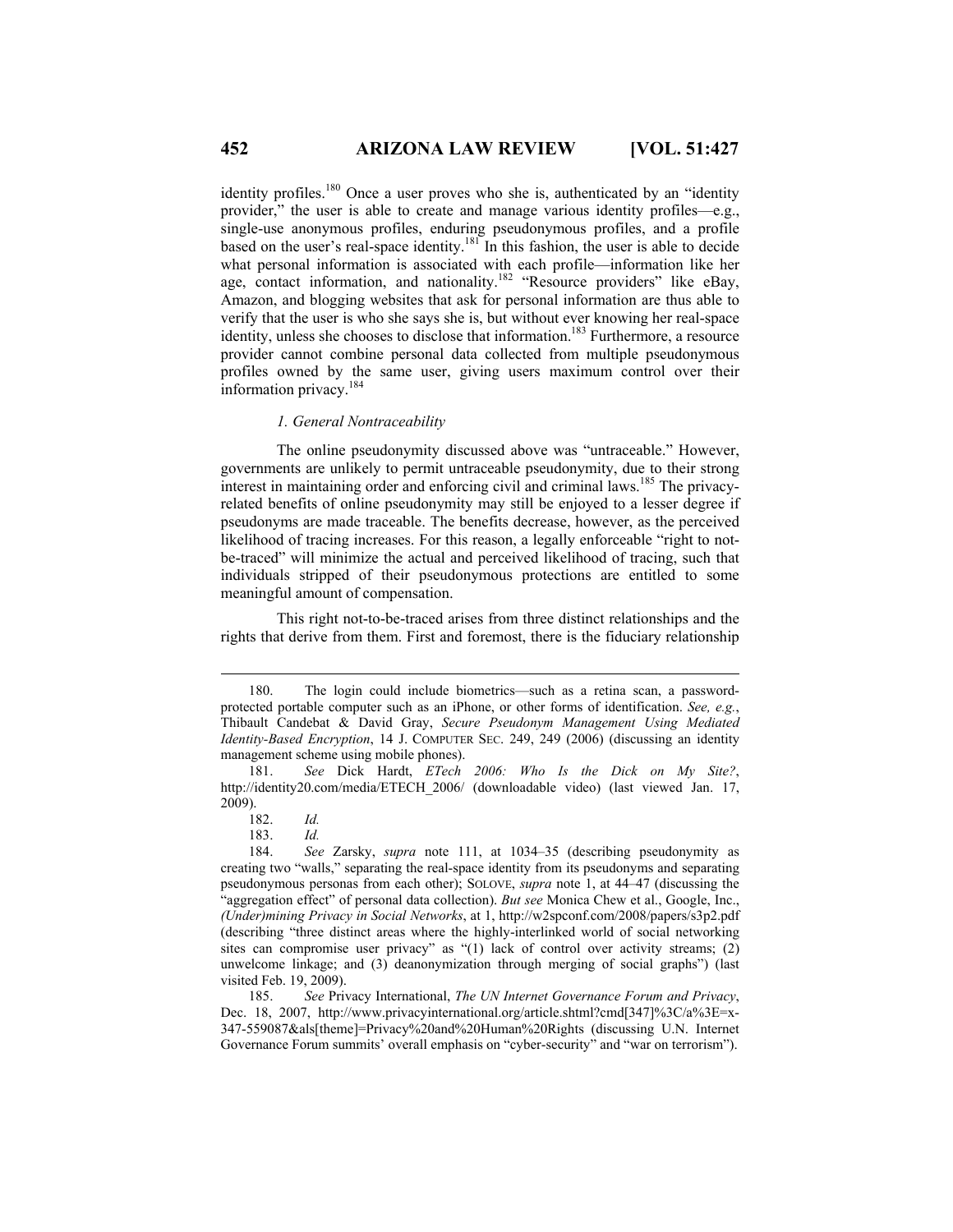between the user and the identity provider.<sup>186</sup> If the identity provider negligently leaks a user's personal information, that user's entire portfolio of profiles becomes compromised. To deter such negligence and compensate the user, both statutory and compensatory damages should be available.

Second is the relationship of trust between users and government, which must be able to trace pseudonyms to their real-space identities to enforce civil and criminal laws. Yet for individuals and society to enjoy the privacy-related and other benefits of pseudonymity, the government must assure users that it will not pierce the pseudonymous veil without due process of law.<sup>187</sup> Such a system will permit users in oppressive regimes to speak freely without fear of reprisal.<sup>188</sup> The need for robust procedural protections is illustrated by the prevalence of frivolous online defamation lawsuits initiated by parties solely to discover—and ultimately silence—the real-space identity of their pseudonymous critics.<sup>189</sup>

Third is the multitude of relationships between a user and other private individuals. Security of personal information in the previous two relationships, including ownership of pseudonymous personas, is largely a function of the proper use of technology—literally a right to not be traced. Regulating the sharing of private information between individuals, on the other hand, has profound First Amendment implications. The U.S. Constitution and First Amendment jurisprudence jealously guard an individual's right to speak the truth about others,

189. *See* CyberSLAPP Information Page, http://www.cyberslapp.org/ (last visited Jan. 17, 2009). In consonance with the idea that the identity of Internet users deserves robust procedural protection, the Maryland Supreme Court recently held:

[W]hen a trial court is confronted with a defamation action in which anonymous speakers or pseudonyms are involved, it should, (1) require the plaintiff to undertake efforts to notify the anonymous posters that they are the subject of a subpoena or application for an order of disclosure, including posting a message of notification of the identity discovery request on the message board; (2) withhold action to afford the anonymous posters a reasonable opportunity to file and serve opposition to the application; (3) require the plaintiff to identify and set forth the exact statements purportedly made by each anonymous poster, alleged to constitute actionable speech; (4) determine whether the complaint has set forth a prima facie defamation per se or per quod action against the anonymous posters; and (5), if all else is satisfied, balance the anonymous poster's First Amendment right of free speech against the *strength* of the *prima facie* case of defamation presented by the plaintiff and the necessity for disclosure of the anonymous defendant's identity, prior to ordering disclosure.

Indep. Newspapers, Inc. v. Brodie, 966 A.2d 432, 457 (Md. 2009).

 <sup>186.</sup> *Cf.* SOLOVE, *supra* note 1, at 103 ("[T]he law should hold that companies collecting and using our personal information stand in a fiduciary relationship with us.").

<sup>187.</sup> This right derives from the procedural due process rights guaranteed by the Fourteenth Amendment of the U.S. Constitution. *See also infra* notes 195–99 and accompanying text (analogizing pseudonyms to corporations).

<sup>188.</sup> *See* Kenneth Denby, *Bloggers Who Risked All to Reveal the Junta's Brutal Crackdown in Burma*, TIMES ONLINE, Oct. 1, 2007, http://www.timesonline.co.uk/tol/news/ world/asia/article2563937.ece.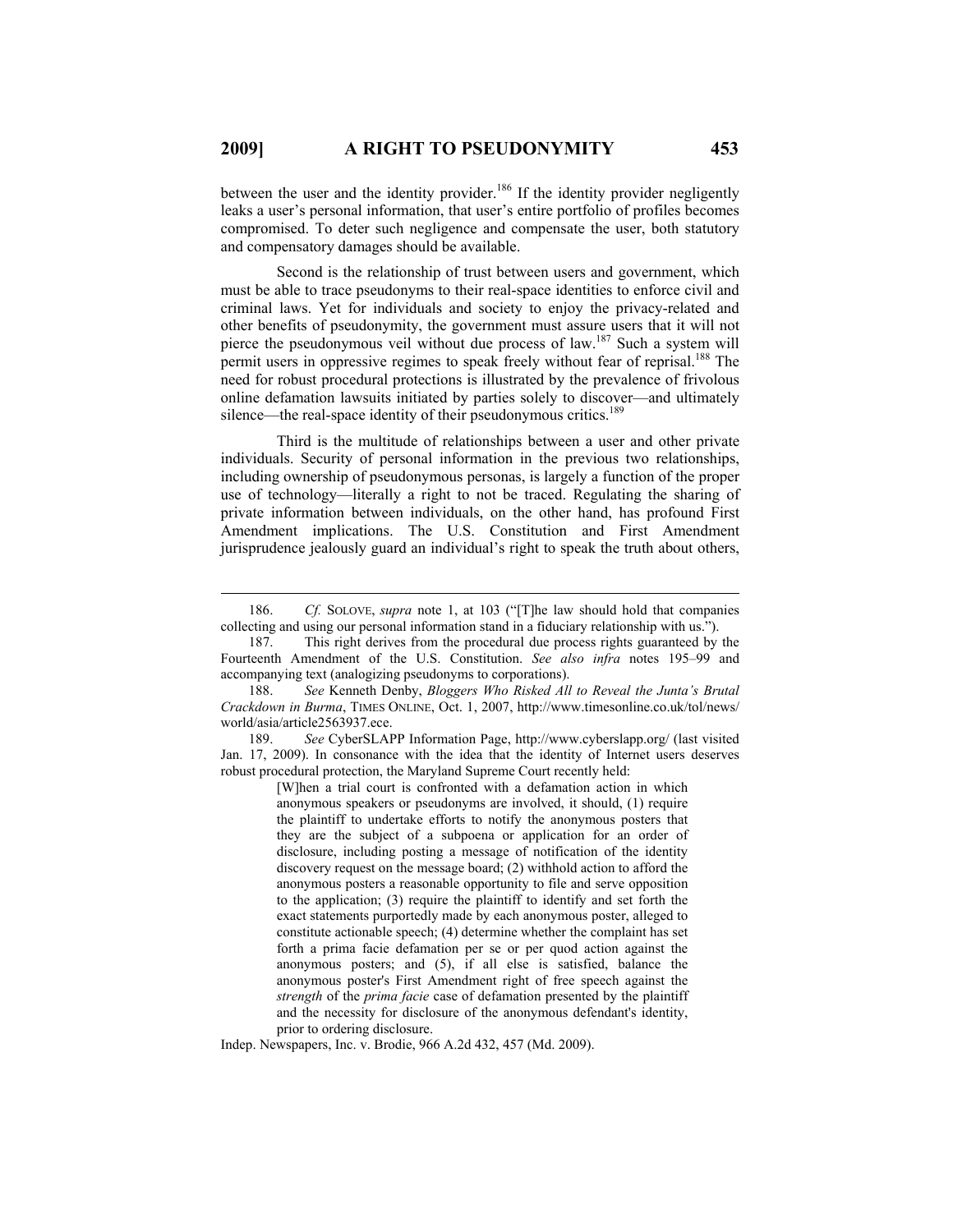except in very limited situations.<sup>190</sup> As a result, a user who shares the existence of a pseudonymous profile with another individual should generally have no legal recourse when the individual discloses that information to others. An important exception to this rule is that a natural or juridical person who obtains the information through misrepresentation or discloses such information for profit could be held liable for the disclosure.<sup>191</sup> Therefore, if a user wants privacy, she should keep her pseudonymous personas private.

#### *2. Pseudonymous Reputation*

A user whose pseudonymous persona is defamed should be able to bring suit in certain instances to protect the persona's reputation.<sup>192</sup> Additionally, if a pseudonymous profile becomes sufficiently famous, the reputation accrued by the pseudonym could receive legal protection under trademark law.193 Presumably, individuals could be prevented from using pseudonyms identical or similar to wellknown pseudonyms in a similar field of business. For example, if a pseudonymous blogger named "Digital Cameron" blogged about digital cameras and received some income from advertisements placed on the blog, he may be able to enjoin someone from coming along and creating a competing digital camera blog under the name "Digital Cameroon." Other trademark claims, such as dilution by blurring and tarnishment, would also apply to protect the goodwill in a pseudonym.<sup>194</sup>

# *3. Rights of Pseudonymous Personas*

The aforementioned rights all belong to the real-space owner of the pseudonymous persona. This final subsection discusses the possibility of recognizing a pseudonymous persona as a legal entity, and the repercussions flowing therefrom.

Pseudonymous personas function similarly to corporations: while a corporation limits liability in the legal sense, a pseudonym protects the reputations

 <sup>190.</sup> *See* SOLOVE & ROTENBERG, *supra* note 10, at 102–59.

Cf. Cent. Hudson G&E Corp. v. Pub. Serv. Comm'n N.Y., 447 U.S. 557, 562–65 (1980) (granting less protection and applying intermediate scrutiny to commercial speech).

<sup>192.</sup> David R. Johnson & David G. Post, *Law and Borders—The Rise of Law in Cyberspace*, 48 STAN. L. REV. 1367, 1402 (1996) ("A user's claim to a right . . . to redress when [her online] identity's reputation suffers harm, may be valid even if that identity does not correspond exactly to that of any single person in the real world."); *see also* Joseph Blocher, *Reputation as Property in Virtual Economies*, 118 YALE L.J. POCKET PART 120, 124–25 (2009) ("The major task for future scholarship about reputational economies is to determine if these reputational norms are clear and enforceable, and whether and how they should be backed by formal rules.").

<sup>193.</sup> *Cf.* Ji v. Bose Corp., 538 F. Supp. 2d 349, 351–52 (D. Mass. 2008) (granting summary judgment for defendant where plaintiff could not show she was sufficiently wellknown to satisfy the "level of recognition" factor of the eight-factor test for a false endorsement claim).

<sup>194.</sup> Trademark Dilution Revision Act, 15 U.S.C. § 1125(c) (2006).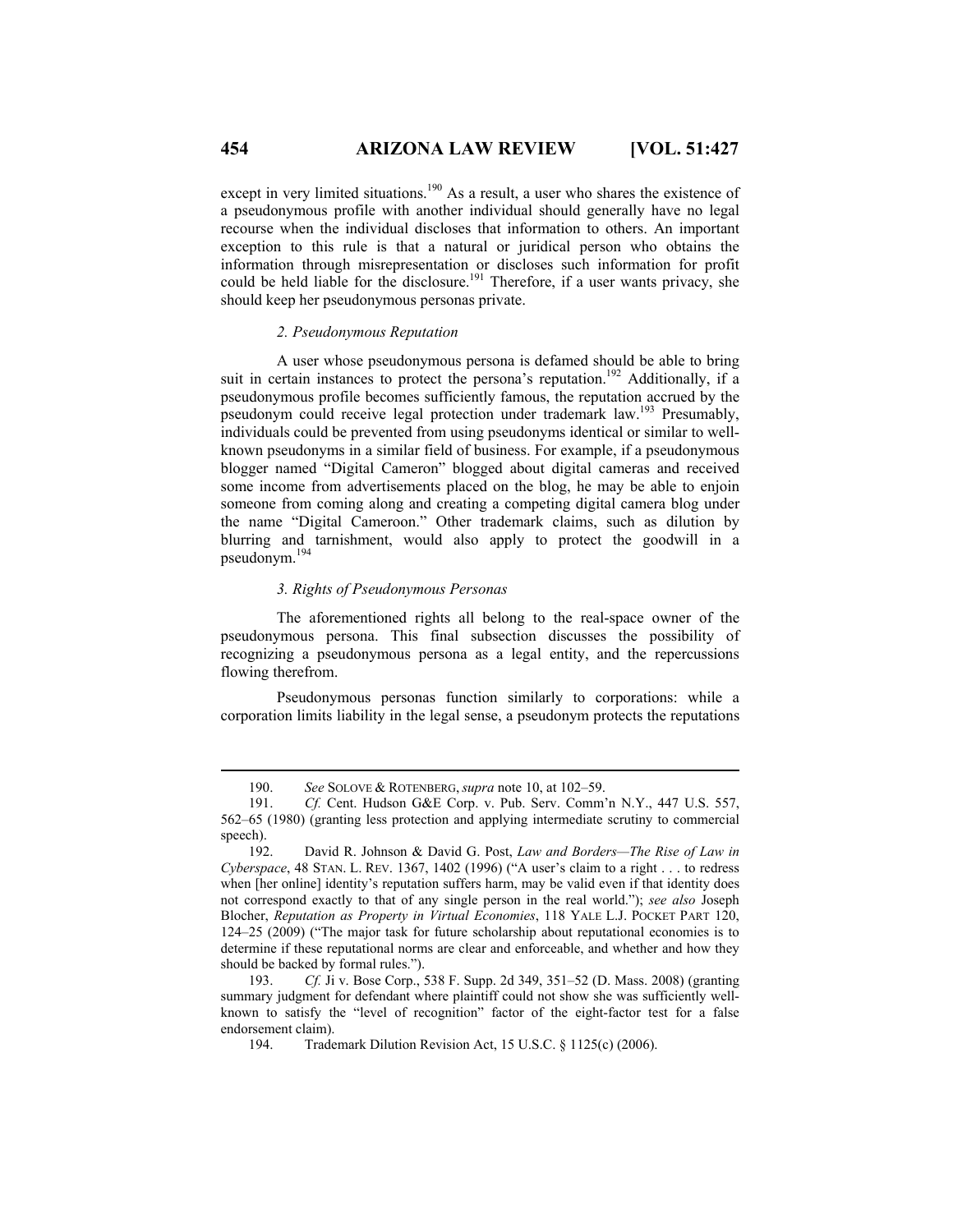of its owner or owners, thus providing reputational "limited liability."195 The act of tracing a pseudonymous persona back to its real-space owner is analogous to piercing the corporate veil, stripping the entity of its liability-limiting characteristic and allowing for a balance of protection and accountability.<sup>196</sup>

Following this parallel to its logical next step, we must ask whether the law should recognize pseudonymous personas as legal entities—complete with rights and duties, including the right to sue. Professor Post argued over a decade ago that pseudonymous personas should be granted legally recognized status, including the right to sue, due to the benefits that they confer.<sup>197</sup> If pseudonymous personas are ever granted legal rights, they may gain economic value beyond that of trademarks, such that they will be transferred and sold. Furthermore, a pseudonym that is defamed could defend itself by bringing suit on its own behalf.198

# **III. PROCEDURAL DIFFICULTIES REGARDING A RIGHT TO PSEUDONYMITY**

While market regulation of the personal data industry is a necessary first step to securing user privacy,<sup>199</sup> a strong privacy protection regime requires that individuals have some form of private right of action when the regulations are breached or ignored. Many scholars contend that adapting property or contract law may provide individuals with the legal recourse needed to secure their personal information.200 While contractual or property rights may serve to protect personal information in many instances, this author believes that the protections afforded by tort law must also be brought to bear in order to provide comprehensive privacy protection on the Internet. Tort law will provide gap-filling default rules in situations not covered by other laws, just as it presently does in real-space.<sup>201</sup> With the Internet's global reach, meaningful privacy laws must be internationally enforceable. In addition to the need to harmonize the substantive law governing privacy on the Internet, effective enforcement of privacy rights online requires a method to reconcile various countries' procedural rules regarding personal jurisdiction and choice of law. This Part addresses these two important procedural problems and proposes a possible solution.

200. *See, e.g.*, LESSIG, *supra* note 123, at 228–30 (abandoning his previous promotion of property-law model in favor of contractual model for protecting privacy); Julie E. Cohen, *Examined Lives: Informational Privacy and the Subject as Object*, 52 STAN. L. REV. 1373, 1384–91 (2000) (examining usage restrictions within intellectual property licensing arrangements as a possible model for the propertization of personal information).

201. *See, e.g.*, Jessica Litman, *Information Privacy/Information Property*, 52 STAN. L. REV. 1283, 1311–13 (2000) (advocating for use of breach of trust tort to protect personal data); Andrew J. McClurg, *A Thousand Words Are Worth a Picture: A Privacy Tort Response to Consumer Data Profiling*, 98 NW. U. L. REV. 63, 69 (2003); Robert C. Post, *The Social Foundations of Privacy: Community and Self in the Common Law Tort*, 77 CAL. L. REV. 957, 959 (1989).

 <sup>195.</sup> Post, *supra* note 119, at 160.

<sup>196.</sup> *See id.* at 161.

<sup>197.</sup> *See id.*

<sup>198.</sup> *See* Johnson & Post, *supra* note 192, at 1402.

<sup>199.</sup> *See supra* Part I.C.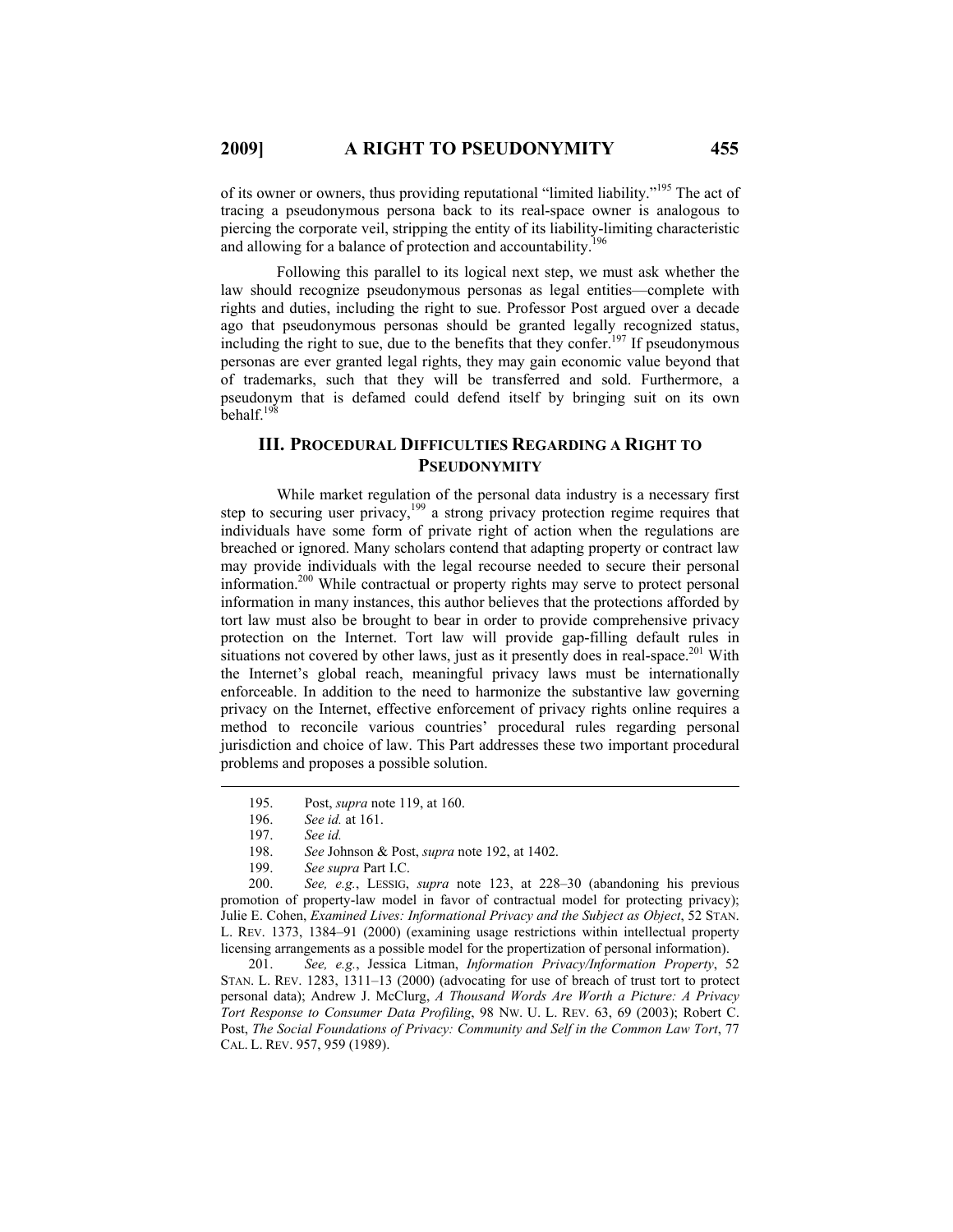Most scholars agree that current procedural laws are often inadequate when applied to the Internet, resulting in jurisdictional uncertainty arising from the imposition of the geographically-based jurisdictional canon upon online activities.202 However, some commentators continue to argue that the challenges posed by the Internet, while sizeable, are nonetheless surmountable.<sup>203</sup> This Part begins by demonstrating when and why jurisdictional and choice-of-law rules break down when applied to some Internet controversies but not others. It concludes with a possible solution to this procedural dilemma.

### *A. Cybertorts, Jurisdiction, and Choice of Law*

Legal issues regarding online privacy not based in contractual agreements are particularly resistant to jurisdictional and choice-of-law rules. While the tortious conduct in these cases occurs in cyberspace, the harm is felt wherever the injured party resides in real-space. Thus, the only connections to geographic locations in these cases are the real-space locations of the tortfeasor and the injured party. Due to the ubiquity of pseudonymity on the Internet, the tortfeasor often has no idea where the injured party resides—making it difficult to justify subjecting the tortfeasor to the reach of the personal jurisdiction or substantive laws of the injured party's home forum.

To aid this discussion, it is necessary to distinguish between these torts that pose unique, arguably insurmountable challenges due to their relationship with cyberspace and those that do not. To this end, a new definition of the term "cybertort" is offered—namely, tortious conduct which, if the Internet were a separate jurisdiction for choice-of-law purposes, would be subject to the substantive law of the Internet.<sup>204</sup> For purposes of this Note, the applicable choiceof-law rules are those of the Second Restatement of Conflicts of Law<sup>205</sup>—though the definition remains equally viable for any contacts-counting choice-of-law analysis.<sup>206</sup>

The following hypothetical scenario serves primarily to illustrate the law's inability to protect online privacy in a just and effective manner. Additionally, it illustrates several privacy-related injuries that can result from

 <sup>202.</sup> *See, e.g.*, LESSIG, *supra* note 123, at 302 ("When a large number of citizens live in two different places, and when one of those places is not solely within the jurisdiction of a particular sovereign, then what kinds of claims can these sovereigns make on cyberspace?").

<sup>203.</sup> *See generally* Frank H. Easterbrook, *Cyberspace and the Law of the Horse*, 1996 U. CHI. LEGAL F. 207 (1996) (disparaging the study of "cyberlaw" as a standalone subject).

<sup>204.</sup> The term "cybertort," as used in legal literature, seems to mean "a cause of action that exists due to harmful Internet contact." Daniel P. Schafer, *Canada's Approach to Jurisdiction over Cybertorts:* Braintech v. Kostiuk, 23 FORDHAM INT'L L.J. 1186, 1190 n.28 (2000) (citing Rosalind Resnick, *Cybertort: The New Era*, NAT'L L.J., July 18, 1994, at A1).

<sup>205.</sup> RESTATEMENT (SECOND) OF CONFLICTS OF LAW § 145 (1971).

<sup>206.</sup> For example, the Rome II Convention on the Law Applicable to Noncontractual Obligations provides for an exception to the traditional *lex loci delicti* choice-oflaw rule if another country has a "manifestly closer connection" to the case. Council Regulation 864/2007, art. 4(3), 2007 O.J. (L 199) 40, 44 (EC).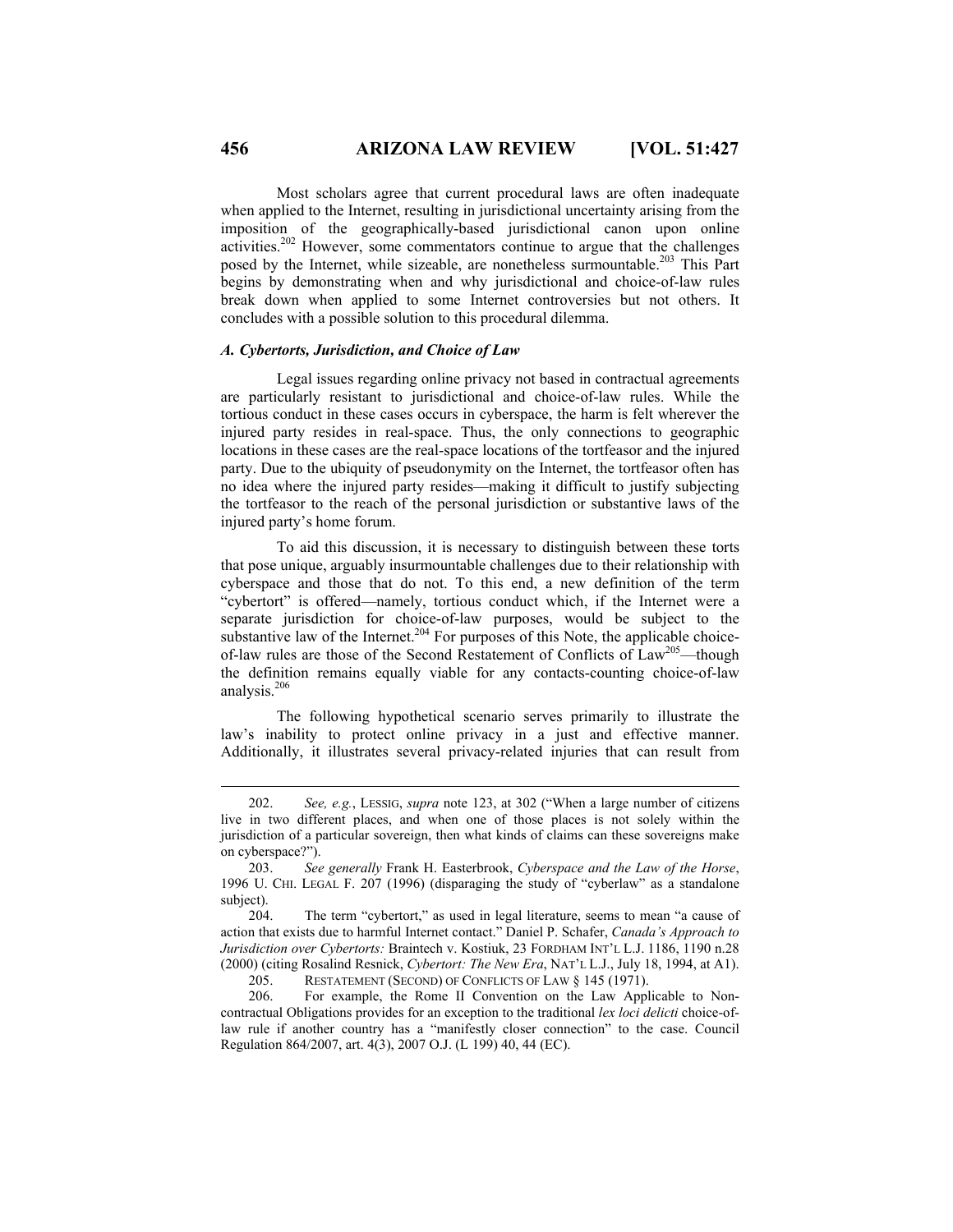online activities. The analysis focuses on the *locus actus*, or "place of the (tortious) act," and the *locus delicti*, or "place of the injury." Together, these two locations act as shorthand for modern choice-of-law rules in the United States, generally requiring application of the laws of the state "with the most significant relationship to the occurrence and the parties."207 Additionally, the *locus actus* and *locus dilecti* generally determine which fora may assert personal jurisdiction over the tortfeasor.<sup>208</sup>

# *B. Hypothetical: Tortious Collection, Transmission, and Sale of Personal Data*

Internet Marketing Research, Inc. (IMR) collects, analyzes, and sells personal information that it gleans from Internet users' online activities.<sup>209</sup> It gathers this information through agreements with a variety of websites, including those that offer online shopping, news, travel, and search engine capabilities. $210$ IMR's privacy policy states that it may use the information gathered for marketing research purposes and may also use the information for any other purpose, "as permitted by law."<sup>211</sup>

IMR decides to sell a portion of the information they collect and the results of their analysis of the data to a detective agency, Cyber-Sleuths. IMR transmits the requested data to Cyber-Sleuths without employing any encryption methods.212 Now, assume that any of the following activities could subject IMR to

209. *See* Froomkin, *supra* note 112, at 479–505 (explaining how such information is used to create consumer profiles).

 <sup>207.</sup> RESTATEMENT (SECOND) OF CONFLICTS OF LAW § 145 (1971) ("Contacts to be taken into account . . . include: (a) *the place where the injury occurred*, (b) *the place where the conduct causing the injury occurred* . . . .") (emphasis added).

<sup>208.</sup> For example, in a standard online defamation case, the *locus actus* of the defamation is in cyberspace; the *locus delicti*, however, is the real-space location where the effects of the defamatory conduct are felt. *See* Bettina M. Chin, Note, *Regulating Your Second Life: Defamation in Virtual Worlds*, 72 BROOK. L. REV. 1303, 1329–46 (2007) (describing requirements for defamation claim in real-space and cyberspace). The harmful effects of online defamation alone, however, may not be enough to support the exercise of personal jurisdiction over the defendant. *See, e.g.*, Revell v. Lidov, 317 F.3d 467, 476 (5th Cir. 2002) (affirming district court holding that merely posting defamatory article on Internet results in insufficient "minimum contacts" to establish personal jurisdiction).

<sup>210.</sup> *See* Paul M. Schwartz, *Privacy and Democracy in Cyberspace*, 52 VAND. L. REV. 1609, 1621–32 (1999) (describing the various ways in which information is collected and distributed via the Internet); *see also* Daniel D. Barnhizer, *Propertization Metaphors for Bargaining Power and Control of the Self in the Information Age*, 54 CLEV. ST. L. REV. 69, 77 (2006).

<sup>211.</sup> The relevant question is: whose law is applicable? *Cf.* Chase Bank Privacy Policy, *available at* http://www.chase.com/privacy (last visited Feb. 26, 2009) ("You may tell us not to share information about you with non-financial companies outside of our family of companies. Even if you do tell us not to share, *we may do so as required or permitted by law.*" (emphasis added)). Except for customers residing in California, the law offers only minimal protection. *See generally* Anthony D. Milewski Jr., *Compliance with California Privacy Laws: Federal Law Also Provides Guidance to Businesses Nationwide*, 2 SHIDLER J.L. COM. & TECH. 19 (2006).

<sup>212.</sup> *See* LESSIG, *supra* note 123, at 140–41 (describing why encryption is necessary to safeguard data).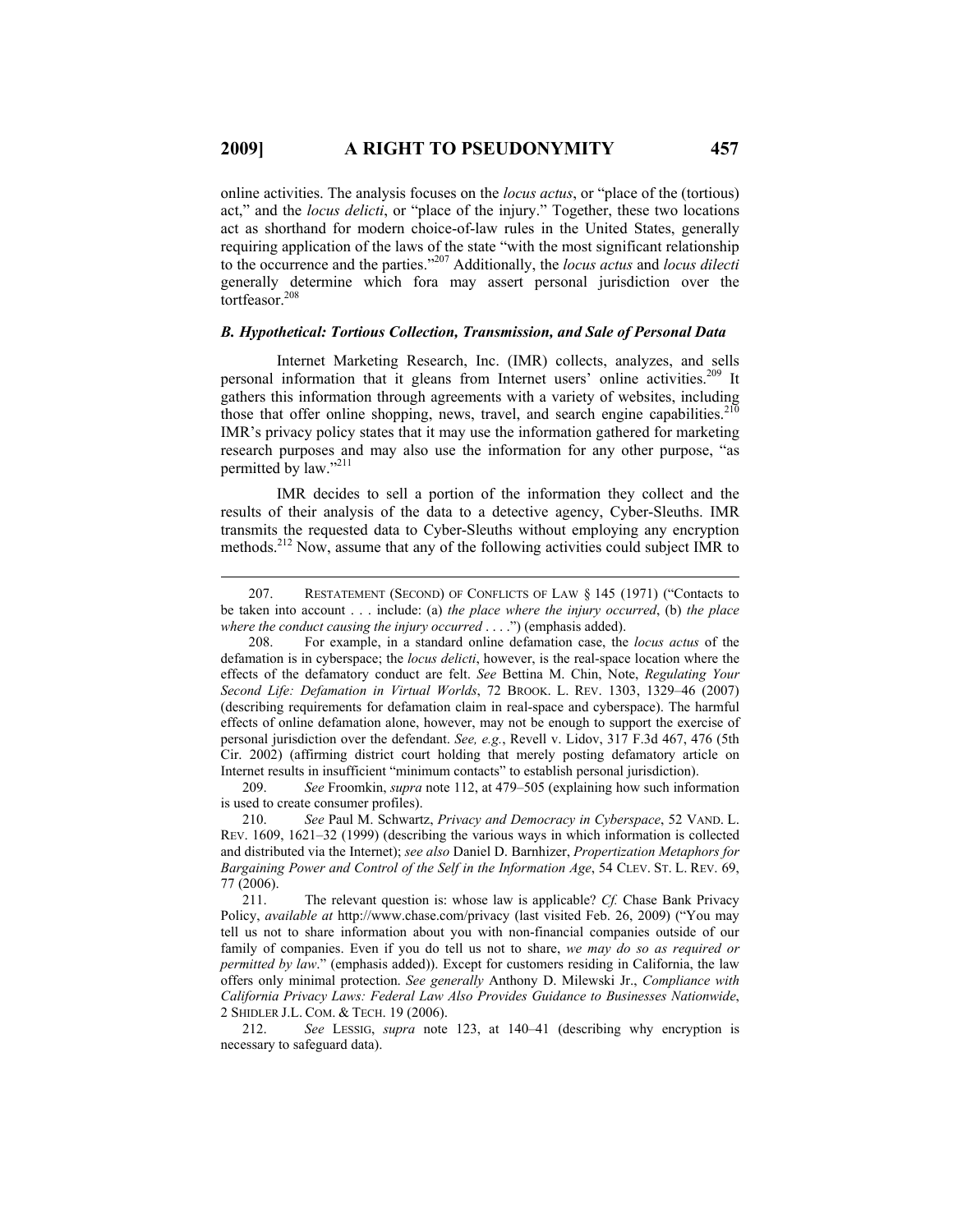civil liability: (1) collection of personal information without clearly describing the uses for the data;<sup>213</sup> (2) collection of personal information from minors;<sup>214</sup> (3) transmission of unencrypted personal data by entities that collect such data;<sup>215</sup>  $(4)$ transferral of personal data to third parties who do not meet certain minimum requirements for data security;<sup>216</sup> and (5) accessing personal data without permission from the collectors of that data or from those from whom the data were originally collected.<sup>217</sup>

Assuming IMR engaged in or permitted each of these tortious<sup>218</sup> activities to occur, the *locus actus* of some of these activities could arguably be stretched to some real-space location, such as the location of the servers.<sup>219</sup> However, determining jurisdiction or choice of law based upon the location of servers is an approach that has been rejected by the courts—and one which could readily be manipulated to minimize liability.<sup>220</sup> The simpler, more logical conclusion is to declare the *locus actus* of IMR's acts to be cyberspace. The *locus delicti* of any economic harm that would flow from the unlawful conduct would be the realspace location where the injured party happened to reside at the time.<sup>221</sup> The *locus delicti* of any privacy-related harm, according to standard jurisdiction and choiceof-law analyses, would also be the injured party's real-space location—as any harm to an individual's privacy or pocketbook necessarily occurs where that individual is located. Whether such harm would be enough to subject IMR to specific personal jurisdiction in any U.S. forum is an open question, requiring a thorough analysis of the facts.222 If personal jurisdiction is established, the forum's

215. *See* Council Regulation 45/2001, art. 9, 2001 O.J. (L 8) 1, 7.

216. *See id.*; Michael L. Rustad & Thomas H. Koenig, *Negligent Entrustment Liability for Outsourced Data*, J. INTERNET L., Apr. 2007, at 3, 3–4.

217. *See* Council Regulation 45/2001, art. 22, 2001 O.J. (L 8) 1, 12–13. There is theoretical support for this tort in U.S. tort law, such as the tort of Intrusion to Seclusion. RESTATEMENT (SECOND) OF TORTS § 652B (1977).

218. While some of these jurisdictional and choice-of-law issues may be avoided by scrupulous use of contractual agreements, this does not address infractions by third parties, who would be without contractual privity.

219. The collection of personal information probably occurs on one or more of IMR's servers. The transmission of such information might be deemed to occur in two places: the source and destination of such information.

220. *See* American Bar Association Global Cyberspace Jurisdiction Project, *Achieving Legal and Business Order in Cyberspace: A Report on Global Jurisdiction Issues Created by the Internet*, 55 BUS. LAW. 1801, 1843–44, 1909 (2000) ("[A] server could be anywhere, and, indeed, as a result of mirror sites, the web site could be 'located' in several places at once.").

221. *Cf.* Calder v. Jones, 465 U.S. 783, 789 (1984) (establishing the effects doctrine).

222. A court would apply the two-part test for personal jurisdiction, first asking whether there are sufficient "minimum contacts" to exercise jurisdiction, then applying a

 <sup>213.</sup> *See* Council Regulation 45/2001, art. 5(d), 2001 O.J. (L 8) 1, 5–6 (EC) ("Personal data may be processed only if . . . the data subject has unambiguously given his or her consent.").

<sup>214.</sup> *See* Children's Online Privacy Protection Act of 1998, 15 U.S.C. § 6501– 6506 (2006) (prohibiting online service providers from knowingly collecting personal information from children under thirteen).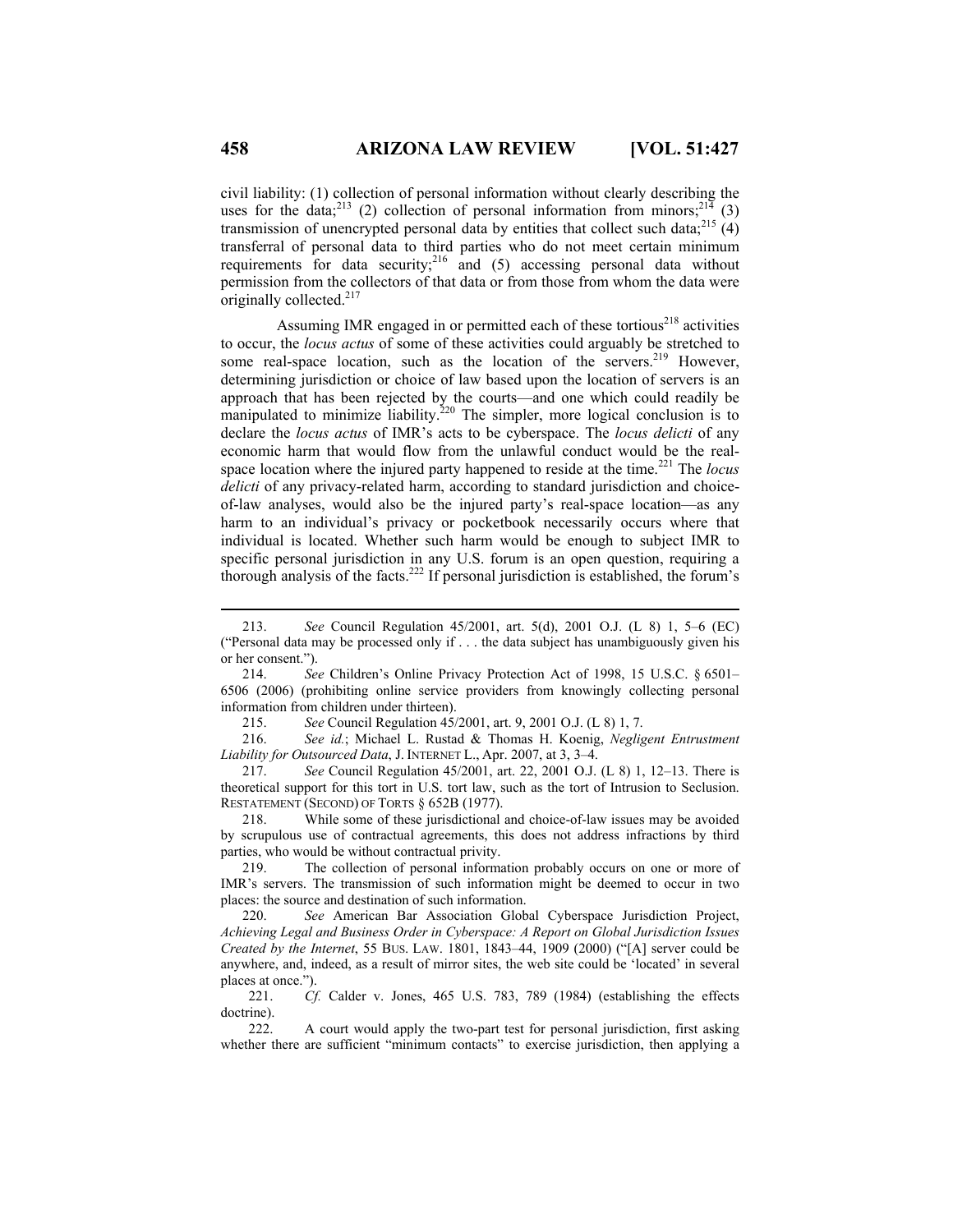court will most likely apply its own substantive laws to the case, as it is unlikely that another jurisdiction will be found to have a "more significant relationship" when the real-space contacts are already so tenuous.<sup>223</sup> Thus, if the only jurisdiction willing to assert personal jurisdiction over IMR is its place of incorporation, then a plaintiff's right of action is limited to only those activities prohibited by the laws of IMR's home jurisdiction.

#### *C. A New Paradigm for Old Procedural Rules*

 $\overline{a}$ 

Scholars have suggested many possible changes and improvements to the current jurisdictional and choice-of-law rules as they apply to the Internet. Proposals include such varied approaches as an Internet governed by selfregulation,<sup>224</sup> new domestic courts or arbitral bodies with jurisdiction over Internet-based controversies,<sup>225</sup> and a variety of treaty-based approaches.<sup>226</sup> Although Internet self-regulation may be a viable solution to many of the challenges that cybertorts pose, total autonomy from real-space governments is unlikely to become a reality, as it would require all governments to allow the Internet to secede from their jurisdictions. No government will agree to this solution anytime soon.<sup>227</sup> Introducing new courts or arbitration tribunals may speed the law's ability to address the legal challenges posed by the Internet, but they are no solution in and of themselves. Finally, although scholars have proposed many international treaties and methods for harmonization, thus far none have addressed these challenges in a satisfactory manner.

225. *See, e.g.*, Henry H. Perritt, Jr., *Jurisdiction in Cyberspace*, 41 VILL. L. REV. 1, 93–103 (1996) (proposing international arbitration or U.S. District Court for Cyberspace as possible solutions to jurisdictional problems of online civil controversies); Georgios I. Zekos, *State Cyberspace Jurisdiction and Personal Cyberspace Jurisdiction*, 15 INT'L J.L. & INFO. TECH. 1, 36–37 (2007) (arguing for establishment of "[c]yber courts and cyber arbitral tribunals" that would "have jurisdiction to solve all actions taking place on the net" and for "universal cyberspace jurisdiction" for all real-space courts where "electronic transactions have the potential to affect simultaneously all [real-space] jurisdictions").

226. *See, e.g.*, Michael L. Rustad & Thomas H. Koenig, *Harmonizing Cybertort Law for Europe and America*, 5 J. HIGH TECH. L. 13, 53–56 (2005) (describing methods to address procedural difficulties posed by Internet, including adoption of international treaties).

227. Such demands for treating the Internet as a self-regulating jurisdiction generally accompanied the arguments that the Internet was a separate place which could not be governed by the laws of real-space governments. *See* STUART BIEGEL, BEYOND OUR CONTROL?: CONFRONTING THE LIMITS OF OUR LEGAL SYSTEM IN THE AGE OF CYBERSPACE 25–49 (2001). Given that the current consensus is that cyberspace *is* in fact highly regulable, these calls for self-regulation have lost their momentum.

separate fairness analysis. Asahi Metal Indus. Co. v. Superior Court, 480 U.S. 102, 109 (1987).

<sup>223.</sup> RESTATEMENT (SECOND) OF CONFLICTS OF LAWS § 145 (1971); *see also* Mut. Serv. Ins. Co. v. Frit Indus., 358 F.3d 1312, 1321 (11th Cir. 2004).

<sup>224.</sup> *See* Johnson & Post, *supra* note 192, at 1379 (advocating for self-regulation of online communities, with a distinct "law of Cyberspace" to be determined by those who populate the Internet); *see also* Jennifer L. Mnookin, *Virtual(ly) Law: The Emergence of Law in LambdaMOO*, 2 J. COMPUTER-MEDIATED COMM. (SPECIAL ISSUE) (1996), http:// jcmc.indiana.edu/vol2/issue1/.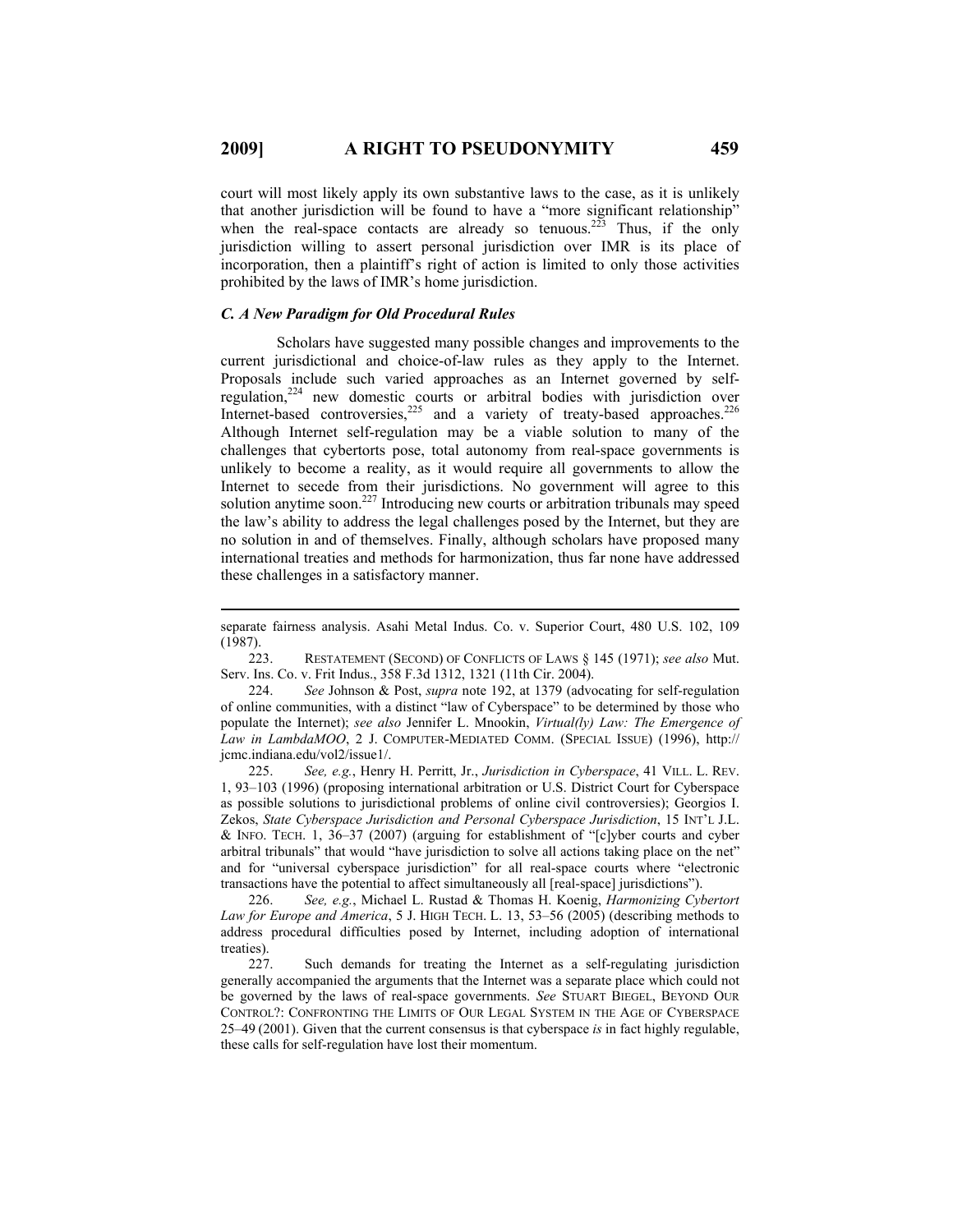This author offers the following set of jurisdictional and choice-of-law rules as a possible solution to some of the current procedural difficulties inherent in civil controversies centered on the Internet. These rules can be modified and incorporated into a treaty to create a more predictable and just rule of cyberlaw. Adapting these same rules may also resolve conflicts between states within the United States.

For the sake of simplicity, this discussion assumes that these procedural rules are part of a multilateral treaty on torts in cyberspace, though the rules are just as easily incorporated into other agreements or laws, such as bilateral treaties and U.S. federal legislation. First, the treaty must adopt a test that distinguishes between real-space torts and cybertorts.<sup>228</sup> If the controversy in question is a cybertort action, then the substantive and procedural rules set out in the treaty would apply. If not, then the treaty will not apply at all, permitting the default jurisdictional and choice-of-law rules of the forum to operate.<sup>229</sup> If the treaty applies, no choice-of-law question remains, as the substantive laws of the treaty govern the case. The treaty would necessarily specify various other related laws, such as the applicable defenses and statutes of limitations.<sup>230</sup>

There are two main alternatives in determining which courts could potentially have jurisdiction: (1) each state in which the plaintiff and defendant are domiciled; or (2) all signatory states to the treaty. Although the second may appeal viscerally to those who regularly inhabit the Internet, there are a few shortcomings of such a system—e.g., language and cultural barriers creating hardship for one or both parties. By limiting the potential fora to only those jurisdictions where the parties are domiciled, the probability of such hardship for one or both parties almost certainly decreases. Finally, forum non conveniens could always be incorporated into the treaty for use by a court to dismiss a case without prejudice. Thus, this author believes that a fair rule would grant personal jurisdiction to courts of general jurisdiction in the fora where either the plaintiff or defendant is domiciled. However, in situations where the plaintiff and defendant reside in the same jurisdiction, the local substantive and procedural laws of the forum should apply in lieu of the treaty, as no other forum has an interest in the case.<sup>231</sup>

 <sup>228.</sup> *See supra* text accompanying note 204. This treatment of cybertorts is in consonance with the underlying basis for the Second Restatement's rationales for permitting application of the laws of a foreign jurisdiction—namely, the prevention of forum shopping and the recognition that a foreign State may have a stronger interest in having its laws applied.

<sup>229.</sup> In most cases, therefore, the primary controversy will be over the characterization of the cause of action as sounding in tort of either the traditional or cybertort variety.

<sup>230.</sup> *See* Marine Constr. & Design Co. v. Vessel Tim, 434 P.2d 683, 686–87 (Alaska 1967) (detailing the "'built-in' limitation exception to the general rule that the forum's period of limitations governs").

<sup>231.</sup> For a similar provision, see article 4(2) of the Rome II Convention on the Law Applicable to Non-contractual Obligations. Council Regulation 864/2007, art. 4(2), 2007 O.J. (L 199) 40, 44 ("[W]here the person claimed to be liable and the person sustaining damage both have their habitual residence in the same country at the time when the damage occurs, the law of that country shall apply.").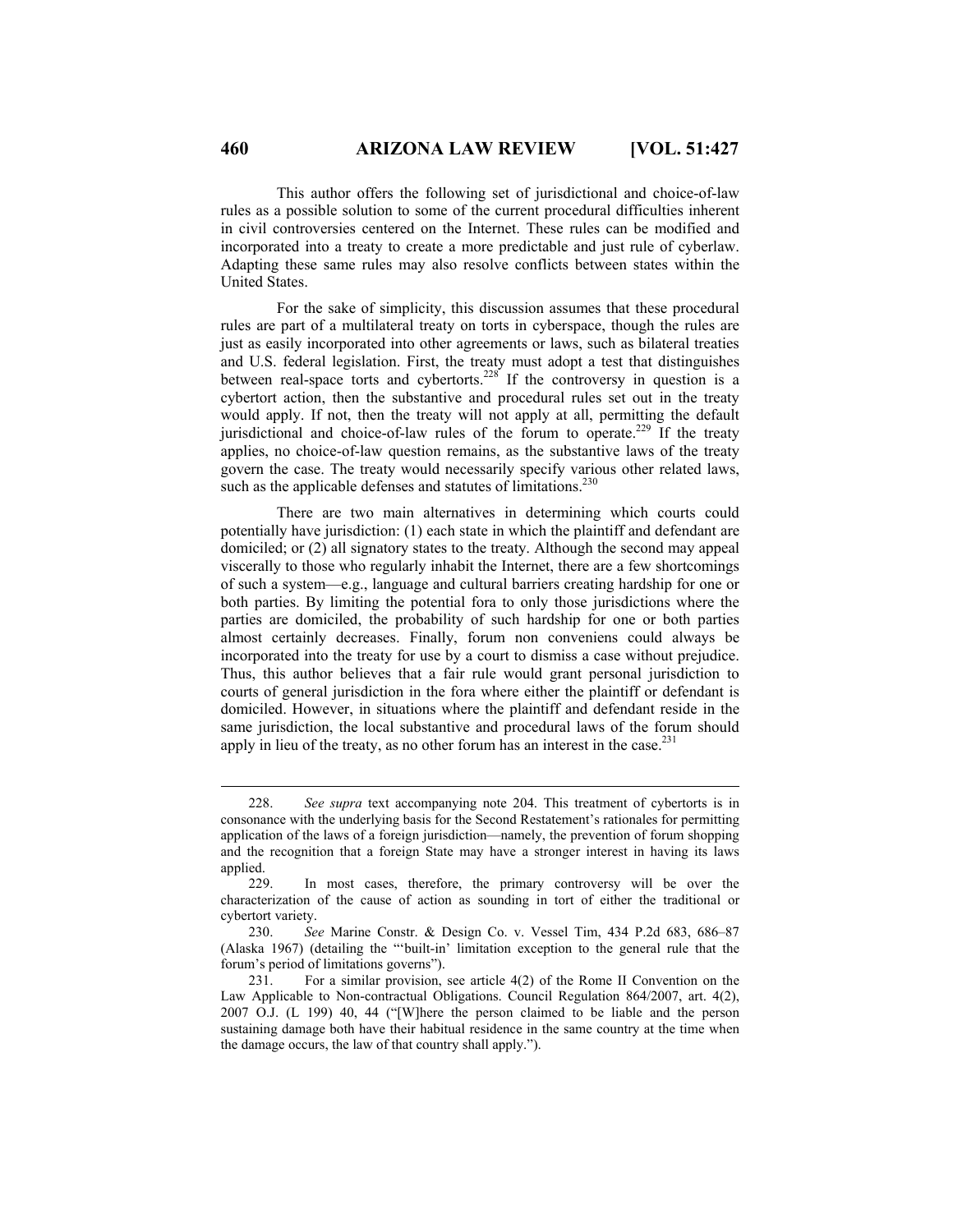#### **IV. A ROADMAP TO A RIGHT TO PSEUDONYMITY**

Hopefully at this point, the reader is intrigued by (if not convinced of) the desirability of a right to pseudonymity described in Part II.D above. This Part addresses the challenges of and outlines the steps necessary to implement a right to pseudonymity in the United States.

# *A. Domestic Regulation of the Personal Information Market*

As well-intentioned as Google and other data collectors may be, selfregulation of the personal information industry is not an option.232 While many of the most visible online data collectors have begun to take steps to protect user privacy,<sup>233</sup> these steps are only a partial solution. Further, these steps are entirely voluntary.<sup>234</sup> Due to the opacity and pervasiveness of online data collection, many users are unaware of which parties are collecting what types of information, further compounding the problem. $^{235}$ 

In addition to the practical need for greater privacy protections in the United States, there is also an economic impetus for the United States to take such measures. Many countries have begun to enact data privacy laws, in part to "ensure that trade will not be affected by the requirements" of EU law. $^{236}$  The reluctance of the United States to regulate the data collection industry has led to a compromise—upon threat of sanctions and the loss of international trade—in the form of the U.S.–EU Safe Harbor Agreement.<sup>237</sup>

237. Marsha Cope Huie et al., *The Right to Privacy in Personal Data: The EU Prods the U.S. and Controversy Continues*, 9 TULSA J. COMP. & INT'L L. 391, 395–402 (2002). The Safe Harbor Agreement "allows onward transfer of EU data to U.S. companies complying with Safe Harbor requirements." *Id.* at 397. *See generally* SOLOVE & ROTENBERG, *supra* note 10, at 735–63. For a discussion on the effects of the EU's privacy laws on the United States, see *The EU Data Protection Directive: Implications for the U.S. Privacy Debate: Hearing Before the S. Comm. on Commerce, Trade, and Consumer Prot. and the Comm. on Energy and Commerce*, 107th Cong. (2001) (statement of Joel Reidenberg, Professor of Law and Director of Graduate Program at Fordham University School of Law), *available at* http://reidenberg.home.sprynet.com/ Reidenberg\_Testimony\_03-08-01.htm.

 <sup>232.</sup> Many scholars have called for such regulation. *See, e.g.*, Cohen, *supra* note 200, at 1437–38; Solove, *supra* note 101, at 1456; Sovern, *supra* note 34, at 1048–51.

<sup>233.</sup> For example, Google has recently provided users with "the ability to see and edit the information that it has compiled about their interests for the purposes of behavioral targeting" and also "give[s] users the choice to opt out." Miguel Helft, *Google to Offer Ads Based on Interests, with Privacy Rights*, N.Y. TIMES, Mar. 11, 2009, at B3. *See also supra*  notes 38–43 and accompanying text (describing Google's "partial anonymization" of personal information).

<sup>234.</sup> *See id.*

See infra notes 240–46 and accompanying text.

<sup>236.</sup> SOLOVE & ROTENBERG, *supra* note 10, at 688 ("The EU Data Directive has had a profound effect on the development of privacy law, not only in Europe but also around the world."). The EU has been pressing the issue, which has led to a compromise in the form of the Safe Harbor Agreement between the United States and European Union.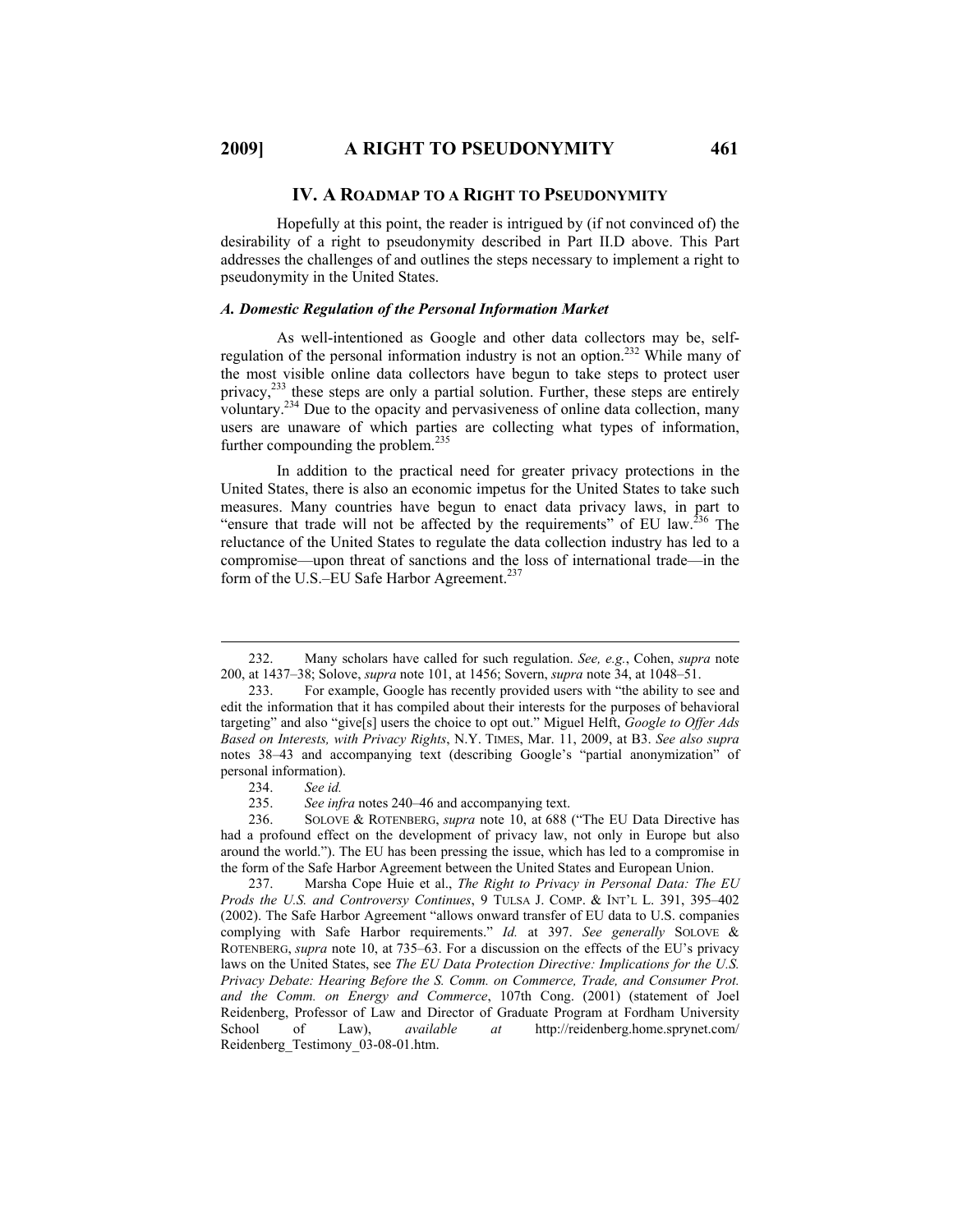#### *B. User Education*

Technological and legal tools to protect user privacy are worthless without educated users who understand the privacy implications of their decisions both on- and offline. Many users of credit cards and search engines have at most a vague understanding of how their personal information is collected, used, and sold by these companies.<sup>238</sup> A necessary first step towards a right to pseudonymity requires increased user awareness and greater resource provider transparency.239

As an example, consider the data collection practices of the popular social networking site Facebook.<sup>240</sup> By signing up for an account on Facebook, a user grants the website "an irrevocable, perpetual, non-exclusive, transferable, fully paid, worldwide license . . . to use, copy, publish, stream, store, retain, publicly perform, . . . and distribute . . . for any purpose" all photographs and other content uploaded by her to her Facebook page. $241$  When the user adds an innocuouslooking third-party application, such as a movie quiz or game, $242$  she consents to allow the third party to access her photos and other personal information.<sup>243</sup> Even if she chooses not to add the application, third parties may still "access and share certain information about [her] with others in accordance with [her] privacy settings," so long as at least one member of her social network uses the third-party application.244 Finally, deactivating a Facebook account does not remove any information from Facebook's servers, but only from general public access.<sup>245</sup>

#### *C. Internet Architecture and Policy*

While many groups are working on various identity management systems similar to Identity 2.0, these systems are far from complete.<sup>246</sup> Once complete, resource providers such as Facebook, Google, and Amazon may have little

240. Facebook, Welcome to Facebook!, http://www.facebook.com/ (last visited Jan. 17, 2009). *See generally* Yasamine Hashemi, *Facebook's Privacy Policy and Its Third-Party Partnerships: Lucrativity and Liability*, 15 B.U. J. SCI. & TECH. L. 140 (2009) (describing Facebook's partnerships with third-party websites and potential legal ramifications).

241. Facebook, Terms of Use, http://www.facebook.com/terms.php (last visited Jan. 17, 2009).

242. *See* Facebook Application Directory, http://www.facebook.com/apps/ (last visited Jan. 17, 2009).

243. Facebook Privacy Policy, http://www.facebook.com/policy.php (last visited Jan. 17, 2009).

244. *Id.*

245. *Id.*

 <sup>238.</sup> *See* MARY MADDEN ET AL., PEW INTERNET & AMERICAN LIFE PROJECT, DIGITAL FOOTPRINTS: ONLINE IDENTITY MANAGEMENT AND SEARCH IN THE AGE OF TRANSPARENCY ii (2007), http://www.pewinternet.org/pdfs/PIP\_Digital\_Footprints.pdf (concluding that most Internet users are not concerned about, and do not take steps to limit, personal information available about themselves online).

<sup>239.</sup> While improvements in technology—such as P3P—may promote transparency, technology alone cannot educate users. *See* William McGeveran, Note, *Programmed Privacy Promises: P3P and Web Privacy Law*, 76 N.Y.U. L. REV. 1812, 1843 (2001) (discussing P3P, Platform for Privacy Preferences).

<sup>246.</sup> *See supra* notes 180–85 and accompanying text.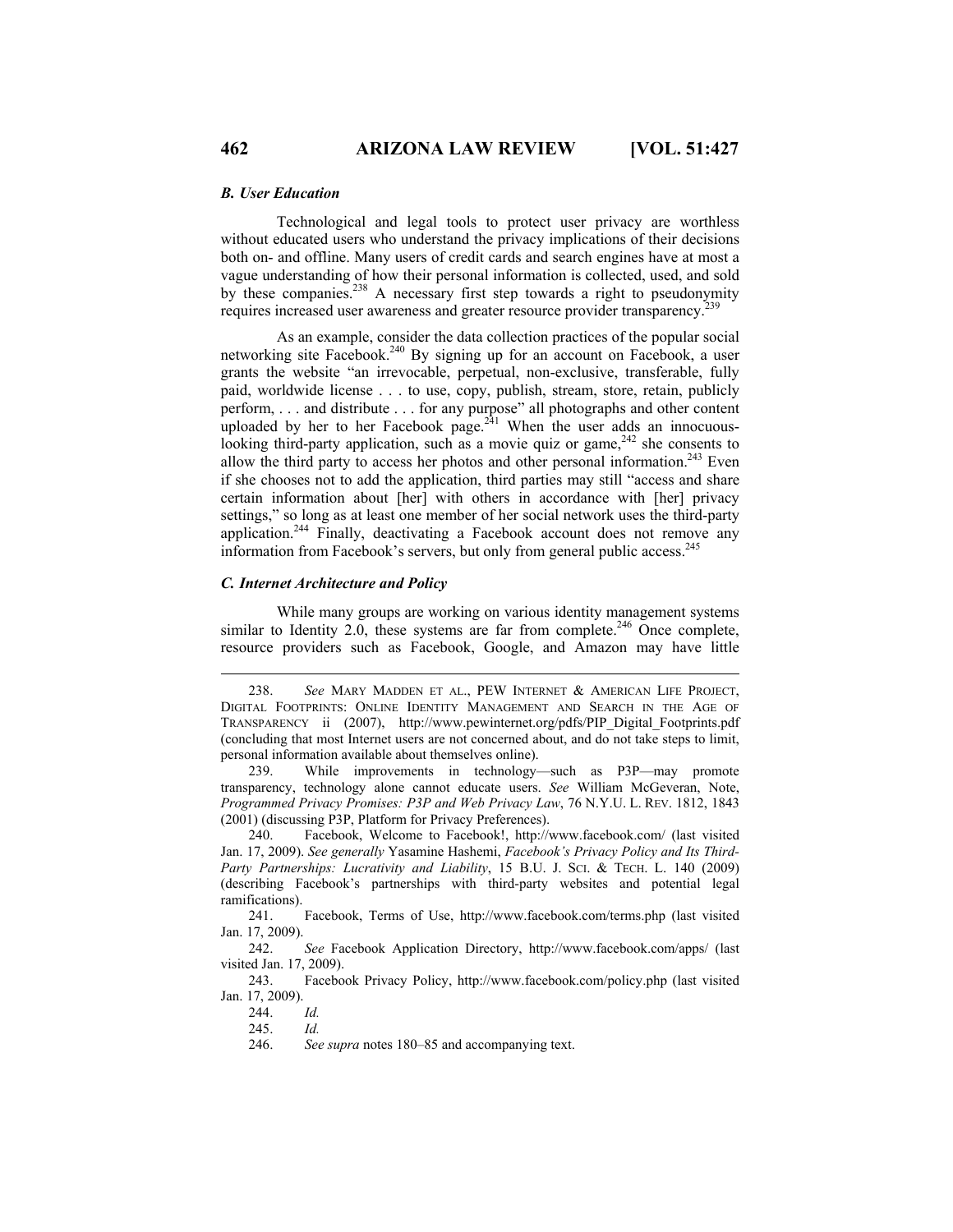incentive to adopt this "identity layer" unless privacy laws are in place. $247$ Furthermore, an identity layer can be implemented simply to minimize identity theft or as a foundation for a new, pseudonymous society. Internet policymakers need to realize that the Internet was not designed with privacy in mind and, as a result, the decisions they make with regard to the future architecture of the Internet (privacy-related and otherwise) will have profound implications for future societies.<sup>248</sup>

# *D. Recognizing the Need for an International Treaty*

Creating rules to regulate the collection and processing of personal information is only one part of the legal changes that need to occur. Unenforceable laws are no protection at all. The governments of the world must come to agree that the present procedural rules are unsatisfactory in certain situations involving the Internet. Governments must discard their choice-of-law and jurisdictional rules—mere legal fictions at this point—in favor of a just system of adjudication and enforcement that comports with international minimum due process requirements.249 We need a predictable and orderly rule of law, instead of the present chaos of juridical confusion. To this end, an international treaty incorporating the procedural rules set forth in Part III.C above should be enacted.

The creation of an effective international treaty poses its fair share of challenges.250 However, the proposed international convention has a real possibility of being ratified by most, if not all, democratic nations for the following reasons.<sup>251</sup> First, the scope of this treaty is quite narrow, only seeking to create privacy protections for the Internet—a goal shared by many countries. In this way, it promotes the interests of the sovereign state by extending protection of its

 <sup>247.</sup> *See* SOLOVE, *supra* note 1, at 115–19.

<sup>248.</sup> *See* Markoff, *supra* note 135, at WK1 (describing researchers' attempts to improve the Internet and noting that "[a] more secure network is one that would almost certainly offer less anonymity and privacy").

<sup>249.</sup> Choice-of-law scholar Robert Leflar advocated that five interests be considered to "assure a continuing reexamination of precedents, a readiness to lay aside old mechanical rules that turn out to be without support in the considerations or that contradict them . . . ." ROBERT A. LEFLAR, AMERICAN CONFLICTS LAWS, § 108 (3d ed. 1977). Although Leflar was referring to the mechanical application of the First Restatement's general rule of *lex loci delicti*, his list of considerations is appropriate here to highlight how the Second Restatement's choice-of-law methodology has become a legal fiction when applied to cybertorts. Leflar's five considerations, the first three of which are uniformly applicable to all cybertorts, are: "(A) predictability of results; (B) maintenance of interstate and international order; (C) simplification of the judicial task; (D) advancement of the forum's governmental interests; and (E) application of the better rule of law." *Id.* § 96.

<sup>250.</sup> LESSIG, *supra* note 123, at 293 ("Law, at least as it regulates international relations, is the product of extended negotiations. . . . It will require the nations of the world to come to a common understanding about this space and to develop a common strategy for dealing with its regulation.").

<sup>251.</sup> It is unlikely that countries like Myanmar and China would be willing to abide by such an international agreement when they are so hostile to the flow of information from within and without their borders. *See generally* REPORTERS WITHOUT BORDERS, *supra* note 128.